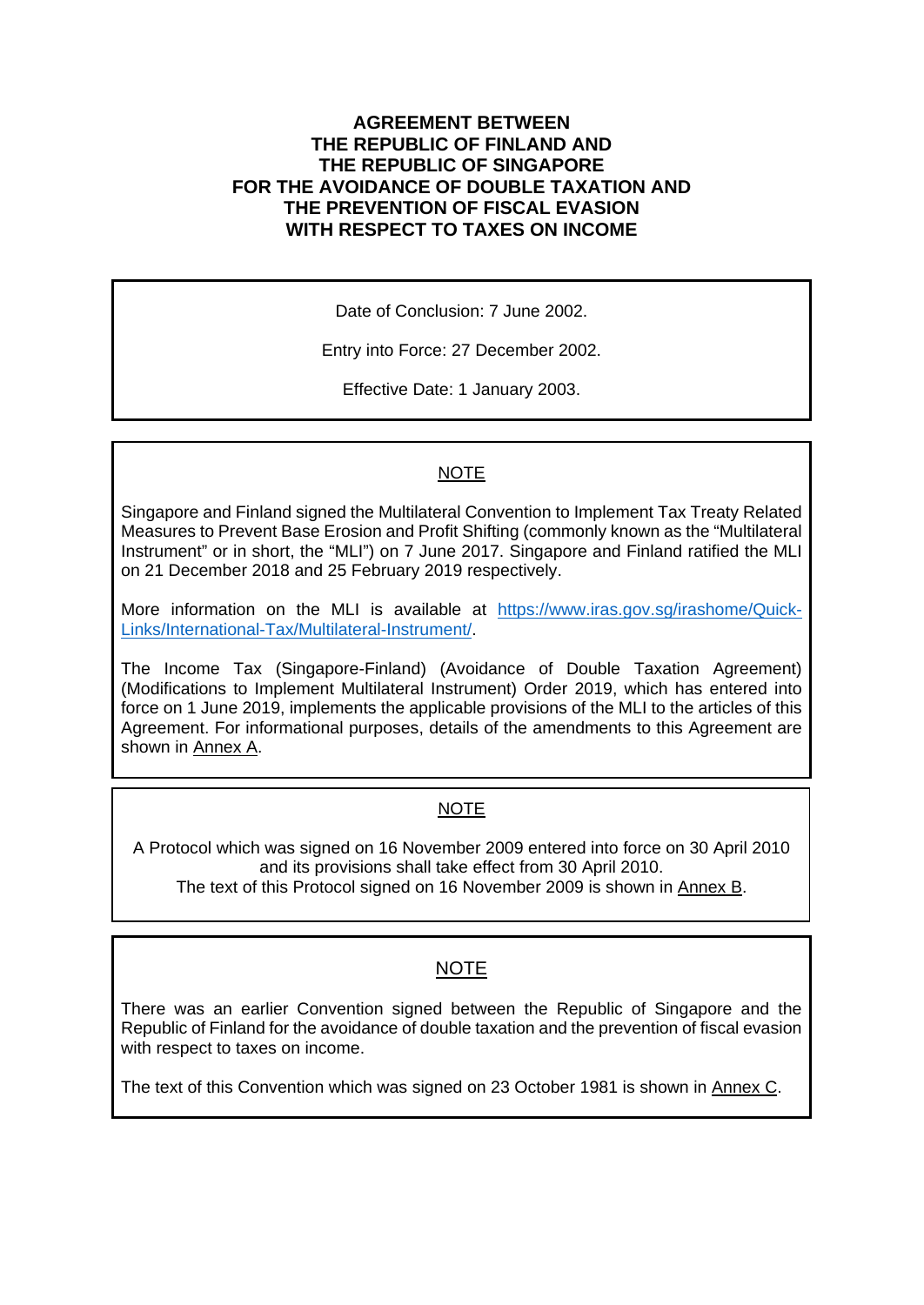The Government of the Republic of Finland and the Government of the Republic of Singapore,

Desiring to conclude an Agreement for the avoidance of double taxation and the prevention of fiscal evasion with respect to taxes on income,

Have agreed as follows:

#### **ARTICLE 1 - PERSONS COVERED**

This Agreement shall apply to persons who are residents of one or both of the Contracting States.

#### **ARTICLE 2 - TAXES COVERED**

1. This Agreement shall apply to taxes on income imposed on behalf of a Contracting State or of its local authorities, irrespective of the manner in which they are levied.

2. There shall be regarded as taxes on income all taxes imposed on total income, or on elements of income, including taxes on gains from the alienation of movable or immovable property.

- 3. The existing taxes to which the Agreement shall apply are:
	- (a) in Finland:
		- (i) the state income taxes;
		- (ii) the corporate income tax;
		- (iii) the communal tax;
		- (iv) the church tax;
		- (v) the tax withheld at source from interest; and
		- (vi) the tax withheld at source from non-residents' income;

(hereinafter referred to as "Finnish tax");

(b) in Singapore:

the income tax

(hereinafter referred to as "Singapore tax").

4. The Agreement shall apply also to any identical or substantially similar taxes which are imposed after the date of signature of the Agreement in addition to, or in place of, the existing taxes. The competent authorities of the Contracting States shall notify each other of any significant changes which have been made in their respective taxation laws.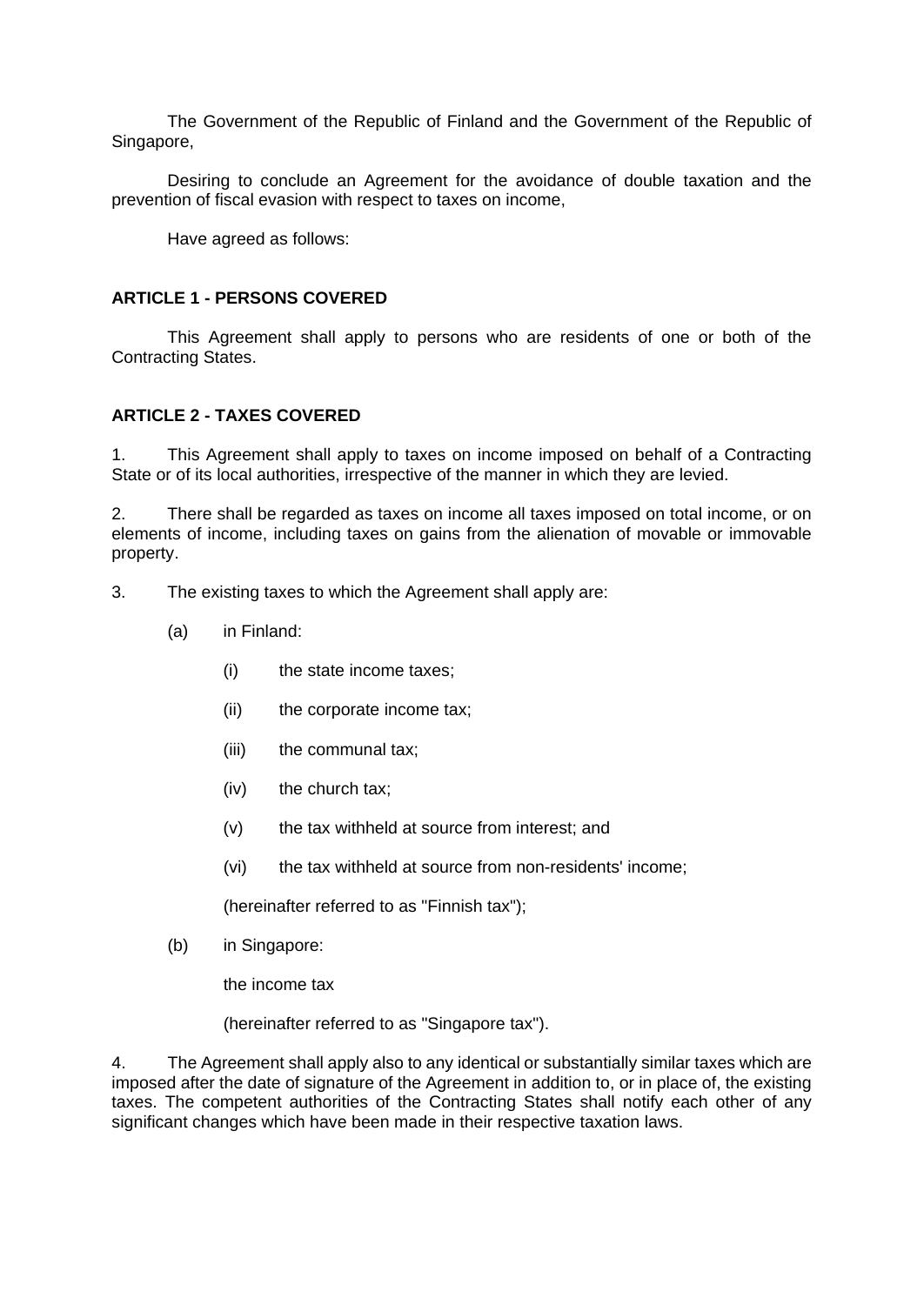#### **ARTICLE 3** - **GENERAL DEFINITIONS**

- 1. For the purposes of this Agreement, unless the context otherwise requires:
	- (a) the term "Finland" means the Republic of Finland and, when used in a geographical sense, means the territory of the Republic of Finland, and any area adjacent to the territorial waters of the Republic of Finland within which, under the laws of Finland and in accordance with international law, the rights of Finland with respect to the exploration for and exploitation of the natural resources of the sea bed and its sub-soil and of the superjacent waters may be exercised;
	- (b) the term "Singapore" means the territory of the Republic of Singapore, the territorial waters of Singapore, and, when used in a geographical sense, any area extending beyond the limits of the territorial waters of Singapore, and the sea-bed and subsoil of any such area, which has been or may hereafter be designated under the laws of Singapore and in accordance with international law as an area over which Singapore has sovereign rights for the purposes of exploring and exploiting the natural resources, whether living or non-living;
	- (c) the term "person" includes an individual, a company and any other body of persons;
	- (d) the term "company" means any body corporate or any entity that is treated as a body corporate for tax purposes;
	- (e) the terms "enterprise of a Contracting State" and "enterprise of the other Contracting State" mean respectively an enterprise carried on by a resident of a Contracting State and an enterprise carried on by a resident of the other Contracting State;
	- (f) the term "national" means:
		- (i) any individual possessing the nationality of a Contracting State;
		- (ii) any legal person, partnership or association deriving its status as such from the laws in force in a Contracting State;
	- (g) the term "international traffic" means any transport by a ship or aircraft operated by an enterprise of a Contracting State, except when the ship or aircraft is operated solely between places in the other Contracting State;
	- (h) the term "competent authority" means:
		- (i) in Finland, the Ministry of Finance, its authorised representative or the authority which, by the Ministry of Finance, is designated as competent authority,
		- (ii) in Singapore, the Minister for Finance or his authorised representative.

2. As regards the application of the Agreement at any time by a Contracting State, any term not defined therein shall, unless the context otherwise requires, have the meaning that it has at that time under the law of that State for the purposes of the taxes to which the Agreement applies, any meaning under the applicable tax laws of that State prevailing over a meaning given to the term under other laws of that State.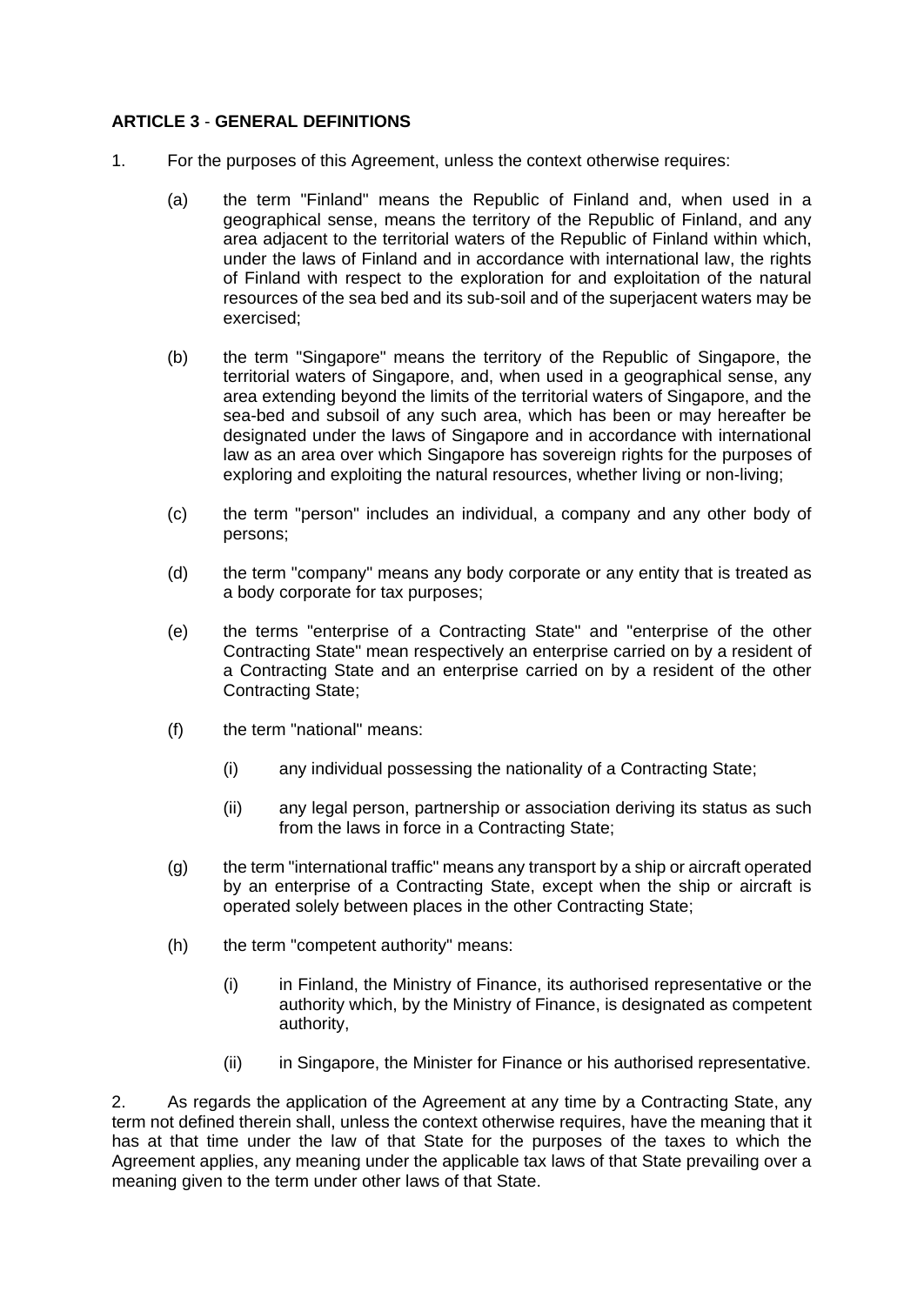#### **ARTICLE 4 - RESIDENCE**

1. For the purposes of this Agreement, the term "resident of a Contracting State" means any person who, under the laws of that State, is liable to tax therein by reason of his domicile, residence, place of management, place of incorporation (registration) or any other criterion of a similar nature, and also includes that State and any statutory body or local authority thereof.

2. Where by reason of the provisions of paragraph 1 an individual is a resident of both Contracting States, then his status shall be determined as follows:

- (a) he shall be deemed to be a resident only of the State in which he has a permanent home available to him; if he has a permanent home available to him in both States, he shall be deemed to be a resident only of the State with which his personal and economic relations are closer (centre of vital interests);
- (b) if the State in which he has his centre of vital interests cannot be determined, or if he has not a permanent home available to him in either State, he shall be deemed to be a resident only of the State in which he has an habitual abode;
- (c) if he has an habitual abode in both States or in neither of them, he shall be deemed to be a resident only of the State of which he is a national;
- (d) if he is a national of both States or of neither of them, the competent authorities of the Contracting States shall settle the question by mutual agreement.

3. Where by reason of the provisions of paragraph 1 a person other than an individual is a resident of both Contracting States, the competent authorities of the Contracting States shall settle the question by mutual agreement and determine the mode of application of the Agreement to such person. In so settling and determining the status of that person other than an individual, consideration shall be given to the rules contained in paragraph 3 of Article 4 of the OECD Model Tax Convention, adopted in 1992 (as amended from time to time), especially to the reference concerning the place of effective management, and to the fact where the central management and control is exercised.

#### **ARTICLE 5 - PERMANENT ESTABLISHMENT**

1. For the purposes of this Agreement, the term "permanent establishment" means a fixed place of business through which the business of an enterprise is wholly or partly carried on.

- 2. The term " permanent establishment" includes especially:
	- (a) a place of management;
	- (b) a branch;
	- (c) an office;
	- (d) a factory;
	- (e) a workshop; and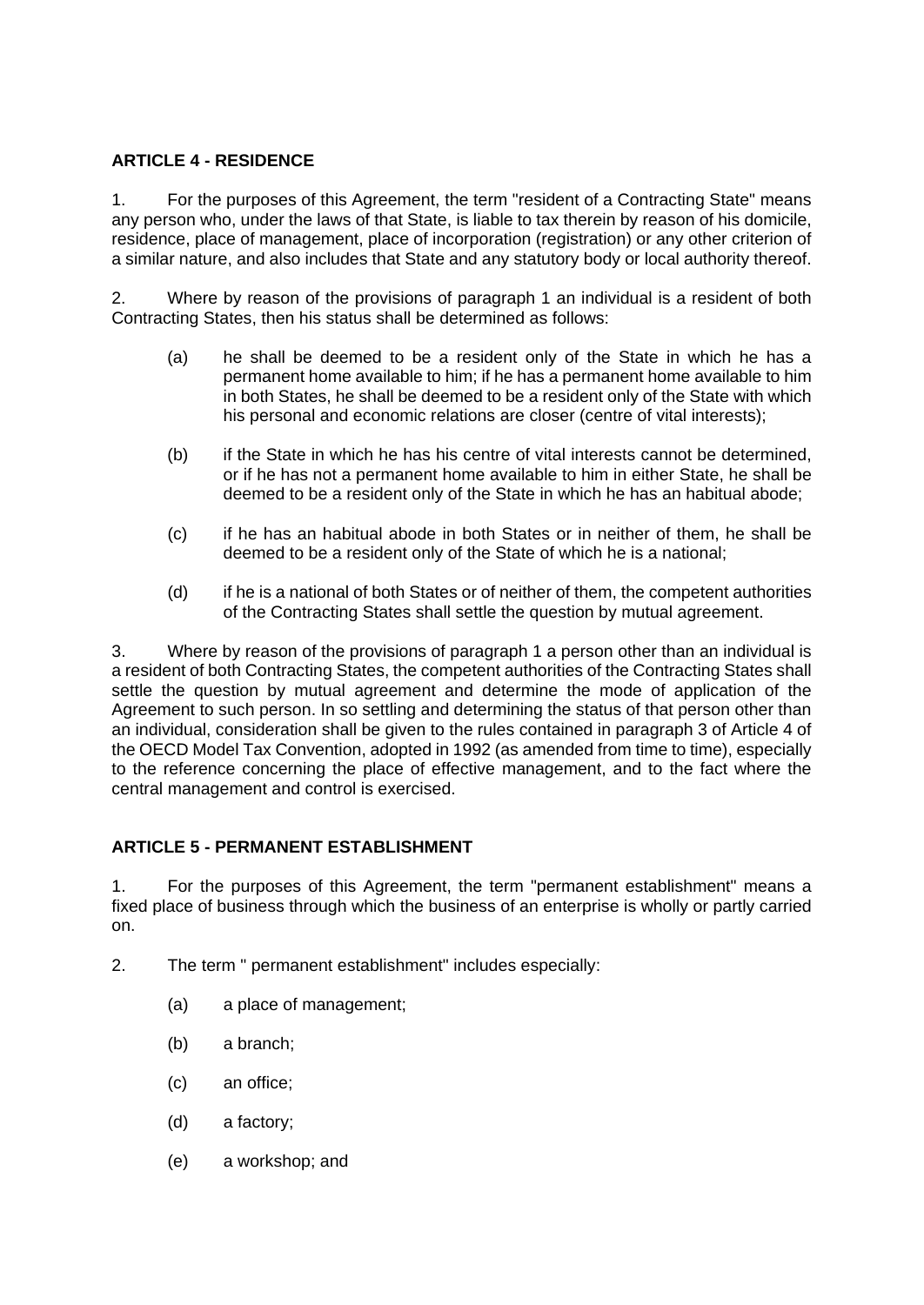- (f) a mine, an oil or gas well, a quarry or any other place of extraction of natural resources.
- 3. The term "permanent establishment" also includes:
	- (a) a building site or construction or assembly or installation project or supervisory activities in connection therewith, but only where such site, project or activities continue for a period or periods aggregating more than 6 months within any twelve-month period;
	- (b) the furnishing of services, including consultancy services, by a resident of a Contracting State through employees or other personnel engaged by the enterprise for a period or periods aggregating more than 183 days within any twelve-month period.

4. Notwithstanding the preceding provisions of this Article, the term "permanent establishment" shall be deemed not to include:

- (a) the use of facilities solely for the purpose of storage, display or delivery of goods or merchandise belonging to the enterprise;
- (b) the maintenance of a stock of goods or merchandise belonging to the enterprise solely for the purpose of storage, display or delivery;
- (c) the maintenance of a stock of goods or merchandise belonging to the enterprise solely for the purpose of processing by another enterprise;
- (d) the maintenance of a fixed place of business solely for the purpose of purchasing goods or merchandise or of collecting information, for the enterprise;
- (e) the maintenance of a fixed place of business solely for the purpose of carrying on, for the enterprise, any other activity of a preparatory or auxiliary character;
- (f) the maintenance of a fixed place of business solely for any combination of activities mentioned in sub-paragraphs (a) to (e), provided that the overall activity of the fixed place of business resulting from this combination is of a preparatory or auxiliary character.

5. Notwithstanding the provisions of paragraphs 1 and 2, where a person -- other than an agent of an independent status to whom paragraph 6 applies -- is acting on behalf of an enterprise and has, and habitually exercises, in a Contracting State an authority to conclude contracts in the name of the enterprise, that enterprise shall be deemed to have a permanent establishment in that State in respect of any activities which that person undertakes for the enterprise, unless the activities of such person are limited to those mentioned in paragraph 4 which, if exercised through a fixed place of business, would not make this fixed place of business a permanent establishment under the provisions of that paragraph.

6. An enterprise shall not be deemed to have a permanent establishment in a Contracting State merely because it carries on business in that State through a broker, general commission agent or any other agent of an independent status, provided that such persons are acting in the ordinary course of their business.

7. The fact that a company which is a resident of a Contracting State controls or is controlled by a company which is a resident of the other Contracting State, or which carries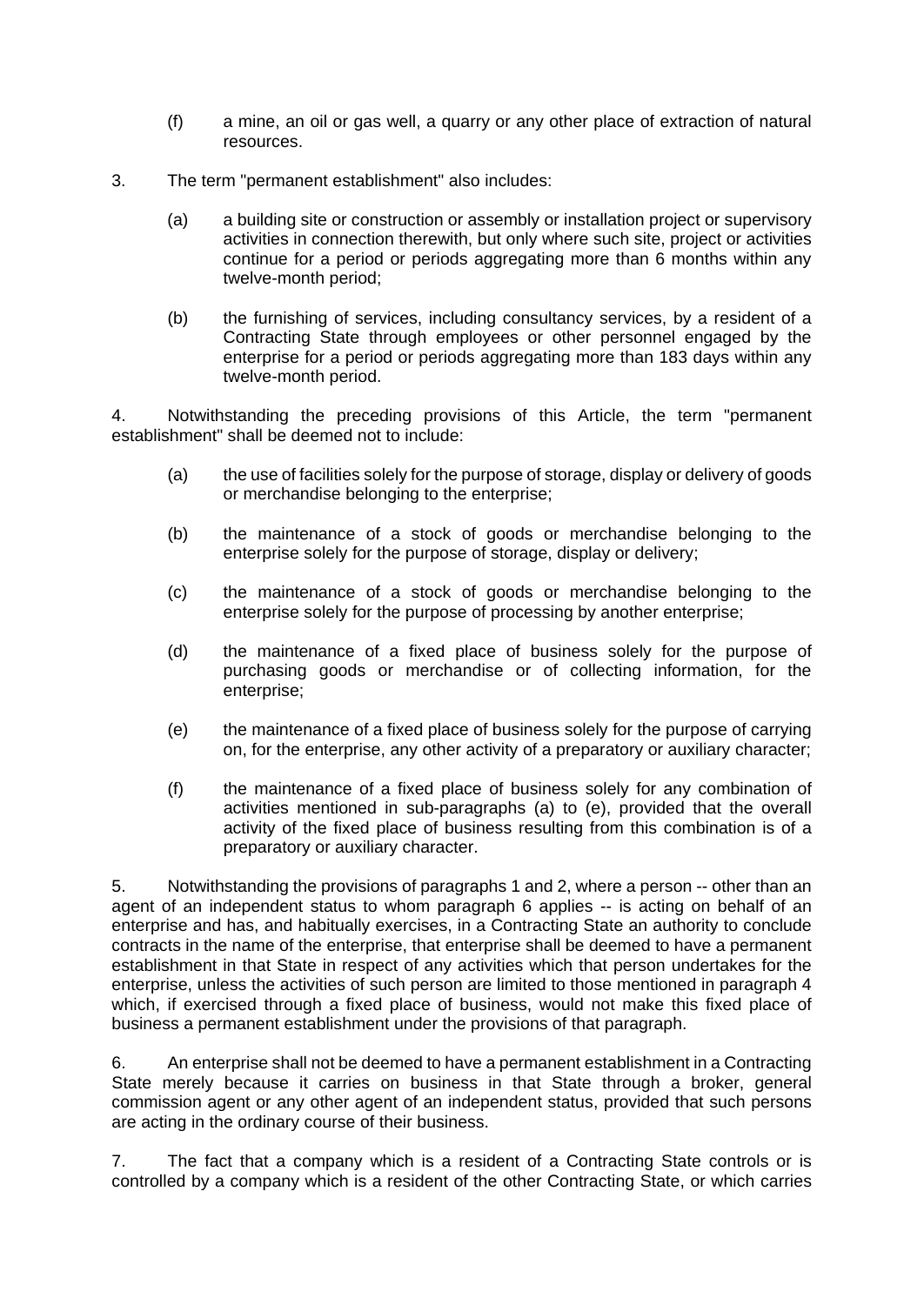on business in that other State (whether through a permanent establishment or otherwise), shall not of itself constitute either company a permanent establishment of the other.

#### **ARTICLE 6 - INCOME FROM IMMOVABLE PROPERTY**

1. Income derived by a resident of a Contracting State from immovable property (including income from agriculture or forestry) situated in the other Contracting State may be taxed in that other State.

- 2. (a) The term "immovable property" shall, subject to the provisions of subparagraphs (b) and (c), have the meaning which it has under the law of the Contracting State in which the property in question is situated.
	- (b) The term "immovable property" shall in any case include buildings, property accessory to immovable property, livestock and equipment used in agriculture and forestry, right to which the provisions of general law respecting landed property apply, usufruct of immovable property and rights to variable or fixed payments as consideration for the working of, or the right to work, mineral deposits, sources and other natural resources.
	- (c) Ships and aircraft shall not be regarded as immovable property.

3. The provisions of paragraph 1 shall apply to income derived from the direct use, letting, or use in any other form of immovable property.

4. Where the ownership of shares or other corporate rights in a company entitles the owner of such shares or corporate rights to the enjoyment of immovable property held by the company, the income from the direct use, letting, or use in any other form of such right to enjoyment may be taxed in the Contracting State in which the immovable property is situated.

5. The provisions of paragraphs 1 and 3 shall also apply to the income from immovable property of an enterprise and to income from immovable property used for the performance of independent personal services.

6. The provisions of paragraph 4 shall also apply to the income from a right of enjoyment referred to in that paragraph of an enterprise and to income from such right of enjoyment used for the performance of independent personal services.

## **ARTICLE 7 - BUSINESS PROFITS**

1. The profits of an enterprise of a Contracting State shall be taxable only in that State unless the enterprise carries on business in the other Contracting State through a permanent establishment situated therein. If the enterprise carries on business as aforesaid, the profits of the enterprise may be taxed in the other State but only so much of them as is attributable to that permanent establishment.

2. Subject to the provisions of paragraph 3, where an enterprise of a Contracting State carries on business in the other Contracting State through a permanent establishment situated therein, there shall in each Contracting State be attributed to that permanent establishment the profits which it might be expected to make if it were a distinct and separate enterprise engaged in the same or similar activities under the same or similar conditions and dealing wholly independently with the enterprise of which it is a permanent establishment.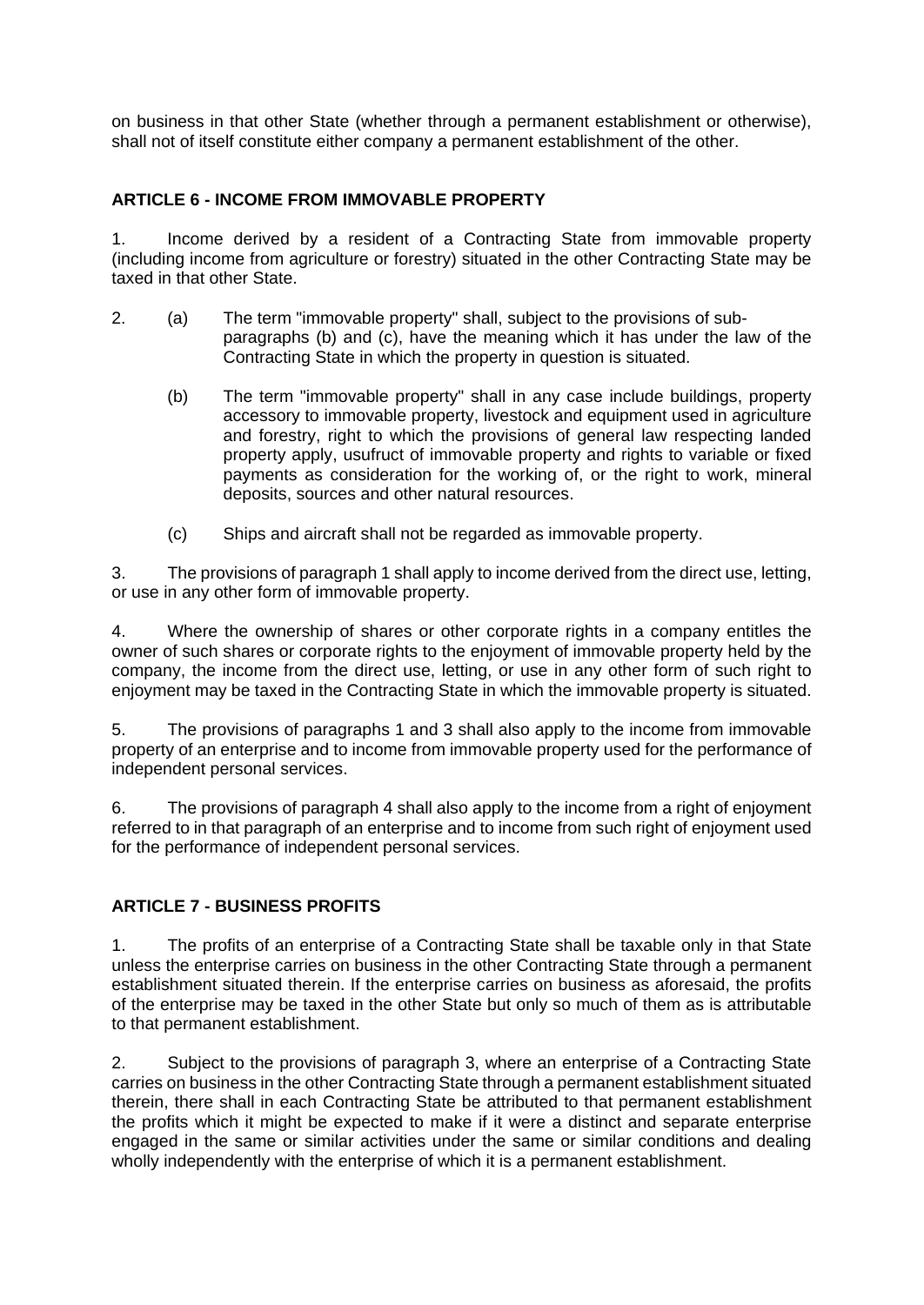3. In determining the profits of a permanent establishment, there shall be allowed as deductions all expenses, including executive and general administrative expenses, which would be deductible if the permanent establishment were an independent enterprise, insofar as they are reasonably allocable to the permanent establishment, whether incurred in the Contracting State in which the permanent establishment is situated or elsewhere.

4. No profits shall be attributed to a permanent establishment by reason of the mere purchase by that permanent establishment of goods or merchandise for the enterprise.

5. For the purposes of the preceding paragraphs, the profits to be attributed to the permanent establishment shall be determined by the same method year by year unless there is good and sufficient reason to the contrary.

6. Where profits include items of income which are dealt with separately in other Articles of this Agreement, then the provisions of those Articles shall not be affected by the provisions of this Article.

## **ARTICLE 8 - SHIPPING AND AIR TRANSPORT**

1. Profits of an enterprise of a Contracting State from the operation of ships or aircraft in international traffic shall be taxable only in that State.

2. For the purposes of this Article, profits from the operation of ships or aircraft in international traffic shall include:

- (a) profits from the rental on a bareboat basis of ships or aircraft; and
- (b) profits from the use, maintenance or rental of containers (including trailers and related equipment for the transport of containers), used for the transport of goods or merchandise;

where such rental or such use, maintenance or rental, as the case may be, is incidental to the operation of ships or aircraft in international traffic.

3. The provisions of paragraphs 1 and 2 shall also apply to profits from the participation in a pool, a joint business or an international operation agency.

#### **ARTICLE 9 - ASSOCIATED ENTERPRISES**

- 1. Where
	- (a) an enterprise of a Contracting State participates directly or indirectly in the management, control or capital of an enterprise of the other Contracting State, or
	- (b) the same persons participate directly or indirectly in the management, control or capital of an enterprise of a Contracting State and an enterprise of the other Contracting State,

and in either case conditions are made or imposed between the two enterprises in their commercial or financial relations which differ from those which would be made between independent enterprises, then any profits which would, but for those conditions, have accrued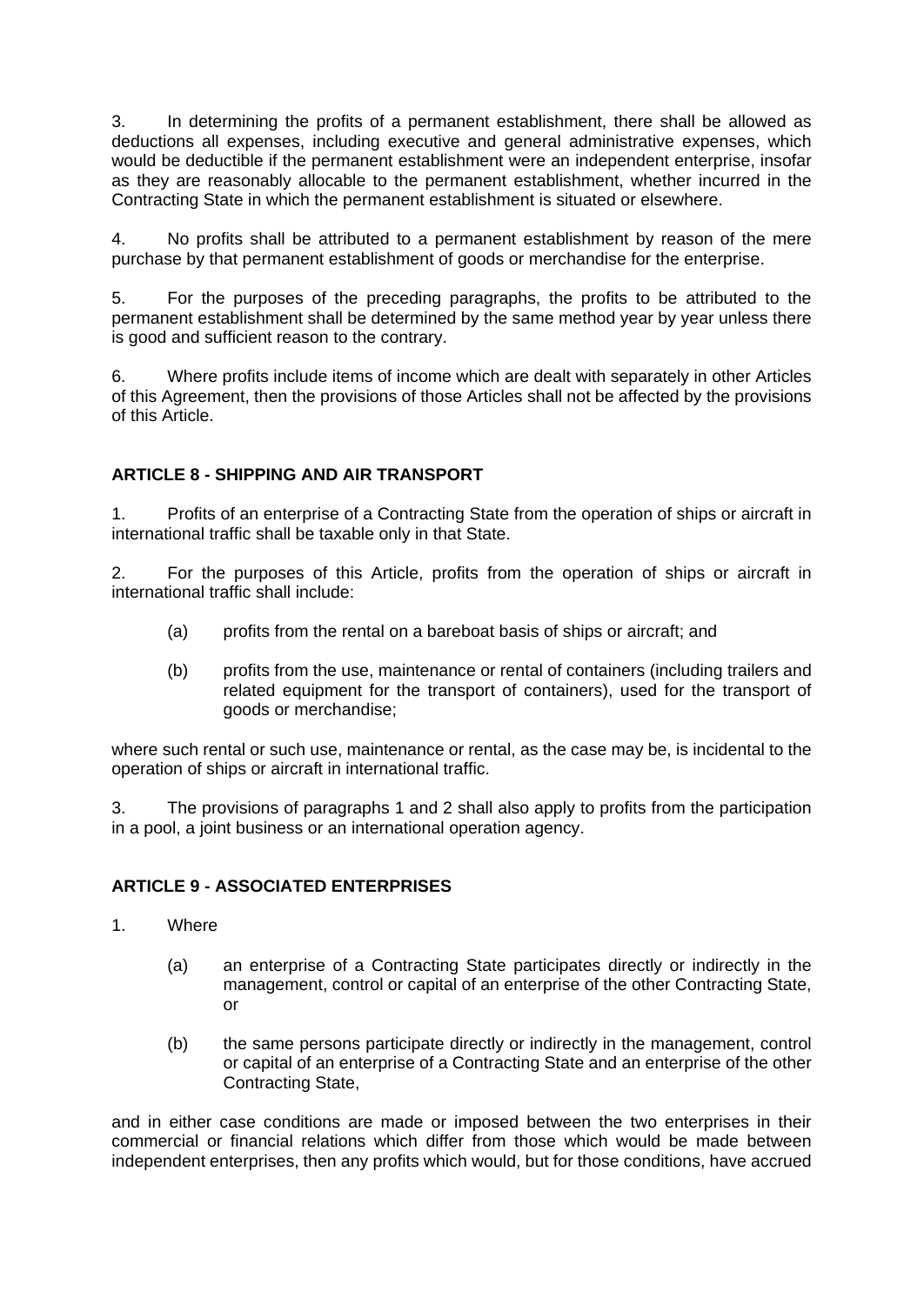to one of the enterprises, but, by reason of those conditions, have not so accrued, may be included in the profits of that enterprise and taxed accordingly.

2. Where a Contracting State includes in the profits of an enterprise of that State -- and taxes accordingly -- profits on which an enterprise of the other Contracting State has been charged to tax in that other State and the profits so included are profits which would have accrued to the enterprise of the first-mentioned State if the conditions made between the two enterprises had been those which would have been made between independent enterprises, then that other State shall make an appropriate adjustment to the amount of tax charged therein on those profits if it agrees with the adjustment made by the first-mentioned Contracting State. In determining such adjustment, due regard shall be had to the other provisions of this Agreement and the competent authorities of the Contracting State shall if necessary consult each other.

#### **ARTICLE 10 - DIVIDENDS**

1. Dividends paid by a company which is a resident of a Contracting State to a resident of the other Contracting State may be taxed in that other State.

2. However, such dividends may also be taxed in the Contracting State of which the company paying the dividends is a resident but:

- (a) if the beneficial owner of the dividends is a resident of the other Contracting State, the tax so charged shall not exceed:
	- (i) 5 per cent of the gross amount of the dividends if the beneficial owner is a company (other than a partnership) which controls directly at least 10 per cent of the voting power in the company paying the dividends;
	- (ii) 10 per cent of the gross amount of the dividends in all other cases;
- (b) notwithstanding the provisions of sub-paragraph (a), as long as an individual resident in Finland is under Finnish tax law entitled to a tax credit in respect of dividends paid by a company resident in Finland, dividends paid by a company which is a resident of Finland to a resident of Singapore shall be taxable only in Singapore if the beneficial owner of the dividends is a resident of Singapore;
- (c) (i) under the current Singapore laws, where dividends are paid by a company which is a resident of Singapore to a resident of Finland who is the beneficial owner of such dividends, there is no tax in Singapore which is chargeable on dividends in addition to the tax chargeable in respect of the profits or income of the company. Under the full imputation system adopted, the tax deductible from dividends is a tax on the profits or income of the company and not a tax on dividends within the meaning of this Article;
	- (ii) if, subsequent to the signing of the Agreement, Singapore imposes a tax on dividends in addition to the tax chargeable in respect of the profits or income of a company which is a resident of Singapore, such tax may be charged but the tax so charged on the dividends derived by a resident of Finland who is the beneficial owner of such dividends shall be in accordance with the provisions of sub-paragraph (a).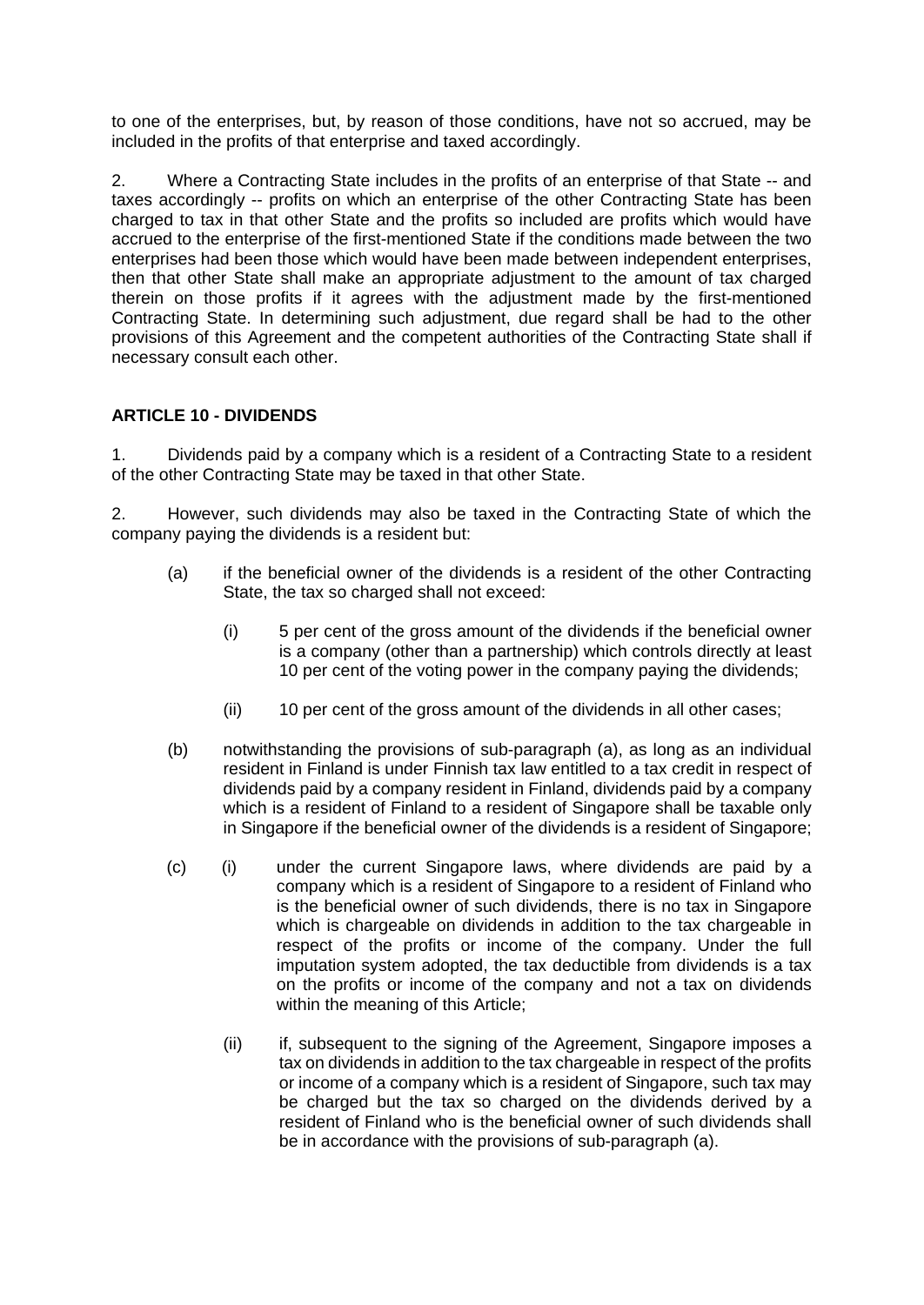3. The provisions of paragraphs 1 and 2 shall not affect the taxation of the company in respect of the profits out of which the dividends are paid.

4. Notwithstanding the provisions of paragraph 2(a), dividends paid by a company which is a resident of a Contracting State to the Government of the other Contracting State shall be taxable only in the other Contracting State.

- 5. For the purposes of paragraph 4, the term "Government":
	- (a) in the case of Finland, means the Government of Finland and shall include:
		- (i) the Bank of Finland;
		- (ii) the Finnish Fund for Industrial Co-operation (FINNFUND);
		- (iii) a statutory body; and
		- (iv) any institution wholly or mainly owned by the Government of Finland as may be agreed from time to time between the competent authorities of the Contracting States;
	- (b) in the case of Singapore, means the Government of Singapore and shall include:
		- (i) the Monetary Authority of Singapore and the Board of Commissioners of Currency;
		- (ii) the Government of Singapore Investment Corporation Pte Ltd;
		- (iii) a statutory body; and
		- (iv) any institution wholly or mainly owned by the Government of Singapore as may be agreed from time to time between the competent authorities of the Contracting States.

6. The term "dividends" as used in this Article means income from shares, or other rights, not being debt-claims, participating in profits, as well as income from other corporate rights which is subjected to the same taxation treatment as income from shares by the laws of the State of which the company making the distribution is a resident.

7. The provisions of paragraphs 1 and 2 shall not apply if the beneficial owner of the dividends, being a resident of a Contracting State, carries on business in the other Contracting State of which the company paying the dividends is a resident, through a permanent establishment situated therein, or performs in that other State independent personal services from a fixed base situated therein, and the holding in respect of which the dividends are paid is effectively connected with such permanent establishment or fixed base. In such case the provisions of Article 7 or Article 14, as the case may be, shall apply.

8. Where a company which is a resident of a Contracting State derives profits or income from the other Contracting State, that other State may not impose any tax on the dividends paid by the company, except insofar as such dividends are paid to a resident of that other State or insofar as the holding in respect of which the dividends are paid is effectively connected with a permanent establishment or a fixed base situated in that other State, nor subject the company's undistributed profits to a tax on the company's undistributed profits,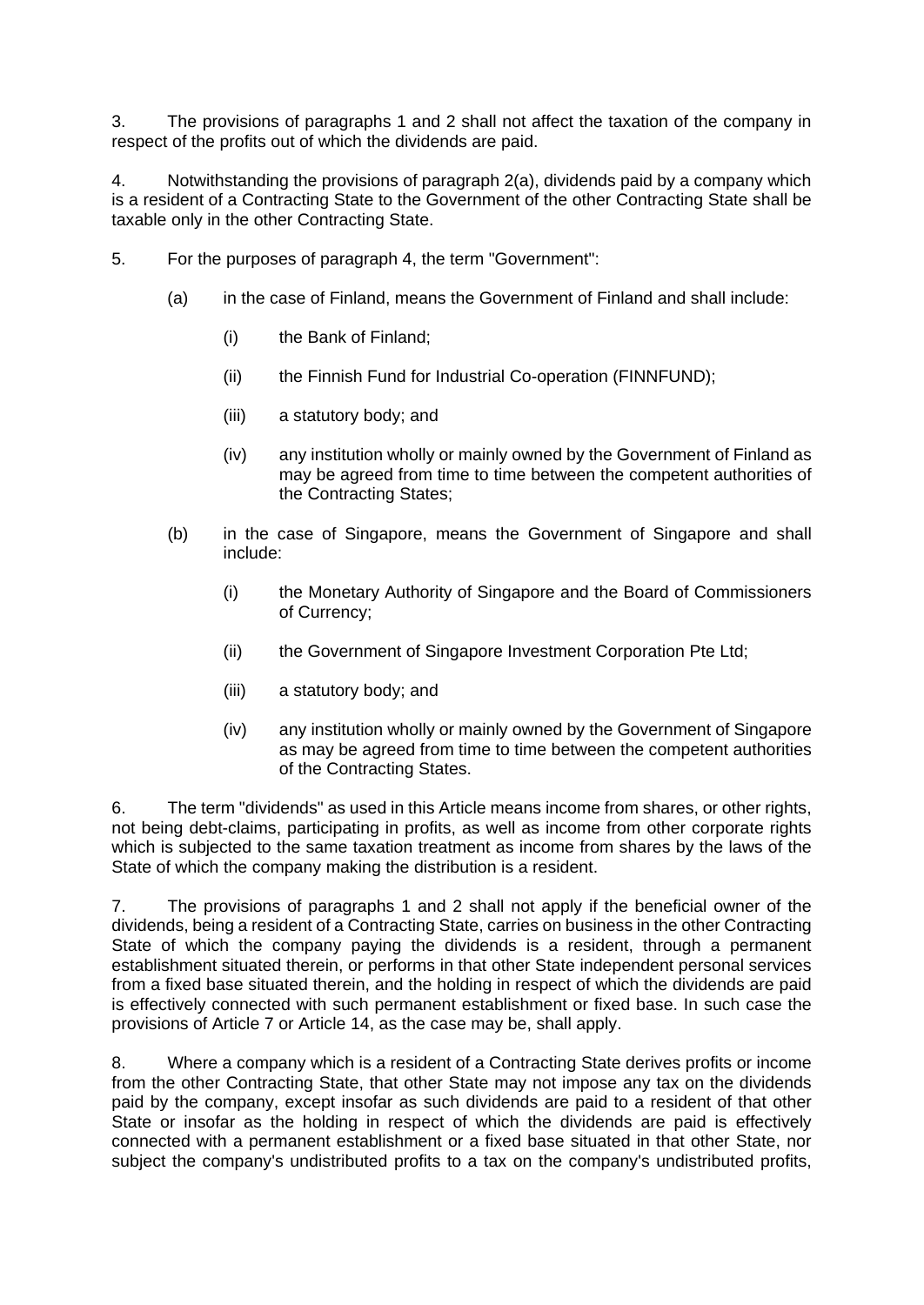even if the dividends paid or the undistributed profits consist wholly or partly of profits or income arising in such other State.

#### **ARTICLE 11 - INTEREST**

1. Interest arising in a Contracting State and paid to a resident of the other Contracting State may be taxed in that other State.

2. However, such interest may also be taxed in the Contracting State in which it arises and according to the laws of that State, but if the recipient is the beneficial owner of the interest, the tax so charged shall not exceed 5 per cent of the gross amount of the interest.

3. Notwithstanding the provisions of paragraph 2, interest arising in a Contracting State and paid to the Government of the other Contracting State shall be taxable only in the other Contracting State.

- 4. For the purpose of paragraph 3, the term "Government":
	- (a) in the case of Finland, means the Government of Finland and shall include:
		- (i) the Bank of Finland;
		- (ii) the Finnish Export Credit PLC;
		- (iii) the Finnish Fund for Industrial Co-operation (FINNFUND);
		- (iv) a local authority or a statutory body; and
		- (v) any institution wholly or mainly owned by the Government of Finland as may be agreed from time to time between the competent authorities of the Contracting States;
	- (b) in the case of Singapore, means the Government of Singapore and shall include:
		- (i) the Monetary Authority of Singapore and the Board of Commissioners of Currency;
		- (ii) the Government of Singapore Investment Corporation Pte Ltd;
		- (iii) a local authority or a statutory body; and
		- (iv) any institution wholly or mainly owned by the Government of Singapore as may be agreed from time to time between the competent authorities of the Contracting States.

5. The term "interest" as used in this Article means income from debt-claims of every kind, whether or not secured by mortgage and whether or not carrying a right to participate in the debtor's profits, and in particular, income from government securities and income from bonds or debentures, including premiums and prizes attaching to such securities, bonds or debentures. Penalty charges for late payment shall not be regarded as interest for the purpose of this Article.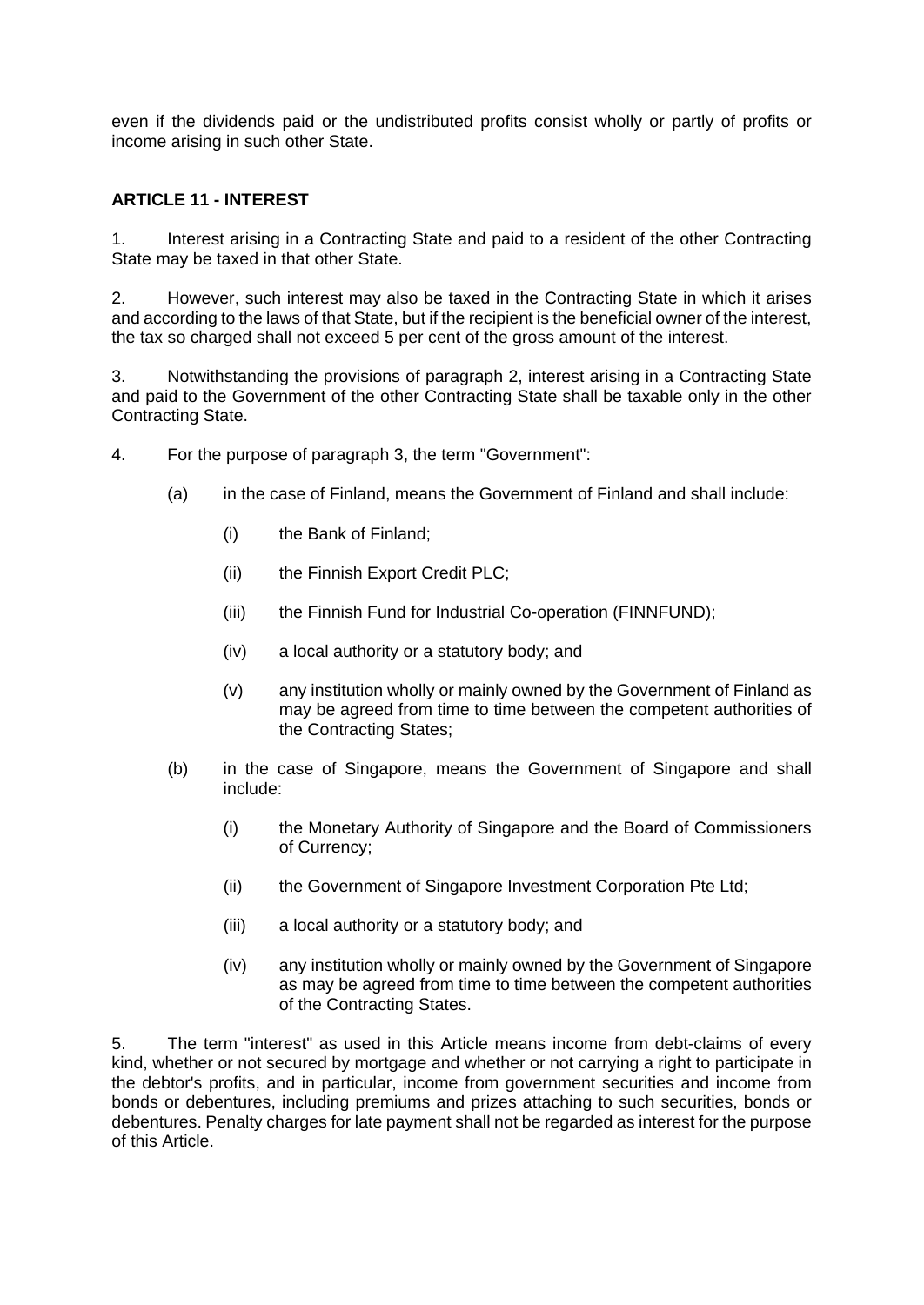6. The provisions of paragraphs 1 and 2 shall not apply if the beneficial owner of the interest, being a resident of a Contracting State, carries on business in the other Contracting State in which the interest arises, through a permanent establishment situated therein, or performs in that other State independent personal services from a fixed base situated therein, and the debt-claim in respect of which the interest is paid is effectively connected with such permanent establishment or fixed base. In such case the provisions of Article 7 or Article 14, as the case may be, shall apply.

7. Interest shall be deemed to arise in a Contracting State when the payer is a resident of that State. Where, however, the person paying the interest, whether he is a resident of a Contracting State or not, has in a Contracting State a permanent establishment or a fixed base in connection with which the indebtedness on which the interest is paid was incurred, and such interest is borne by such permanent establishment or fixed base, then such interest shall be deemed to arise in the State in which the permanent establishment or fixed base is situated.

8. Where, by reason of a special relationship between the payer and the beneficial owner or between both of them and some other person, the amount of the interest, having regard to the debt-claim for which it is paid, exceeds the amount which would have been agreed upon by the payer and the beneficial owner in the absence of such relationship, the provisions of this Article shall apply only to the last-mentioned amount. In such case, the excess part of the payments shall remain taxable according to the laws of each Contracting State, due regard being had to the other provisions of this Agreement.

## **ARTICLE 12 - ROYALTIES**

1. Royalties arising in a Contracting State and paid to a resident of the other Contracting State may be taxed in that other State.

2. However, such royalties may also be taxed in the Contracting State in which they arise and according to the laws of that State, but if the recipient is the beneficial owner of the royalties, the tax so charged shall not exceed 5 per cent of the gross amount of the royalties.

3. The term "royalties" as used in this Article means payments of any kind received as a consideration for the use of, or the right to use, any copyright of literary, artistic or scientific work including software, cinematograph films, and films or tapes for radio or television broadcasting, any patent, trade mark, design or model, plan, secret formula or process, or for the use of, or the right to use, industrial, commercial or scientific equipment, or for information concerning industrial, commercial or scientific experience.

4. The provisions of paragraphs 1 and 2 shall not apply if the beneficial owner of the royalties, being a resident of a Contracting State, carries on business in the other Contracting State in which the royalties arise, through a permanent establishment situated therein, or performs in that other State independent personal services from a fixed base situated therein, and the right or property in respect of which the royalties are paid is effectively connected with such permanent establishment or fixed base. In such case the provisions of Article 7 or Article 14, as the case may be, shall apply.

5. Royalties shall be deemed to arise in a Contracting State when the payer is a resident of that State. Where, however, the person paying the royalties, whether he is a resident of a Contracting State or not, has in a Contracting State a permanent establishment or a fixed base in connection with which the liability to pay the royalties was incurred, and such royalties are borne by such permanent establishment or fixed base, then such royalties shall be deemed to arise in the State in which the permanent establishment or fixed base is situated.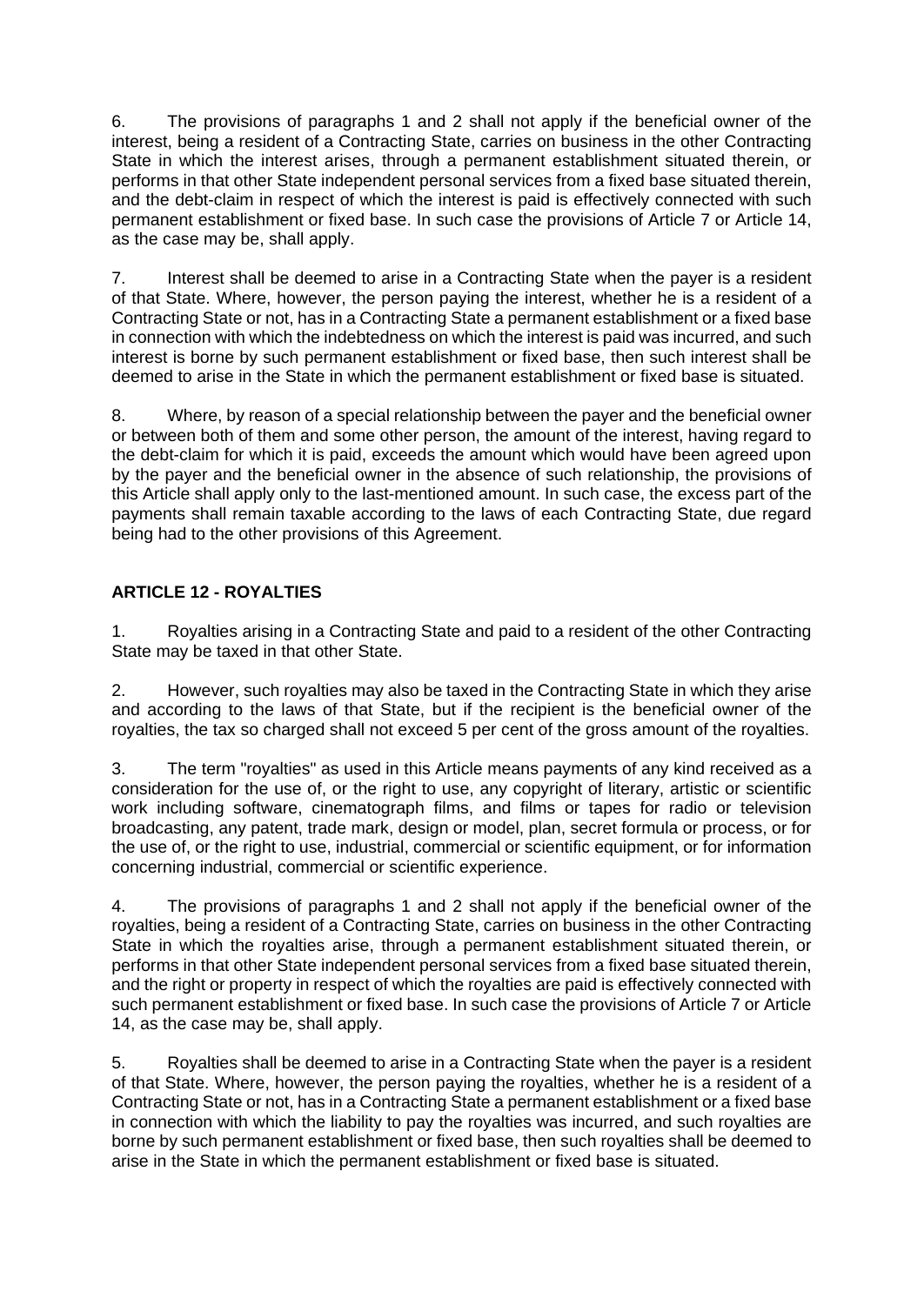6. Where, by reason of a special relationship between the payer and the beneficial owner or between both of them and some other person, the amount of the royalties, having regard to the use, right or information for which they are paid, exceeds the amount which would have been agreed upon by the payer and the beneficial owner in the absence of such relationship, the provisions of this Article shall apply only to the last-mentioned amount. In such case, the excess part of the payments shall remain taxable according to the laws of each Contracting State, due regard being had to the other provisions of this Agreement.

## **ARTICLE 13 - CAPITAL GAINS**

1. Gains derived by a resident of a Contracting State from the alienation of immovable property referred to in paragraph 2 of Article 6 and situated in the other Contracting State may be taxed in that other State.

2. Gains derived by a resident of a Contracting State from the alienation of shares (other than shares traded on a recognised Stock Exchange) or other corporate rights in a company of whose assets (the value thereof) more than one-half consists of immovable property situated in the other Contracting State may be taxed in that other State.

3. Gains from the alienation of movable property forming part of the business property of a permanent establishment which an enterprise of a Contracting State has in the other Contracting State or of movable property pertaining to a fixed base available to a resident of a Contracting State in the other Contracting State for the purpose of performing independent personal services, including such gains from the alienation of such a permanent establishment (alone or with the whole enterprise) or of such fixed base, may be taxed in that other State.

4. Gains derived by an enterprise of a Contracting State from the alienation of ships or aircraft operated in international traffic or movable property pertaining to the operation of such ships or aircraft, shall be taxable only in that State.

5. Gains from the alienation of any property other than that referred to in the preceding paragraphs of this Article, shall be taxable only in the Contracting State of which the alienator is a resident.

## **ARTICLE 14 - INDEPENDENT PERSONAL SERVICES**

1. Income derived by an individual who is a resident of a Contracting State from the performance of professional services or other activities of an independent character shall be taxable only in that State except in the following circumstances, when such income may also be taxed in the other Contracting State:

- (a) if he has a fixed base regularly available to him in the other State for the purpose of performing his activities; in that case, only so much of the income as is attributable to that fixed base may be taxed in that other State; or
- (b) if his stay in the other State is for a period or periods exceeding in the aggregate 183 days in any twelve-month period commencing or ending in the calendar year concerned; in that case, only so much of the income as is derived from his activities performed in that other State may be taxed in that other State.

2. The term "professional services" includes especially independent scientific, literary, artistic, educational or teaching activities as well as the independent activities of physicians, lawyers, engineers, architects, dentists and accountants.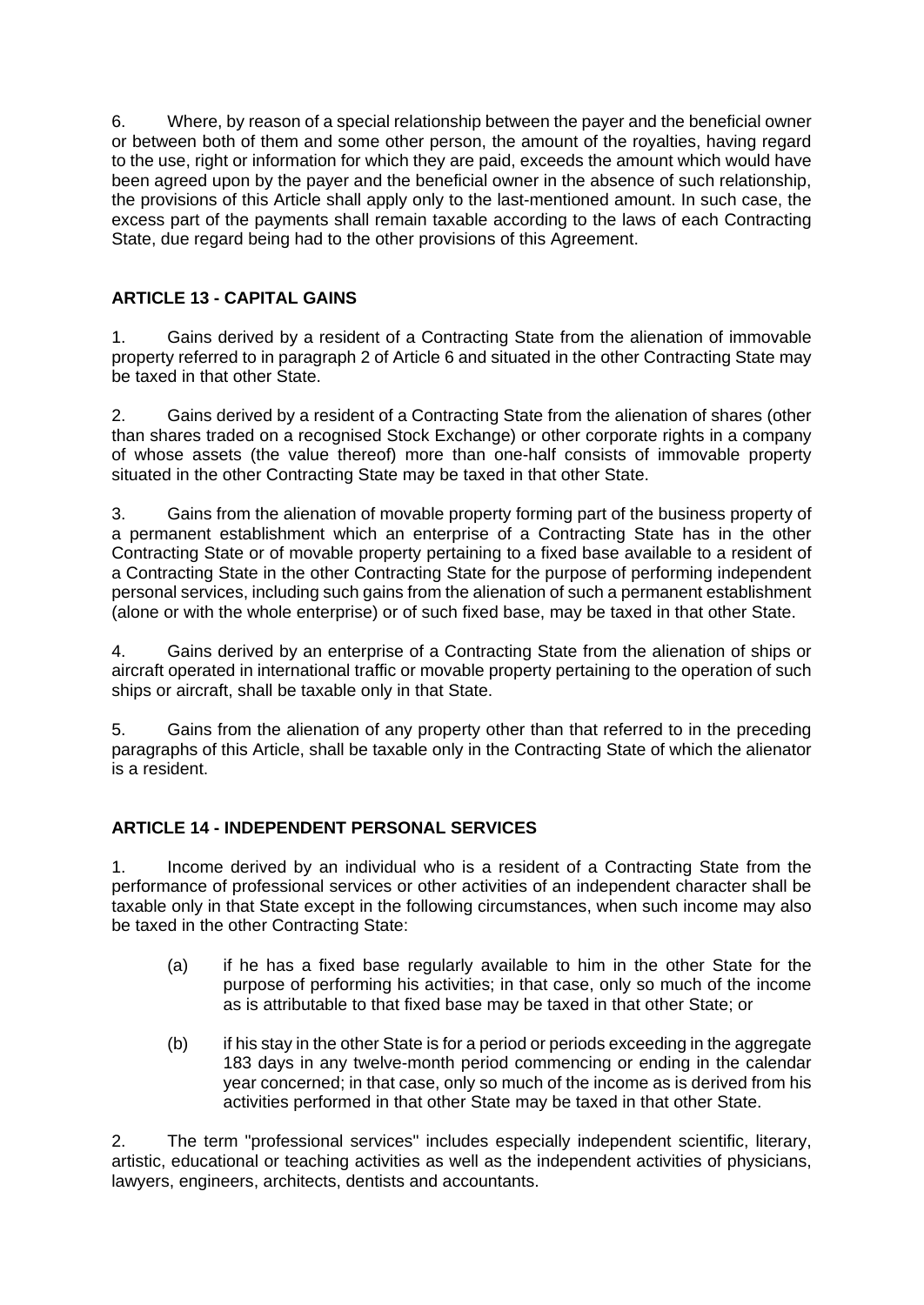#### **ARTICLE 15 - DEPENDENT PERSONAL SERVICES**

1. Subject to the provisions of Articles 16, 18 and 19, salaries, wages and other similar remuneration derived by a resident of a Contracting State in respect of an employment shall be taxable only in that State unless the employment is exercised in the other Contracting State. If the employment is so exercised, such remuneration as is derived therefrom may be taxed in that other State.

2. Notwithstanding the provisions of paragraph 1, remuneration derived by a resident of a Contracting State in respect of an employment exercised in the other Contracting State shall be taxable only in the first-mentioned State if:

- (a) the recipient is present in the other State for a period or periods not exceeding in the aggregate 183 days within any twelve-month period commencing or ending in the calendar year concerned, and
- (b) the remuneration is paid by, or on behalf of, an employer who is not a resident of the other State, and
- (c) the remuneration is not borne by a permanent establishment or a fixed base which the employer has in the other State.

3. Notwithstanding the preceding provisions of this Article, remuneration derived in respect of an employment exercised aboard a ship or aircraft operated in international traffic by an enterprise of a Contracting State shall be taxable only in that State. However, if the remuneration is derived by a resident of the other Contracting State, it may also be taxed in that other State.

#### **ARTICLE 16 - DIRECTORS' FEES**

Directors' fees and other similar payments derived by a resident of a Contracting State in his capacity as a member of the board of directors or any other similar organ of a company which is a resident of the other Contracting State may be taxed in that other State.

#### **ARTICLE 17 - ARTISTES AND SPORTSMEN**

1. Notwithstanding the provisions of Article 14 and 15, income derived by a resident of a Contracting State as an entertainer, such as a theatre, motion picture, radio or television artiste, or a musician, or as a sportsman, from his personal activities as such exercised in the other Contracting State, may be taxed in that other State.

2. Where income in respect of or in connection with personal activities exercised by an entertainer or a sportsman in his capacity as such accrues not to the entertainer or sportsman himself but to another person, that income may, notwithstanding the provisions of Articles 7, 14 and 15, be taxed in the Contracting State in which the activities of the entertainer or sportsman are exercised.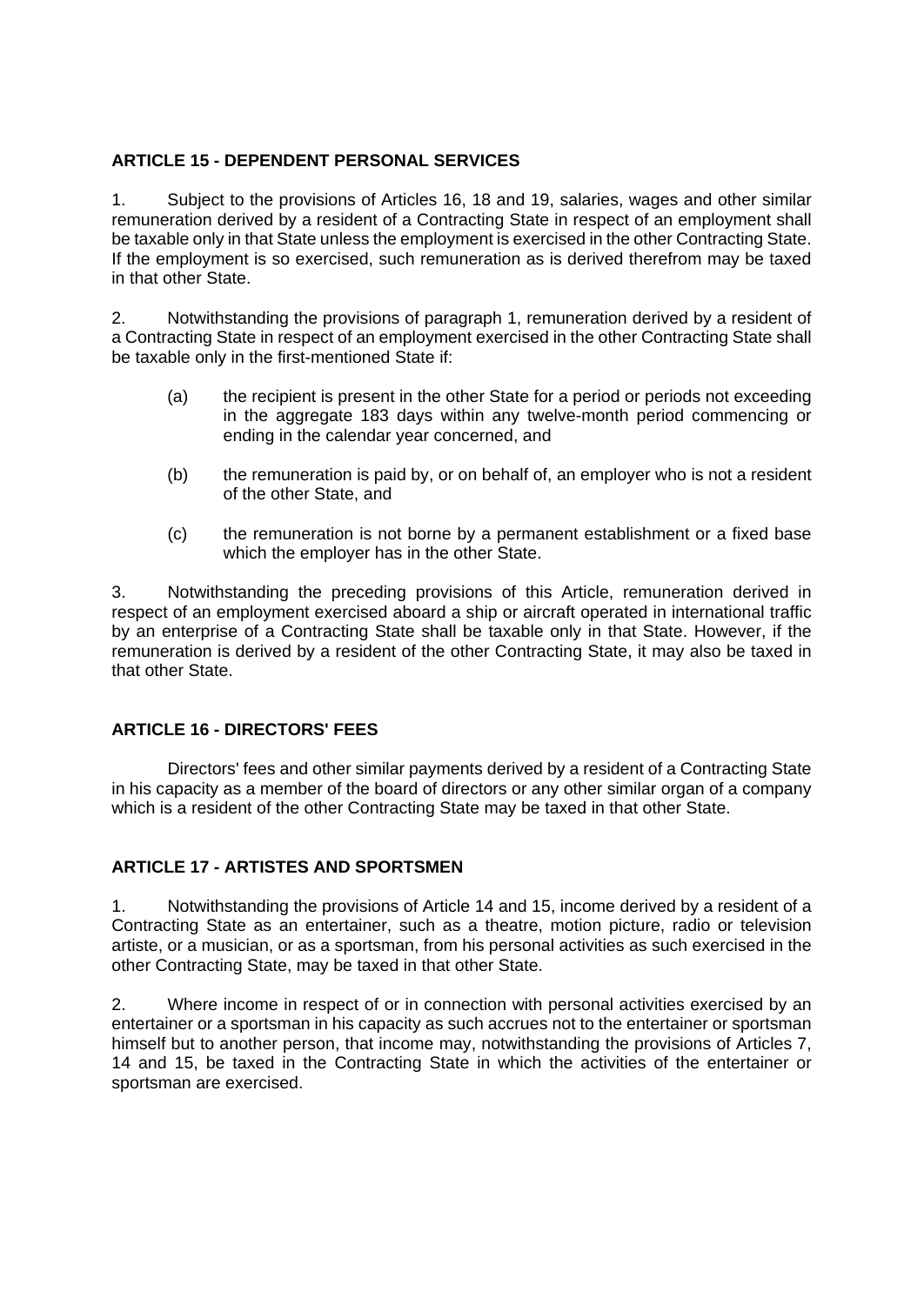#### **ARTICLE 18 - PENSIONS, ANNUITIES AND SIMILAR PAYMENTS**

1. Subject to the provisions of paragraph 2 of Article 19, pensions and other similar remuneration in consideration of past employment paid to a resident of a Contracting State shall be taxable only in that State.

2. Notwithstanding the provisions of paragraph 1, and subject to the provisions of paragraph 2 of Article 19, pensions paid and other benefits, whether periodic or lump-sum compensation, awarded under the social security legislation of a Contracting State or under any public scheme organised by a Contracting State for social welfare purposes, or any annuity arising in a Contracting State, may be taxed in that State.

3. The term "annuity" as used in this Article means a stated sum payable periodically at stated times during life, or during a specified or ascertainable period of time, under an obligation to make the payments in return for adequate and full consideration in money or money's worth (other than services rendered).

#### **ARTICLE 19 - GOVERNMENT SERVICE**

- 1. (a) Salaries, wages and other similar remuneration, other than a pension, paid by a Contracting State or a statutory body or a local authority thereof to an individual in respect of services rendered to that State or body or authority shall be taxable only in that State.
	- (b) However, such salaries, wages and other similar remuneration shall be taxable only in the other Contracting State if the services are rendered in that State and the individual is a resident of that State who:
		- (i) is a national of that State; or
		- (ii) did not become a resident of that State solely for the purpose of rendering the services.
- 2. (a) Any pension paid by, or out of funds created by, a Contracting State or astatutory body or a local authority thereof to an individual in respect of services rendered to that State or body or authority shall be taxable only in that State.
	- (b) However, such pension shall be taxable only in the other Contracting State if the individual is a resident of, and a national of, that State.

3. The provisions of Articles 15, 16, 17 and 18 shall apply to salaries, wages and other similar remuneration, and to pensions, in respect of services rendered in connection with a business carried on by a Contracting State or a statutory body or a local authority thereof.

#### **ARTICLE 20 - STUDENTS AND TRAINEES**

Payments which a student, or an apprentice or business, technical, agricultural or forestry trainee, who is or was immediately before visiting a Contracting State a resident of the other Contracting State and who is present in the first-mentioned State solely for the purpose of his education or training receives for the purpose of his maintenance, education or training shall not be taxed in that State, provided that such payments arise from sources outside that State.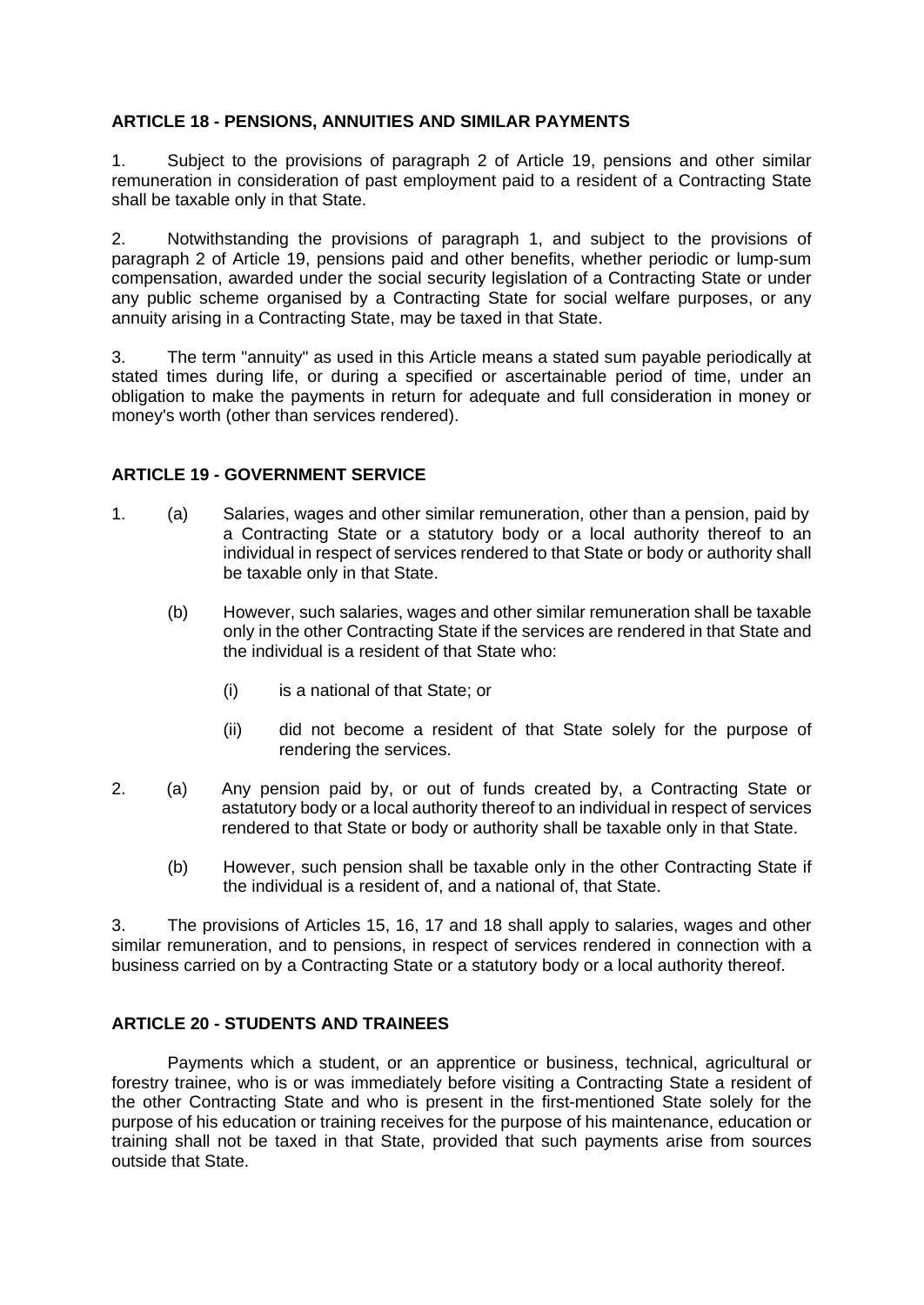## **ARTICLE 21 - OTHER INCOME**

1. Items of income of a resident of a Contracting State, wherever arising, not dealt with in the foregoing Articles of this Agreement shall be taxable only in that State.

2. The provisions of paragraph 1 shall not apply to income, other than income from immovable property as defined in paragraph 2 of Article 6, if the recipient of such income, being a resident of a Contracting State, carries on business in the other Contracting State through a permanent establishment situated therein, or performs in that other State independent personal services from a fixed base situated therein, and the right or property in respect of which the income is paid is effectively connected with such permanent establishment or fixed base. In such case the provisions of Article 7 or Article 14, as the case may be, shall apply.

3. Notwithstanding the provisions of paragraphs 1 and 2 of this Article, items of income of a resident of a Contracting State not dealt with in the foregoing Articles of this Agreement and arising in the other Contracting State may be taxed in that other State.

## **ARTICLE 22 - LIMITATION OF RELIEF**

1. Where this Agreement provides (with or without other conditions) that income from sources in Finland shall be exempt from tax, or taxed at a reduced rate, in Finland and under the laws in force in Singapore the said income is subject to tax by reference to the amount thereof which is remitted to or received in Singapore and not by reference to the full amount thereof, then the exemption or reduction of tax to be allowed under this Agreement in Finland shall apply only to so much of the income as is remitted to or received in Singapore.

2. However, this limitation does not apply to income derived by the Government of Singapore or any person approved by the competent authority of Singapore for the purpose of this paragraph. The term "the Government of Singapore" shall include its agencies and statutory bodies.

3. A person that is a resident of a Contracting State and derives income from the other Contracting State shall not be entitled to relief from taxation otherwise provided for in this Agreement if it was the main purpose or one of the main purposes of any person concerned with the creation or assignment of such items of income to take advantage of the provisions of this Agreement.

4. In making a determination under paragraph 3, the appropriate competent authority or authorities shall be entitled to consider, among other factors, the amount and nature of the income, circumstances in which the income was derived, the stated intention of the parties to the transaction, and the identity and residence of the persons who in law or in fact, directly or indirectly, control or beneficially own (i) the income or (ii) the persons who are resident(s) of the Contracting State(s) and who are concerned with the payment or receipt of such income.

## **ARTICLE 23 - ELIMINATION OF DOUBLE TAXATION**

1. Subject to the provisions of Finnish law regarding the elimination of international double taxation (which shall not affect the general principle hereof), double taxation shall be eliminated in Finland as follows: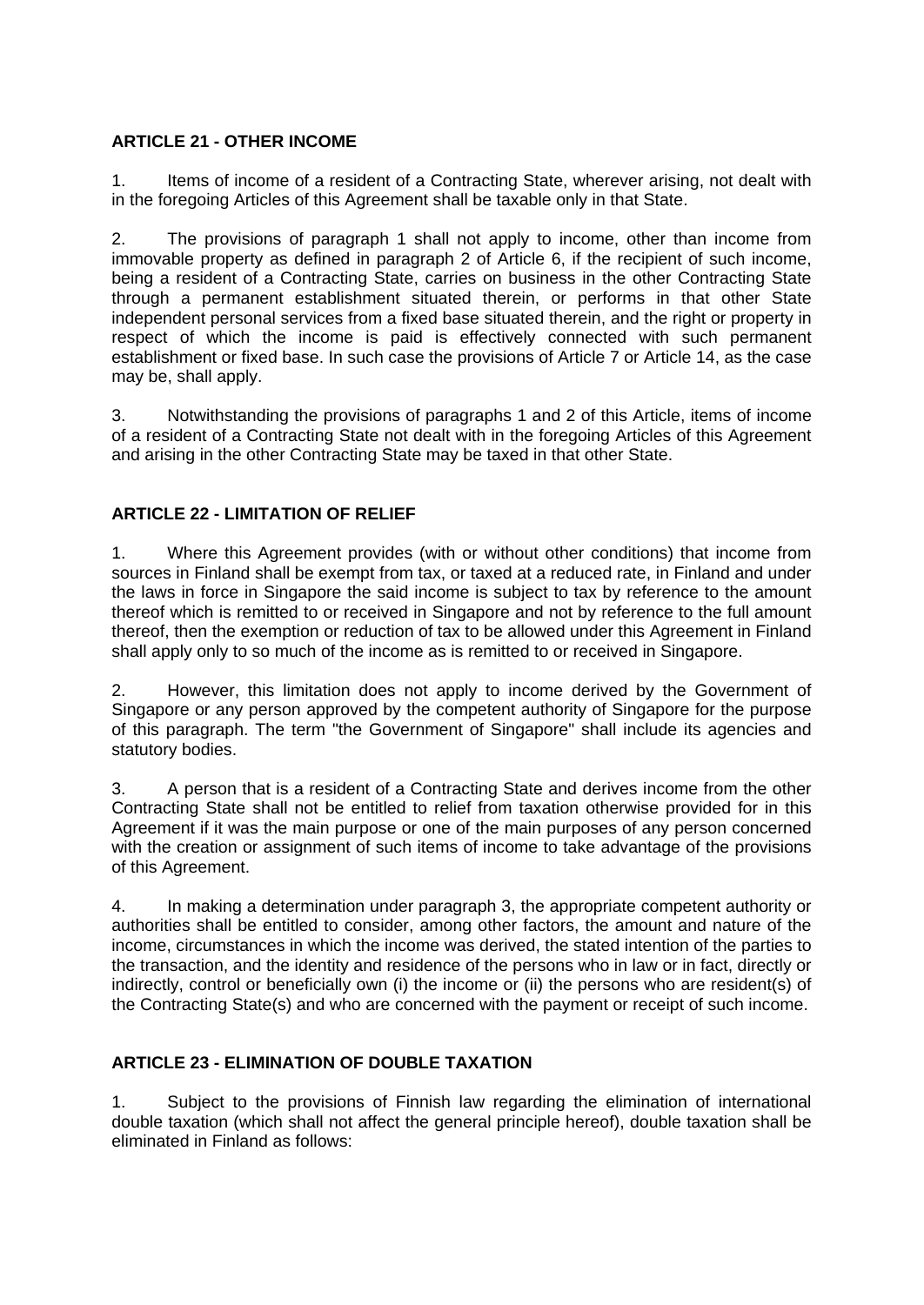- (a) where a resident of Finland derives income which, in accordance with the provisions of this Agreement, may be taxed in Singapore, Finland shall, subject to the provisions of sub- paragraph (b), allow as a deduction from the Finnish tax of that person, an amount equal to the Singapore tax paid under Singapore law and in accordance with the Agreement, as computed by reference to the same income by reference to which the Finnish tax is computed;
- (b) dividends paid by a company being a resident of Singapore to a company which is a resident of Finland and which controls directly at least 10 per cent of the voting power in the company paying the dividends shall be exempt from Finnish tax;
- (c) where in accordance with any provisions of the Agreement income derived by a resident of Finland is exempt from tax in Finland, Finland may nevertheless, in calculating the amount of tax on the remaining income of such person, take into account the exempted income.
- 2. In Singapore double taxation shall be eliminated as follows:

Where a resident of Singapore derives income from Finland which, in accordance with the provisions of this Agreement, may be taxed in Finland, Singapore shall, subject to its laws regarding the allowance as a credit against Singapore tax of tax payable in any country other than Singapore, allow the Finnish tax paid, whether directly or by deduction, as a credit against the Singapore tax payable on the income of that resident. Where such income is a dividend paid by a company which is a resident of Finland to a resident of Singapore owning directly or indirectly not less than 10 per cent of the share capital of the dividend paying company, the credit shall take into account the Finnish tax paid by that company on the portion of its profits out of which the dividend is paid.

## **ARTICLE 24 - NON-DISCRIMINATION**

1. Nationals of a Contracting State shall not be subjected in the other Contracting State to any taxation or any requirement connected therewith, which is other or more burdensome than the taxation and connected requirements to which nationals of that other State in the same circumstances, in particular with respect to residence, are or may be subjected. This provision shall, notwithstanding the provisions of Article 1, also apply to persons who are not residents of one or both of the Contracting States.

2. The taxation on a permanent establishment which an enterprise of a Contracting State has in the other Contracting State shall not be less favourably levied in that other State than the taxation levied on enterprises of that other State carrying on the same activities.

- 3. Nothing in this Article shall be construed as obliging a Contracting State to grant to:
	- (a) residents of the other Contracting State any personal allowances, reliefs and reductions for tax purposes which it grants to its own residents; or
	- (b) nationals of the other Contracting State those personal allowances, reliefs and reductions for tax purposes which it grants to its own nationals who are not resident in that Contracting State or to such other persons as may be specified in the taxation laws of that Contracting State.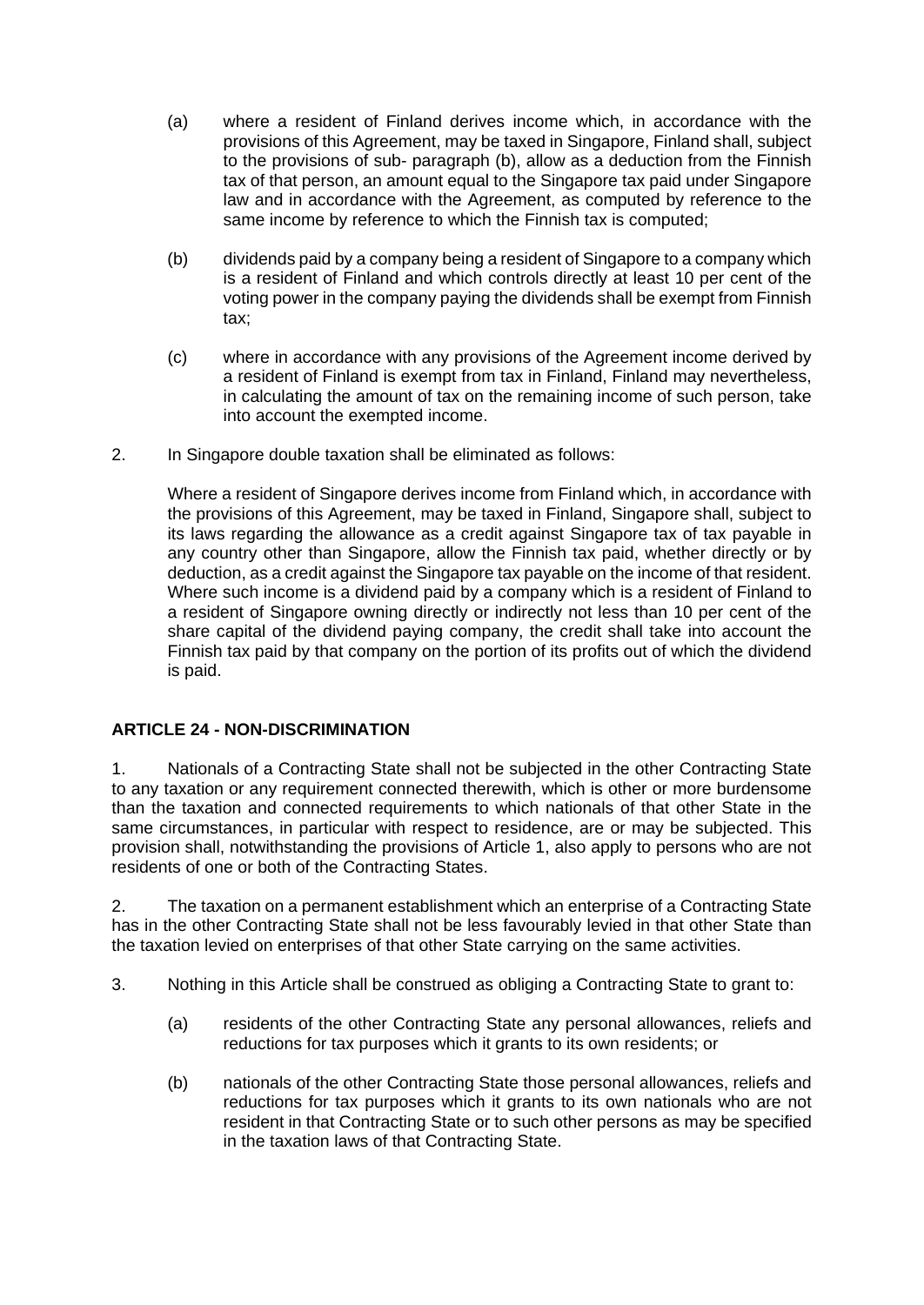4. Except where the provisions of paragraph 1 of Article 9, paragraph 7 of Article 11, or paragraph 5 of Article 12, apply, interest, royalties and other disbursements paid by an enterprise of a Contracting State to a resident of the other Contracting State shall, for the purpose of determining the taxable profits of such enterprise, be deductible under the same conditions as if they had been paid to a resident of the first-mentioned State. Provided that nothing in this paragraph shall be construed as preventing a Contracting State from imposing any obligation to withholding tax from such payments.

5. Enterprises of a Contracting State, the capital of which is wholly or partly owned or controlled, directly or indirectly, by one or more residents of the other Contracting State, shall not be subjected in the first-mentioned State to any taxation or any requirement connected therewith which is other or more burdensome than the taxation and connected requirements to which other similar enterprises of the first-mentioned State are or may be subjected.

6. Where a Contracting State grants tax incentives to its nationals designed to promote economic or social development in accordance with its national policy and criteria, it shall not be construed as discrimination under this Article.

7. The provisions of this Article shall apply to taxes which are the subject of this Agreement.

## **ARTICLE 25 - MUTUAL AGREEMENT PROCEDURE**

1. Where a person considers that the actions of one or both of the Contracting States result or will result for him in taxation not in accordance with the provisions of this Agreement, he may, irrespective of the remedies provided by the domestic law of those States, present his case to the competent authority of the Contracting State of which he is a resident or, if his case comes under paragraph 1 of Article 24, to that of the Contracting State of which he is a national. The case must be presented within three years from the first notification of the action resulting in taxation not in accordance with the provisions of the Agreement.

2. The competent authority shall endeavour, if the objection appears to it to be justified and if it is not itself able to arrive at a satisfactory solution, to resolve the case by mutual agreement with the competent authority of the other Contracting State, with a view to the avoidance of taxation which is not in accordance with the Agreement. Any agreement reached shall be implemented notwithstanding any time limits in the domestic law of the Contracting States.

3. The competent authorities of the Contracting States shall endeavour to resolve by mutual agreement any difficulties or doubts arising as to the interpretation or application of the Agreement. They may also consult together for the elimination of double taxation in cases not provided for in the Agreement.

4. The competent authorities of the Contracting States may communicate with each other directly, including through a joint commission consisting of themselves or their representatives, for the purpose of reaching an agreement in the sense of the preceding paragraphs.

## **ARTICLE 26 - EXCHANGE OF INFORMATION**

1. The competent authorities of the Contracting States shall exchange such information as is necessary for carrying out the provisions of this Agreement or of the domestic laws of the Contracting States concerning taxes covered by the Agreement insofar as the taxation thereunder is not contrary to the Agreement. Any information received by a Contracting State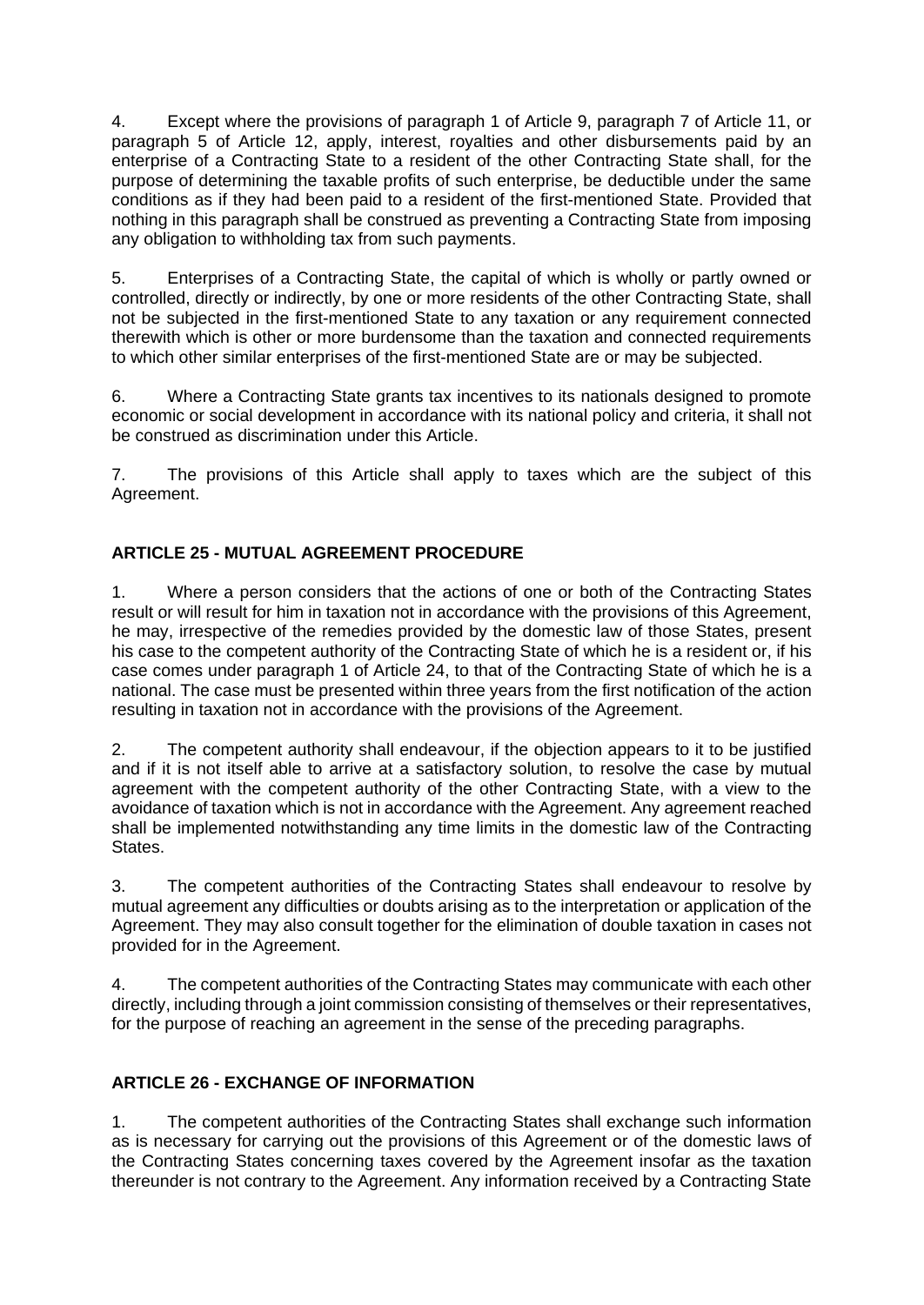shall be treated as secret in the same manner as information obtained under the domestic laws of that State and shall be disclosed only to persons or authorities (including courts and administrative bodies) concerned with the assessment or collection of, the enforcement or prosecution in respect of, or the determination of appeals in relation to, the taxes covered by the Agreement. Such persons or authorities shall use the information only for such purposes. They may disclose the information in public court proceedings or in judicial decisions.

2. In no case shall the provisions of paragraph 1 be construed so as to impose on a Contracting State the obligation:

- (a) to carry out administrative measures at variance with the laws and administrative practice of that or of the other Contracting State;
- (b) to supply information which is not obtainable under the laws or in the normal course of the administration of that or of the other Contracting State;
- (c) to supply information which would disclose any trade, business, industrial, commercial or professional secret or trade process, or information, the disclosure of which would be contrary to public policy (ordre public).

#### **ARTICLE 27 - MEMBERS OF DIPLOMATIC MISSIONS AND CONSULAR POSTS**

Nothing in this Agreement shall affect the fiscal privileges of members of diplomatic missions or consular posts under the general rules of international law or under the provisions of special agreements.

#### **ARTICLE 28 - ENTRY INTO FORCE**

1. The Governments of the Contracting States shall notify each other the completion of the procedures required by its law for the bringing into force of this Agreement.

2. The Agreement shall enter into force thirty days after the date of the later of the notifications referred to in paragraph 1 and its provisions shall have effect:

- (a) in Finland:
	- (i) in respect of taxes withheld at source, on income derived on or after 1 January in the calendar year next following the year in which the Agreement enters into force;
	- (ii) in respect of other taxes on income, for taxes chargeable for any tax year beginning on or after 1 January in the calendar year next following the year in which the Agreement enters into force;
- (b) in Singapore:

in respect of tax chargeable for any year of assessment beginning on or after 1 January in the second calendar year following the year in which the Agreement enters into force.

3. The Convention between the Republic of Finland and the Republic of Singapore for the avoidance of double taxation and the prevention of fiscal evasion with respect to taxes on income, signed at Singapore on 23 October 1981, shall cease to have effect with respect to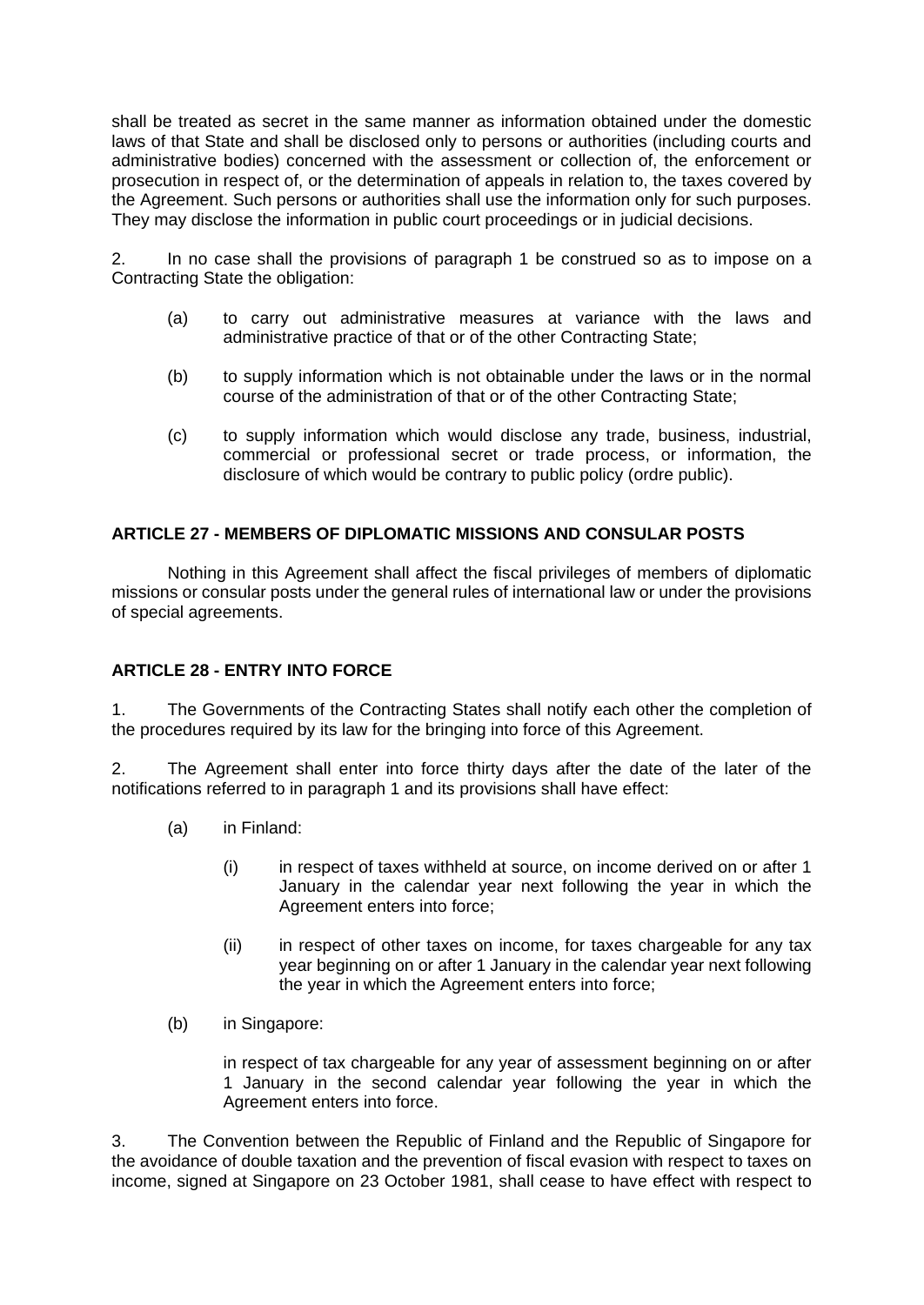taxes to which this Agreement applies in accordance with the provisions of paragraph 2 of this Article.

#### **ARTICLE 29 - TERMINATION**

This Agreement shall remain in force until terminated by a Contracting State. Either Contracting State may terminate the Agreement, through diplomatic channels, by giving notice of termination on or before the Thirtieth day of June of any calendar year following after the period of five years from the date on which the Agreement enters into force. In such event, the Agreement shall cease to have effect:

- (a) in Finland:
	- (i) in respect of taxes withheld at source, on income derived on or after 1st January in the calendar year next following the year in which the notice is given;
	- (ii) in respect of other taxes on income, for taxes chargeable for any tax year beginning on or after 1st January in the calendar year next following the year in which the notice is given;
- (b) in Singapore:

in respect of tax chargeable for any year of assessment beginning on or after 1 January in the second calendar year following the year in which the notice is given.

IN WITNESS WHEREOF the undersigned, duly authorised thereto, have signed this Agreement.

DONE in duplicate at Singapore this 7th day of June 2002, in the English language.

For the Government of the Republic of Singapore

LEE HSIEN LOONG DEPUTY PRIME MINISTER AND MINISTER FOR FINANCE

For the Government of the Republic of Finland

MS SUVI-ANNE SIIMES MINISTER AT THE MINISTRY OF FINANCE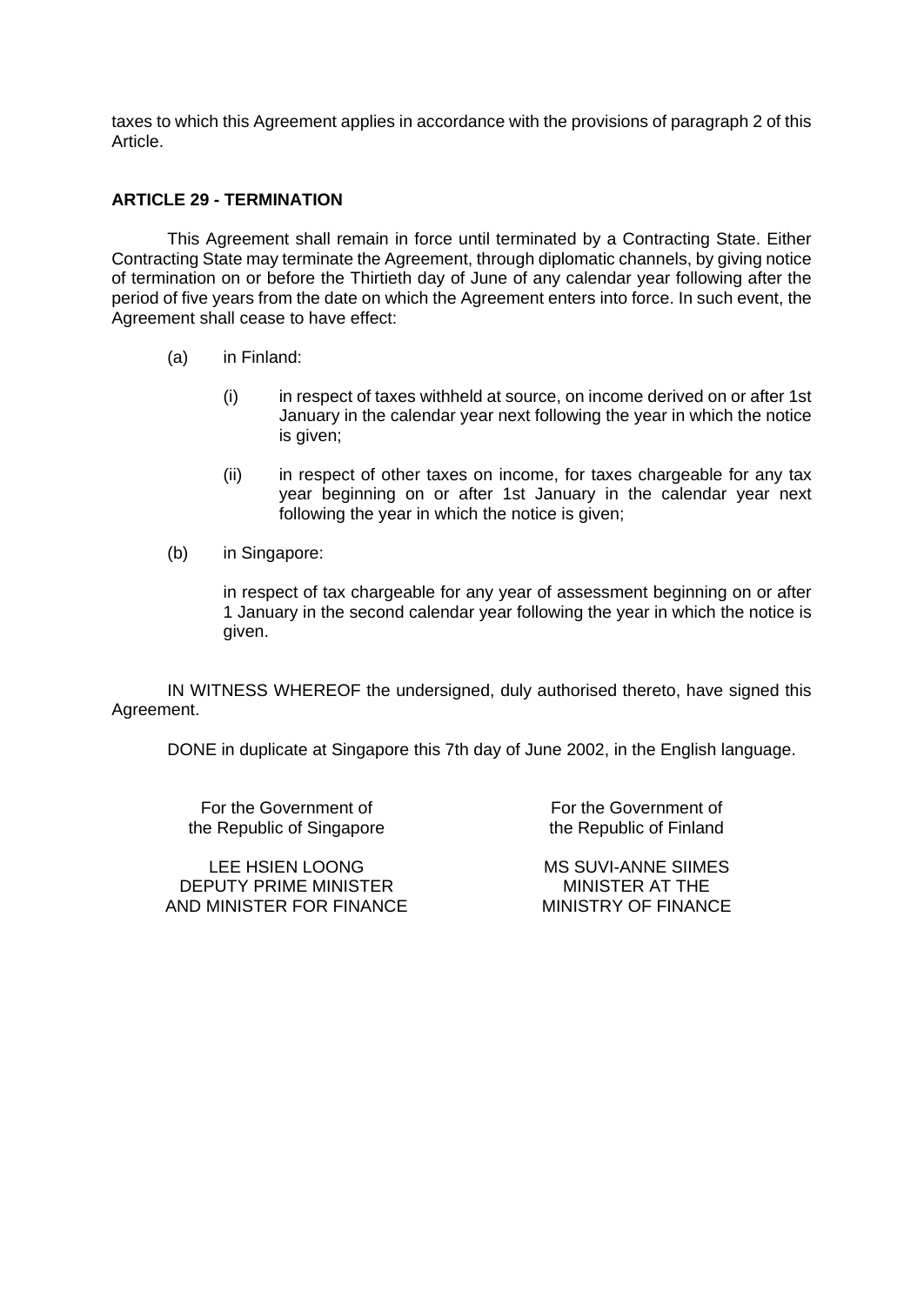## **ANNEX A**

## **Effects of the MLI on this Agreement**

#### **1. Deletion and replacement of Preamble**

The Preamble of this Agreement is deleted and replaced by the following Preamble:

" The Government of the Republic of Finland and the Government of the Republic of Singapore,

 Intending to eliminate double taxation with respect to the taxes covered by this Agreement without creating opportunities for non-taxation or reduced taxation through tax evasion or avoidance (including through treaty-shopping arrangements aimed at obtaining reliefs provided in this Agreement for the indirect benefit of residents of third jurisdictions),

Have agreed as follows:".

#### **2. Amendment of Article 22**

- (a) Paragraph 3 of Article 22 (Limitation of Relief) is deleted.
- (b) The words "making a determination under paragraph 3" in paragraph 4 of Article 22 (Limitation of Relief) is deleted and substituted with the words "making a determination under Article 27A".

#### **3. New Articles 25A to 25H (arbitration provisions)**

The following articles shall be inserted immediately after Article 25. However, the articles shall not apply to this Agreement if a Contracting State raises an objection under Article 28(2)(b) of the MLI to the reservations that had been made by the other Contracting State under Article 28(2)(a) of the MLI. Such an objection may be raised by:

- (a) Singapore, by 24 February 2020; or
- (b) Finland, by 20 December 2019.

#### **" ARTICLE 25A - MANDATORY BINDING ARBITRATION**

- 1. Where:
	- (a) under Article 25 (Mutual Agreement Procedure), a person has presented a case to the competent authority of a Contracting State on the basis that the actions of one or both of the Contracting States have resulted for that person in taxation not in accordance with the provisions of the Agreement; and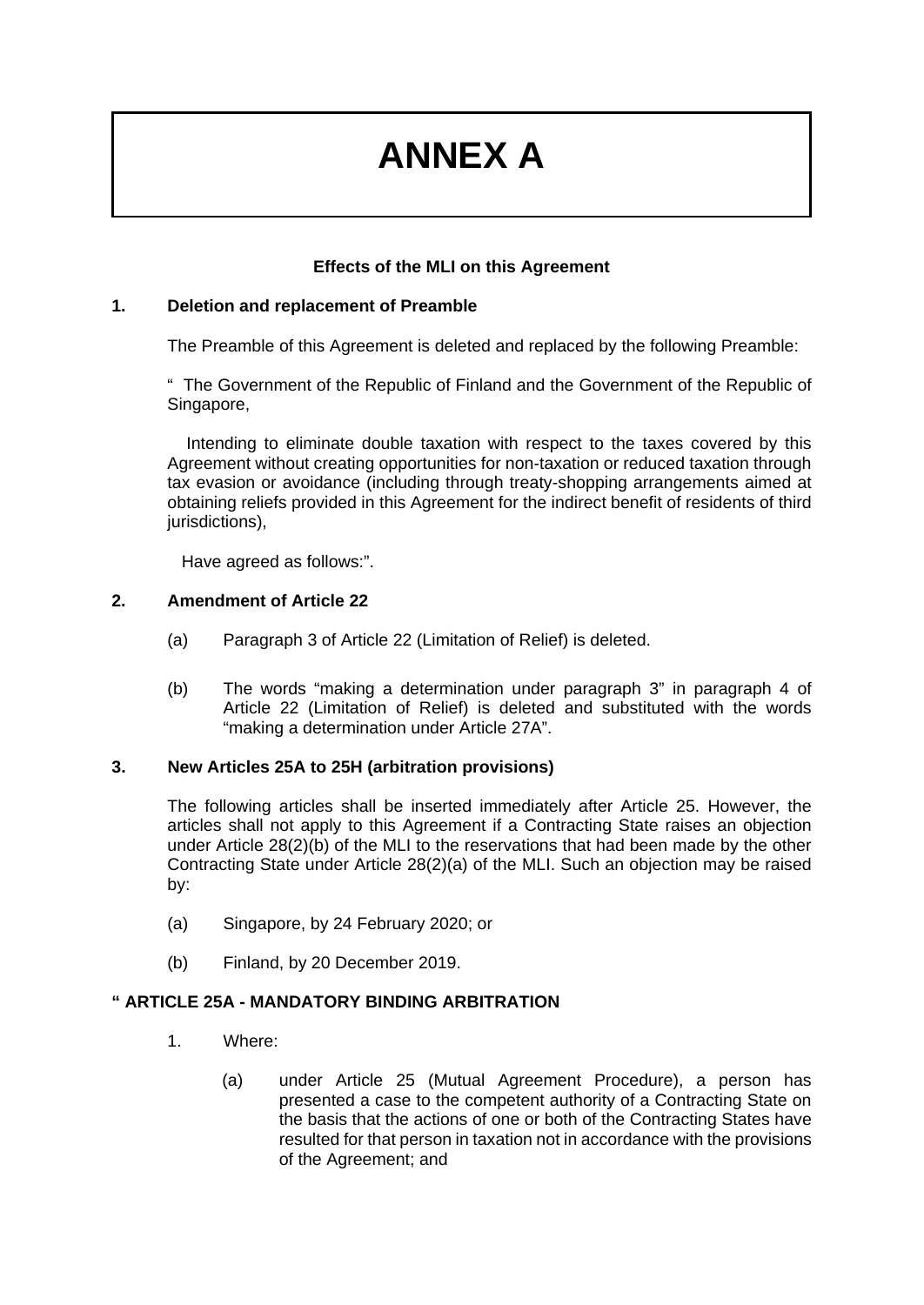(b) the competent authorities are unable to reach an agreement to resolve that case pursuant to Article 25 (Mutual Agreement Procedure) within a period of two years beginning on the start date referred to in paragraph 8 or 9, as the case may be (unless, prior to the expiration of that period the competent authorities of the Contracting States have agreed to a different time period with respect to that case and have notified the person who presented the case of such agreement),

any unresolved issues arising from the case shall, if the person so requests in writing, be submitted to arbitration in the manner described in this Article and Articles 25B to 25H, according to any rules or procedures agreed upon by the competent authorities of the Contracting States pursuant to the provisions of paragraph 10.

2. Where a competent authority has suspended the mutual agreement procedure referred to in paragraph 1 because a case with respect to one or more of the same issues is pending before court or administrative tribunal, the period provided in sub-paragraph (*b*) of paragraph 1 will stop running until either a final decision has been rendered by the court or administrative tribunal or the case has been suspended or withdrawn. In addition, where a person who presented a case and a competent authority have agreed to suspend the mutual agreement procedure, the period provided in sub-paragraph (*b*) of paragraph 1 will stop running until the suspension has been lifted.

3. Where both competent authorities agree that a person directly affected by the case has failed to provide in a timely manner any additional material information requested by either competent authority after the start of the period provided in sub-paragraph (*b*) of paragraph 1, the period provided in sub-paragraph (*b*) of paragraph 1 shall be extended for an amount of time equal to the period beginning on the date by which the information was requested and ending on the date on which that information was provided.

- 4.(a) The arbitration decision with respect to the issues submitted to arbitration shall be implemented through the mutual agreement concerning the case referred to in paragraph 1. The arbitration decision shall be final.
	- (b) The arbitration decision shall be binding on both Contracting States except in the following cases:
		- (i) if a person directly affected by the case does not accept the mutual agreement that implements the arbitration decision. In such a case, the case shall not be eligible for any further consideration by the competent authorities. The mutual agreement that implements the arbitration decision on the case shall be considered not to be accepted by a person directly affected by the case if any person directly affected by the case does not, within 60 days after the date on which notification of the mutual agreement is sent to the person, withdraw all issues resolved in the mutual agreement implementing the arbitration decision from consideration by any court or administrative tribunal or otherwise terminate any pending court or administrative proceedings with respect to such issues in a manner consistent with that mutual agreement.
		- (ii) if a final decision of the courts of one of the Contracting States holds that the arbitration decision is invalid. In such a case, the request for arbitration under paragraph 1 shall be considered not to have been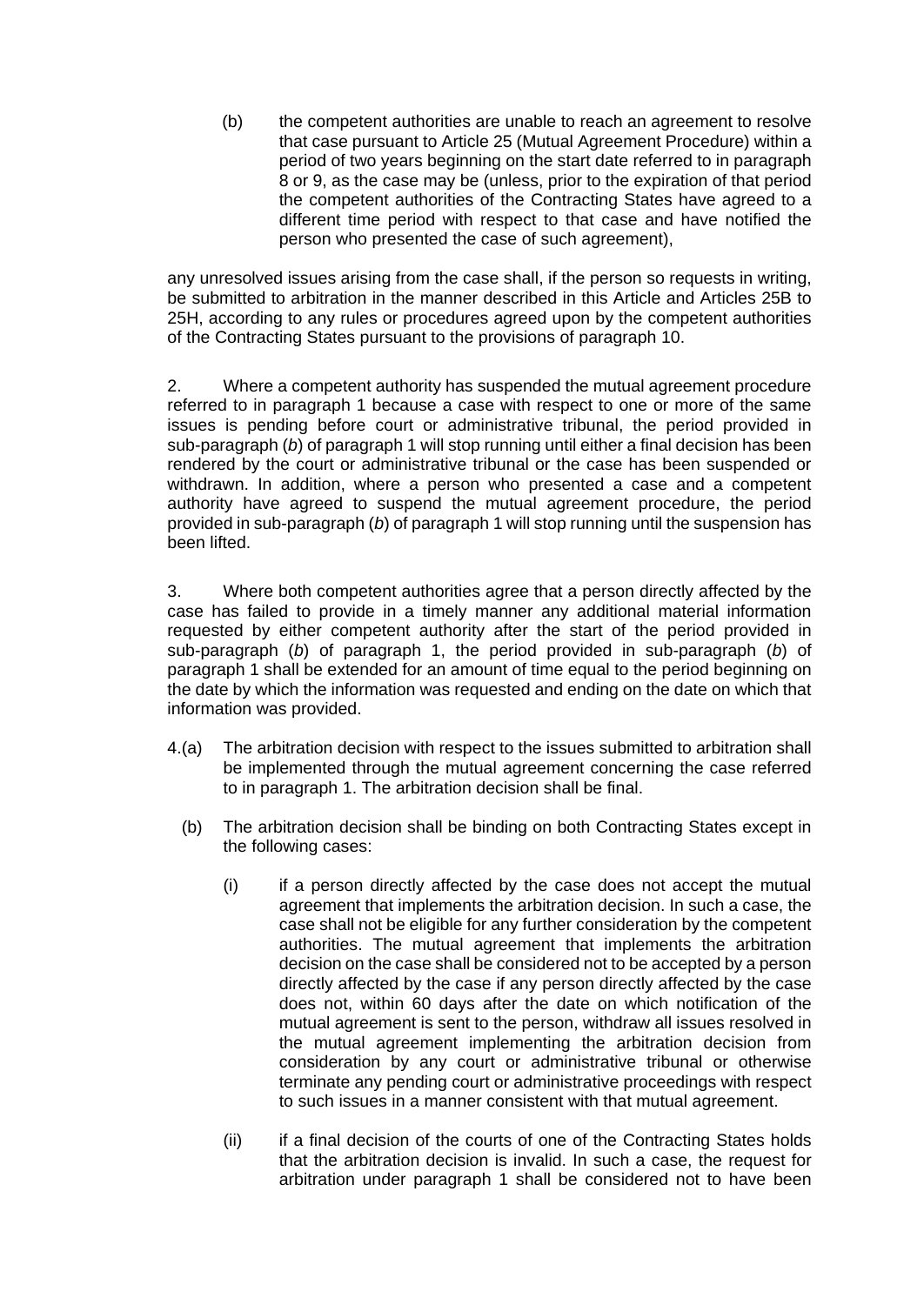made, and the arbitration process shall be considered not to have taken place (except for the purposes of Articles 25C (Confidentiality of Arbitration Proceedings) and 25G (Costs of Arbitration Proceedings)). In such a case, a new request for arbitration may be made unless the competent authorities agree that such a new request should not be permitted.

(iii) if a person directly affected by the case pursues litigation on the issues which were resolved in the mutual agreement implementing the arbitration decision in any court or administrative tribunal.

5. The competent authority that received the initial request for a mutual agreement procedure as described in sub-paragraph (*a*) of paragraph 1 shall, within two calendar months of receiving the request:

- (a) send a notification to the person who presented the case that it has received the request; and
- (b) send a notification of that request, along with a copy of the request, to the competent authority of the other Contracting State.

6. Within three calendar months after a competent authority receives the request for a mutual agreement procedure (or a copy thereof from the competent authority of the other Contracting State) it shall either:

- (a) notify the person who has presented the case and the other competent authority that it has received the information necessary to undertake substantive consideration of the case; or
- (b) request additional information from that person for that purpose.

7. Where pursuant to sub-paragraph (b) of paragraph 6, one or both of the competent authorities have requested from the person who presented the case additional information necessary to undertake substantive consideration of the case, the competent authority that requested the additional information shall, within three calendar months of receiving the additional information from that person, notify that person and the other competent authority either:

- (a) that it has received the requested information; or
- (b) that some of the requested information is still missing.

8. Where neither competent authority has requested additional information pursuant to sub-paragraph (b) of paragraph 6, the start date referred to in paragraph 1 shall be the earlier of:

- (a) the date on which both competent authorities have notified the person who presented the case pursuant to sub-paragraph (a) of paragraph 6; and
- (b) the date that is three calendar months after the notification to the competent authority of the other Contracting State pursuant to subparagraph (b) of paragraph 5.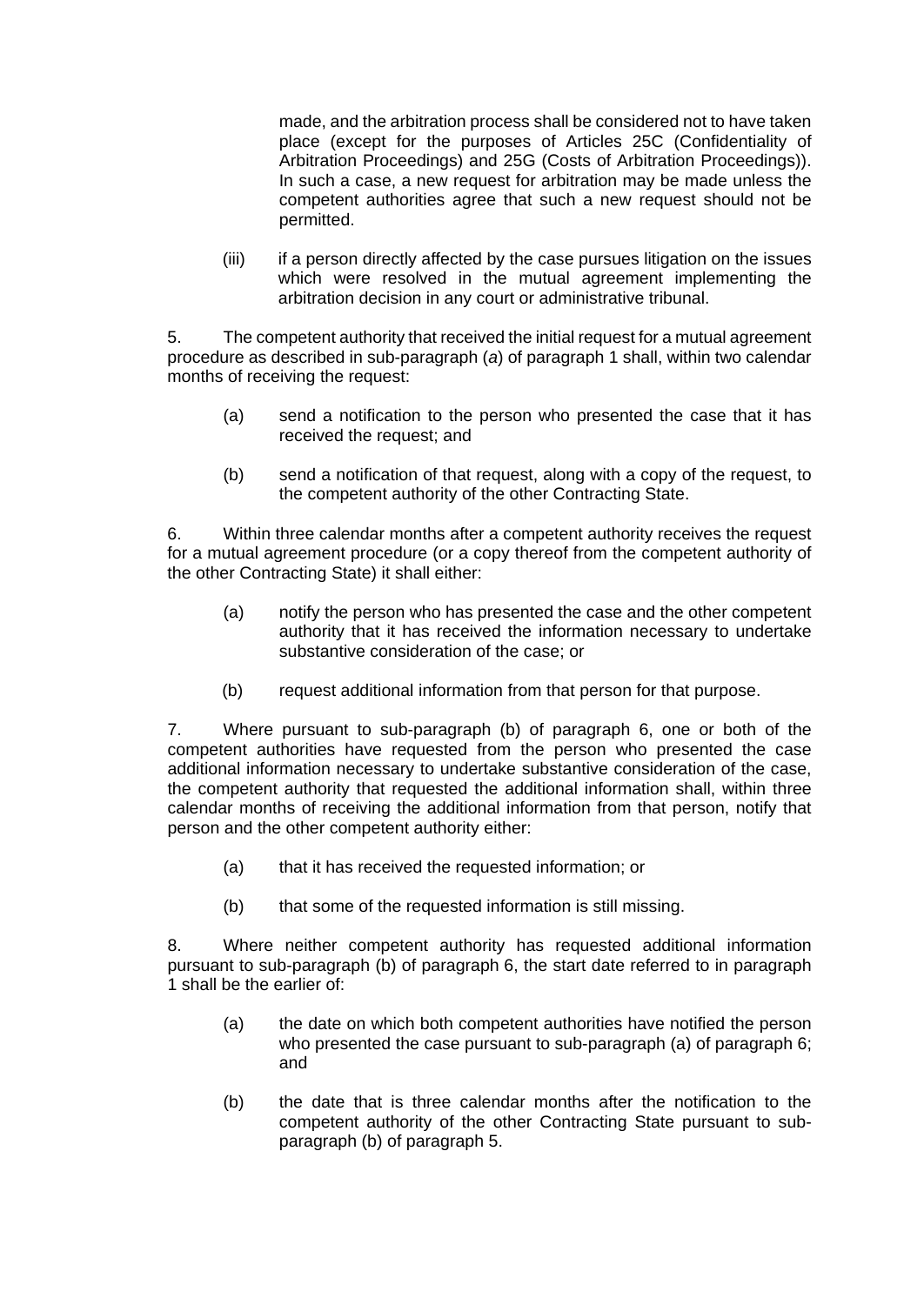9. Where additional information has been requested pursuant to sub-paragraph (*b*) of paragraph 6, the start date referred to in paragraph 1 shall be the earlier of:

- (a) the latest date on which the competent authorities that requested additional information have notified the person who presented the case and the other competent authority pursuant to sub-paragraph (*a*) of paragraph 7; and
- (b) the date that is three calendar months after both competent authorities have received all information requested by either competent authority from the person who presented the case.

If, however, one or both of the competent authorities send the notification referred to in sub-paragraph (*b*) of paragraph 7, such notification shall be treated as a request for additional information under sub-paragraph (*b*) of paragraph 6.

10. The competent authorities of the Contracting States shall by mutual agreement (pursuant to Article 25 (Mutual Agreement Procedure)) settle the mode of application of the provisions contained in this Article and Articles 25B to 25H, including the minimum information necessary for each competent authority to undertake substantive consideration of the case. Such an agreement shall be concluded before the date on which unresolved issues in a case are first eligible to be submitted to arbitration and may be modified from time to time thereafter.

- 11. Notwithstanding the preceding paragraphs of this Article:
	- (a) any unresolved issue arising from a mutual agreement procedure case otherwise within the scope of the arbitration process provided for by this Agreement shall not be submitted to arbitration, if a decision on this issue has already been rendered by a court or administrative tribunal of either Contracting State;
	- (b) if, at any time after a request for arbitration has been made and before the arbitration panel has delivered its decision to the competent authorities of the Contracting States, a decision concerning the issue is rendered by a court or administrative tribunal of one of the Contracting States, the arbitration process shall terminate.
- 12. The provisions of this Article and Articles 25B to 25H shall not apply
	- (a) to any case involving the application of Singapore's general anti-avoidance rules contained in section 33 of the Act, case law or juridical doctrines, and any subsequent provisions (as notified by Singapore to the Depositary of the Multilateral Convention to Implement Tax Treaty Related Measures to Prevent Base Erosion and Profit Shifting done at Paris on 24 November 2016 (as amended from time to time)) that replace, amend or update these anti-avoidance rules;
	- (b) to any case involving the application of any provisions of Singapore's law (including legislative provisions, case law, judicial doctrines and penalties) that are analogous to those governing the cases in sub-paragraphs (c) and (d), including any subsequent provisions which replace, amend or update those provisions. The competent authority of Singapore will consult with the competent authority of Finland in order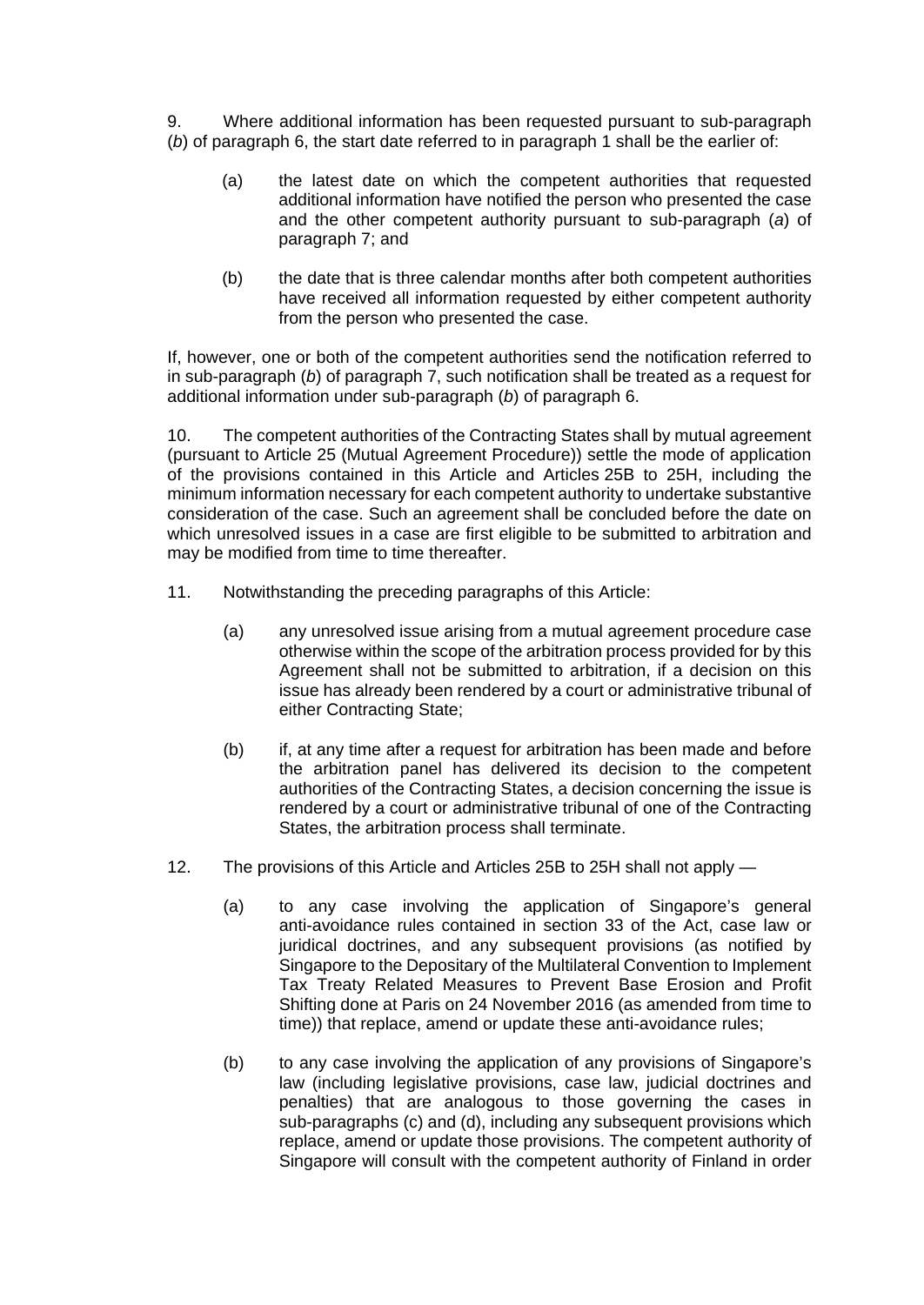to specify any such analogous provisions which exist under Singapore law pursuant to paragraph 10.

- (c) to any case involving the application of Finland's domestic antiavoidance rules which shall include Act on Assessment Procedure (verotusmenettelystä annettu laki (1558/1995)) sections 27 - 30, Act on the Taxation of Business Profits and Income from Professional Activities (elinkeinotulon verottamisesta annettu laki (360/1968)) section 6 a, subsection 9<sup>[1](#page-23-0)</sup> and section 52 h and Act on the Taxation of Shareholders in Controlled Foreign Companies (ulkomaisten väliyhteisöjen osakkaiden verotuksesta annetun laki (1217/1994)). Any subsequent provisions replacing, amending or updating these anti-avoidance rules would also be included in this reservation. Finland shall notify the Depositary of any such subsequent provisions.
- (d) to any case involving conduct for which the taxpayer or a person acting on the taxpayer's behalf has been found guilty by a Finnish court of tax fraud or other tax related criminal offence. For this purpose, Finland's domestic rules shall include the Criminal Code (rikoslaki (39/1889)) chapter 29 sections 1-4. Any subsequent provisions replacing, amending or updating these rules would also be included in this reservation. Finland shall notify the Depositary of any such subsequent provisions.
- (e) to any case concerning items of income or capital where there is no double taxation. Double taxation means that both Contracting Jurisdictions to a Covered Tax Agreement have imposed taxes in respect of the same taxable income or capital giving rise to either additional tax charge, increase in tax liabilities or cancellation or reduction of losses, which could be used to offset taxable profits.
- (f) to cases which concern<sup>2</sup>:
	- (i) taxable events giving rise to taxes withheld at source on amounts paid or credited to non-residents that occur before 1 January 2020, with respect to taxes withheld at source on amounts paid or credited to non-residents;
	- (ii) taxes levied with respect to taxable periods that begin before 1 January 2020, with respect to all other taxes.
- (g) to any case where an application has been filed under the Convention on the Elimination of Double Taxation in Connection with the

<span id="page-23-0"></span><sup>1</sup> There was a technical correction made by Finland to its final notification to the Depositary on 28 June 2019. The correct subsection number should be "9" instead of "8".

<span id="page-23-1"></span><sup>&</sup>lt;sup>2</sup> Where the case is a type of case that would be potentially eligible for arbitration as a result of the withdrawal, subsequent to the entry into effect of Part VI of the MLI as between both Contracting States, of a Contracting State's reservation made pursuant to Article 28(2) or Article 19(12) of the MLI, Finland has reserved for the arbitration provisions not to apply to:

a) taxable events giving rise to taxes withheld at source on amounts paid or credited to non-residents that occur before the first day of January of the calendar year next following the expiration of a period of six calendar months beginning on the date of the communication of the Depositary of the withdrawal of the reservation.

b) taxes levied with respect to taxable periods that begin before the first day of January of the calendar year next following the expiration of a period of six calendar months beginning on the date of the communication of the Depositary of the withdrawal of the reservation.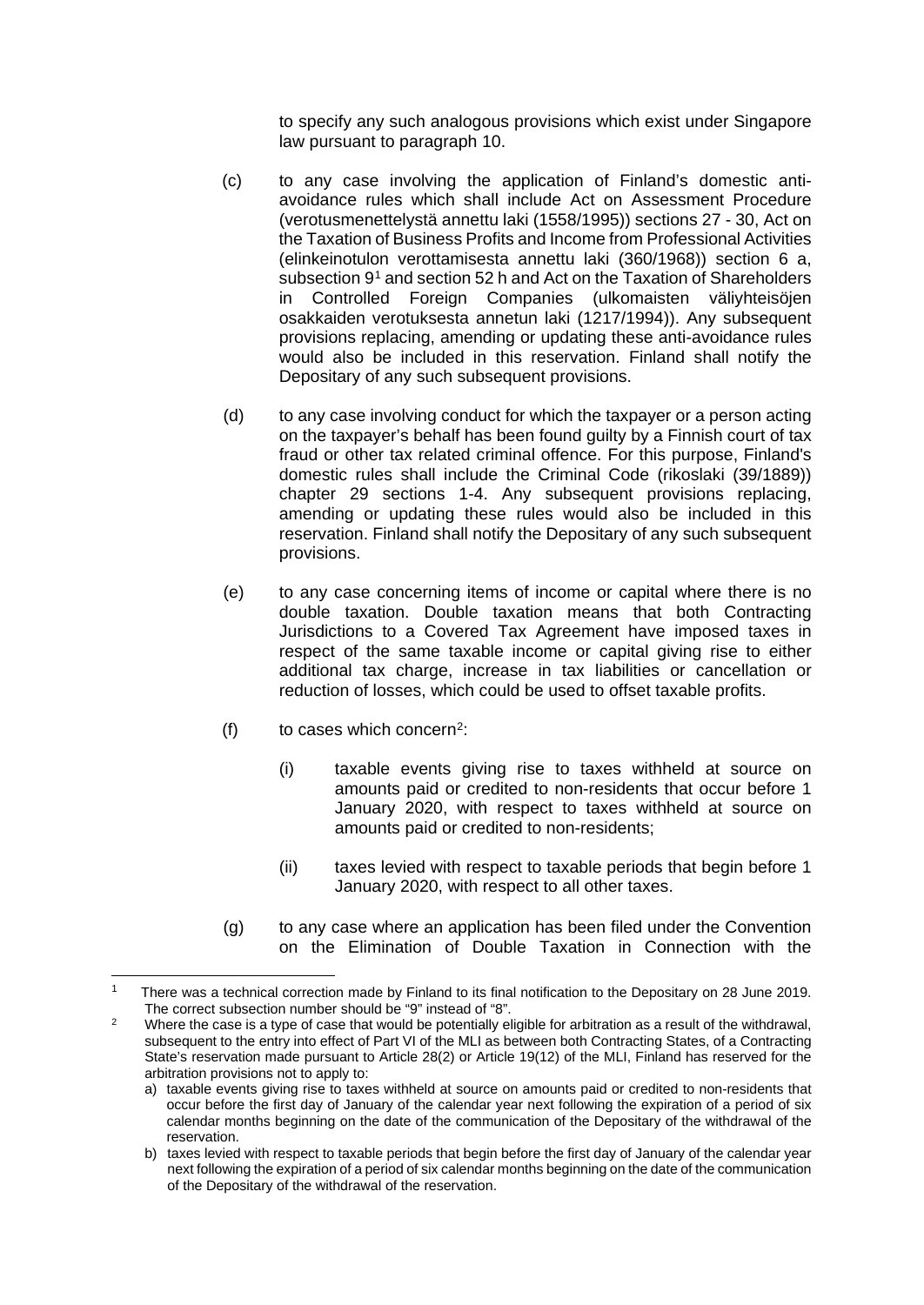Adjustment of Profits of Associated Enterprises (90/436/EEC) — as amended, or under other instruments agreed by the member states of the European Union or under domestic rules which implement such instruments.

- 13. This Article and Articles 25B to 25H
	- (a) shall have effect with respect to cases presented to the competent authority of a Contracting State under Article 25 (Mutual Agreement Procedure) on or after 1 June 2019; and
	- (b) shall apply to a case presented to the competent authority of a Contracting State under Article 25 prior to 1 June 2019 only to the extent that the competent authorities of both Contracting States agree that it will apply to that specific case.

#### **ARTICLE 25B - APPOINTMENT OF ARBITRATORS**

1. Except to the extent that the competent authorities of the Contracting States mutually agree on different rules, paragraphs 2 through 4 shall apply for the purposes of Articles 25A to 25H.

2. The following rules shall govern the appointment of the members of an arbitration panel:

- (a) The arbitration panel shall consist of three individual members with expertise or experience in international tax matters.
- (b) Each competent authority shall appoint one panel member within 60 days of the date of the request for arbitration under paragraph 1 of Article 25A (Mandatory Binding Arbitration). The two panel members so appointed shall, within 60 days of the latter of their appointments, appoint a third member who shall serve as Chair of the arbitration panel. The Chair shall not be a national or resident of either Contracting State.
- (c) Each member appointed to the arbitration panel must be impartial and independent of the competent authorities, tax administrations, and ministries of finance of the Contracting States and of all persons directly affected by the case (as well as their advisors) at the time of accepting an appointment, maintain his or her impartiality and independence throughout the proceedings, and avoid any conduct for a reasonable period of time thereafter which may damage the appearance of impartiality and independence of the arbitrators with respect to the proceedings.

3. In the event that the competent authority of a Contracting State fails to appoint a member of the arbitration panel in the manner and within the time periods specified in paragraph 2 or agreed to by the competent authorities of the Contracting States, a member shall be appointed on behalf of that competent authority by the highest ranking official of the Centre for Tax Policy and Administration of the Organisation for Economic Co-operation and Development that is not a national of either Contracting State.

4. If the two initial members of the arbitration panel fail to appoint the Chair in the manner and within the time periods specified in paragraph 2 or agreed to by the competent authorities of the Contracting States, the Chair shall be appointed by the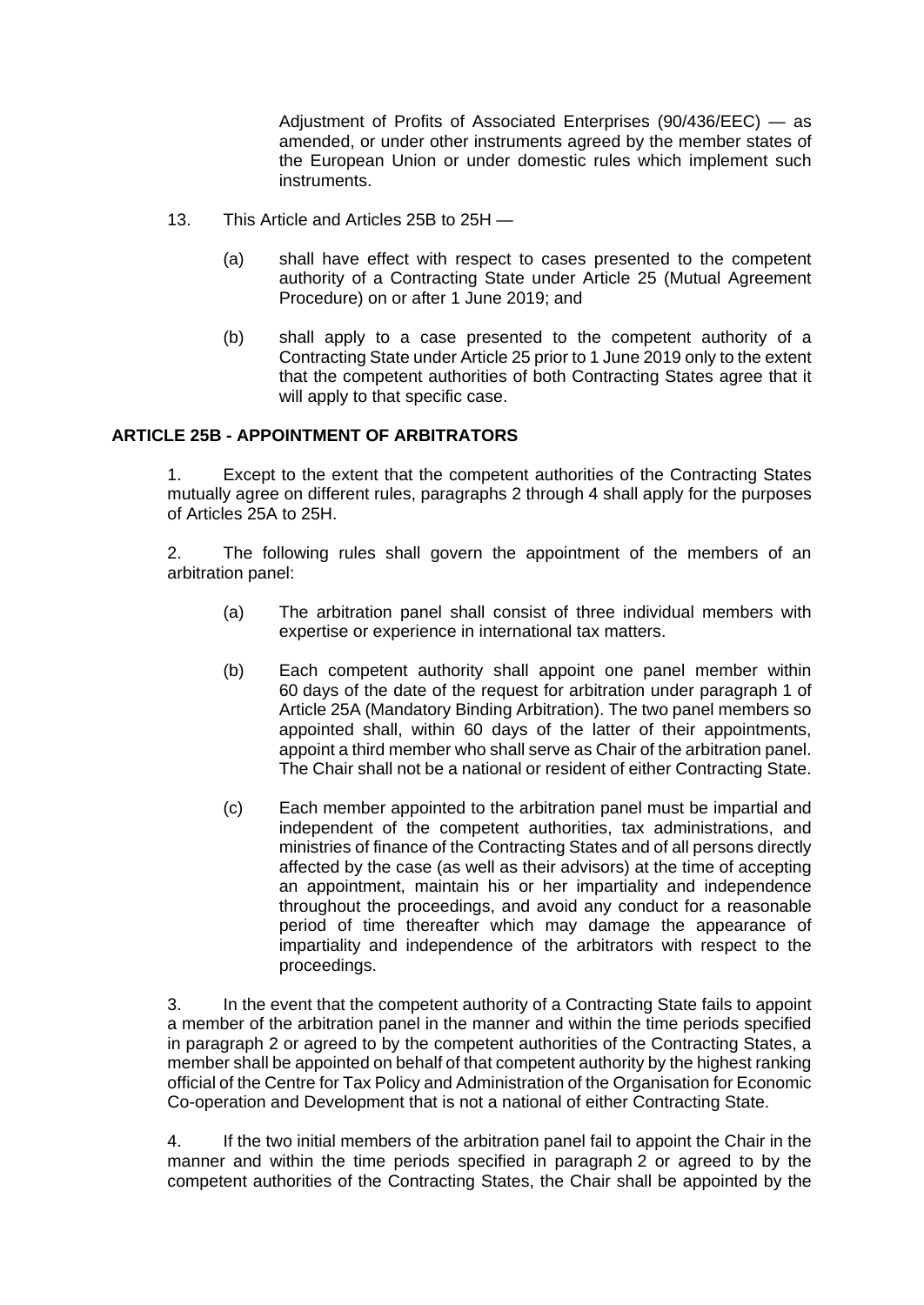highest ranking official of the Centre for Tax Policy and Administration of the Organisation for Economic Co-operation and Development that is not a national of either Contracting State.

#### **ARTICLE 25C - CONFIDENTIALITY OF ARBITRATION PROCEEDINGS**

Solely for the purposes of the application of Articles 25A to 25H and 26 and of the provisions of the domestic laws of the Contracting States related to the exchange of information, confidentiality, and administrative assistance, members of the arbitration panel and a maximum of three staff per member (and prospective arbitrators solely to the extent necessary to verify their ability to fulfil the requirements of arbitrators) shall be considered to be persons or authorities to whom information may be disclosed. Information received by the arbitration panel or prospective arbitrators and information that the competent authorities receive from the arbitration panel shall be considered information that is exchanged under Article 26 (Exchange of Information).

2. The competent authorities of the Contracting States shall ensure that members of the arbitration panel and their staff agree in writing, prior to their acting in an arbitration proceeding, to treat any information relating to the arbitration proceeding consistently with the confidentiality and nondisclosure obligations described in Article 26 (Exchange of Information) and under the applicable laws of the Contracting States.

#### **ARTICLE 25D - RESOLUTION OF A CASE PRIOR TO THE CONCLUSION OF THE ARBITRATION**

 For the purposes of Articles 25 and 25A to 25H, the mutual agreement procedure, as well as the arbitration proceeding, with respect to a case shall terminate if, at any time after a request for arbitration has been made and before the arbitration panel has delivered its decision to the competent authorities of the Contracting States:

- (*a*) the competent authorities of the Contracting States reach a mutual agreement to resolve the case; or
- (b) the person who presented the case withdraws the request for arbitration or the request for a mutual agreement procedure.

#### **ARTICLE 25E - TYPE OF ARBITRATION PROCESS**

1. Except to the extent that the competent authorities of the Contracting States mutually agree on different rules, the following rules shall apply with respect to an arbitration proceeding pursuant to Articles 25A to 25H:

(a) After a case is submitted to arbitration, the competent authority of each Contracting State shall submit to the arbitration panel, by a date set by agreement, a proposed resolution which addresses all unresolved issue(*s*) in the case (taking into account all agreements previously reached in that case between the competent authorities of the Contracting States). The proposed resolution shall be limited to a disposition of specific monetary amounts (for example, of income or expense) or, where specified, the maximum rate of tax charged pursuant to the Agreement, for each adjustment or similar issue in the case. In a case in which the competent authorities of the Contracting States have been unable to reach agreement on an issue regarding the conditions for application of a provision of the Agreement (hereinafter referred to as a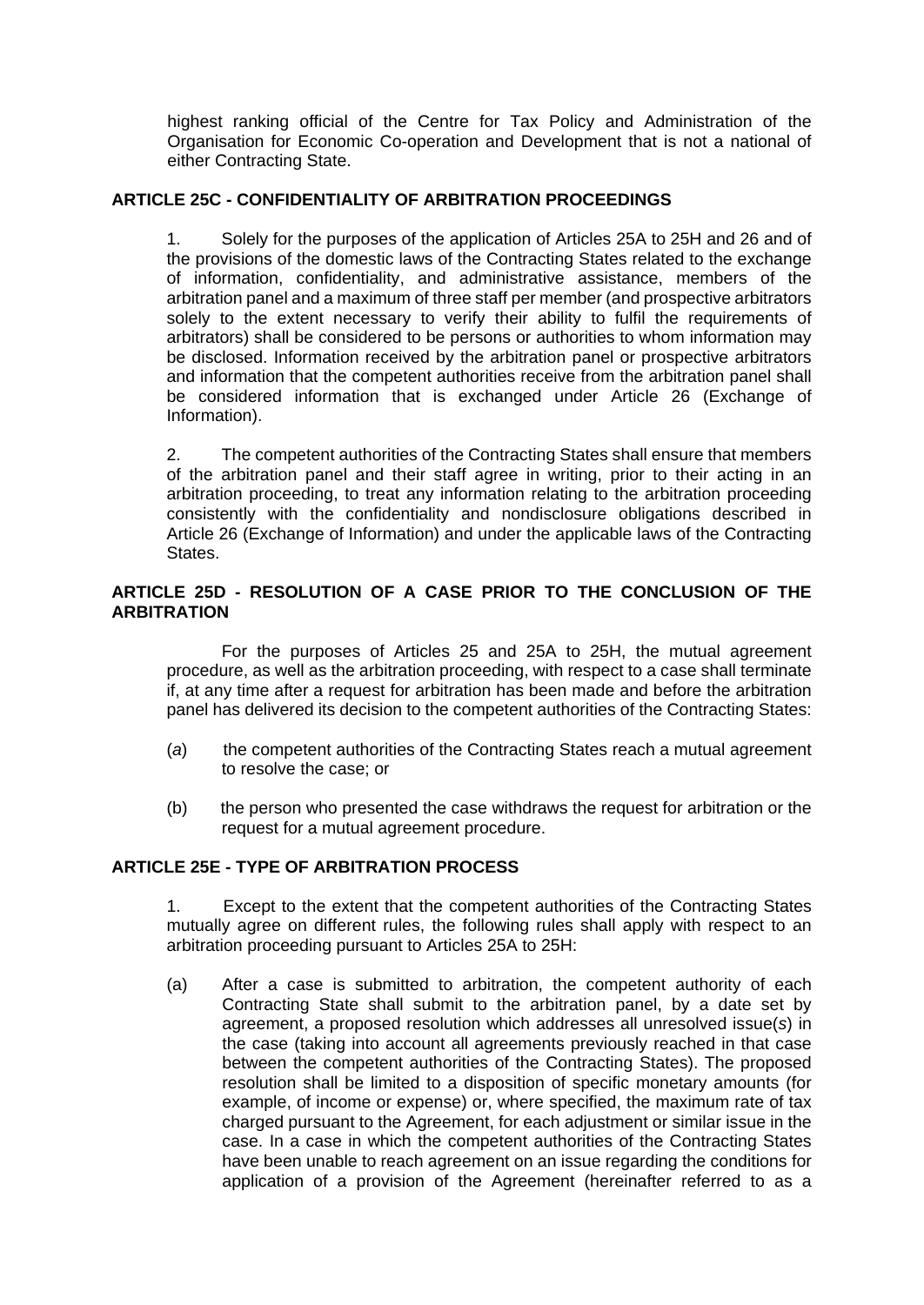"threshold question"), such as whether an individual is a resident or whether a permanent establishment exists, the competent authorities may submit alternative proposed resolutions with respect to issues the determination of which is contingent on resolution of such threshold questions.

- (b) The competent authority of each Contracting State may also submit a supporting position paper for consideration by the arbitration panel. Each competent authority that submits a proposed resolution or supporting position paper shall provide a copy to the other competent authority by the date on which the proposed resolution and supporting position paper were due. Each competent authority may also submit to the arbitration panel, by a date set by agreement, a reply submission with respect to the proposed resolution and supporting position paper submitted by the other competent authority. A copy of any reply submission shall be provided to the other competent authority by the date on which the reply submission was due.
- (c) The arbitration panel shall select as its decision one of the proposed resolutions for the case submitted by the competent authorities with respect to each issue and any threshold questions, and shall not include a rationale or any other explanation of the decision. The arbitration decision will be adopted by a simple majority of the panel members. The arbitration panel shall deliver its decision in writing to the competent authorities of the Contracting States. The arbitration decision shall have no precedential value.

2. Prior to the beginning of arbitration proceedings, the competent authorities of the Contracting States shall ensure that each person that presented the case and their advisors agree in writing not to disclose to any other person any information received during the course of the arbitration proceedings from either competent authority or the arbitration panel. The mutual agreement procedure under Article 25, as well as the arbitration proceeding under Articles 25A to 25H, with respect to the case shall terminate if, at any time after a request for arbitration has been made and before the arbitration panel has delivered its decision to the competent authorities of the Contracting States, a person that presented the case or one of that person's advisors materially breaches that agreement.

#### **ARTICLE 25F - AGREEMENT ON A DIFFERENT RESOLUTION**

 Notwithstanding paragraph 4 of Article 25A (Mandatory Binding Arbitration), an arbitration decision pursuant to Articles 25A to 25H shall not be binding on the Contracting States and shall not be implemented if the competent authorities of the Contracting States agree on a different resolution of all unresolved issues within three calendar months after the arbitration decision has been delivered to them.

#### **ARTICLE 25G - COSTS OF ARBITRATION PROCEEDINGS**

In an arbitration proceeding under Articles 25A to 25H, the fees and expenses of the members of the arbitration panel, as well as any costs incurred in connection with the arbitration proceedings by the Contracting States, shall be borne by the Contracting States in a manner to be settled by mutual agreement between the competent authorities of the Contracting States. In the absence of such agreement, each Contracting State shall bear its own expenses and those of its appointed panel member. The cost of the chair of the arbitration panel and other expenses associated with the conduct of the arbitration proceedings shall be borne by the Contracting States in equal shares.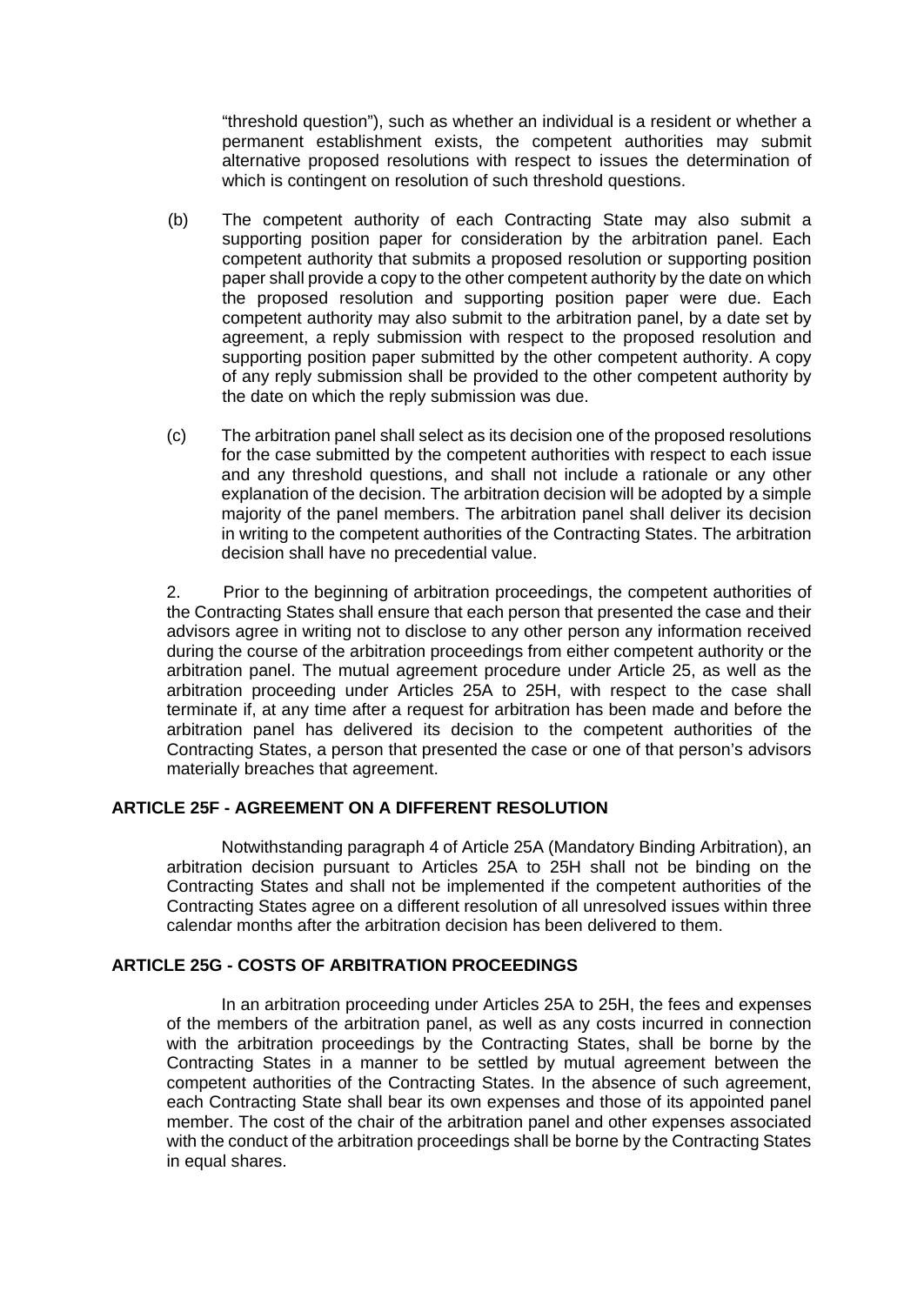#### **ARTICLE 25H - COMPATIBILITY**

1. Any unresolved issue arising from a mutual agreement procedure case otherwise within the scope of the arbitration process provided for in this Article and Articles 25A to 25G shall not be submitted to arbitration if the issue falls within the scope of a case with respect to which an arbitration panel or similar body has previously been set up in accordance with a bilateral or multilateral convention that provides for mandatory binding arbitration of unresolved issues arising from a mutual agreement procedure case.

2. Nothing in this Article and Articles 25A to 25G shall affect the fulfilment of wider obligations with respect to the arbitration of unresolved issues arising in the context of a mutual agreement procedure resulting from other conventions to which the Contracting States are or will become parties.".

#### **4. New Article 27A**

The following new Article 27A is inserted immediately after Article 27 (Members of Diplomatic Missions and Consular Posts):

#### **"ARTICLE 27A - PREVENTION OF TREATY ABUSE**

Notwithstanding any provisions of this Agreement, a benefit under this Agreement shall not be granted in respect of an item of income or capital if it is reasonable to conclude, having regard to all relevant facts and circumstances, that obtaining that benefit was one of the principal purposes of any arrangement or transaction that resulted directly or indirectly in that benefit, unless it is established that granting that benefit in these circumstances would be in accordance with the object and purpose of the relevant provisions of this Agreement.".

#### **5. Entry into effect of the MLI**

The effects of the MLI on this Agreement, as laid out in this Annex, shall have effect in Singapore:

- (a) subject to paragraph 12 of Article 25A, for paragraph 3 of this Annex on the arbitration provisions, with respect to any tax paid, deemed paid or liable to be paid, before, on or after 1 June 2019;
- (b) for all other paragraphs in this Annex:
	- (i) with respect to taxes withheld at source, in respect of amounts paid, deemed paid or liable to be paid (whichever is the earliest), on or after 1 January 2020; and
	- (ii) with respect to taxes other than those withheld at source, where the income is derived or received in a basis period beginning on or after 1 December 2019.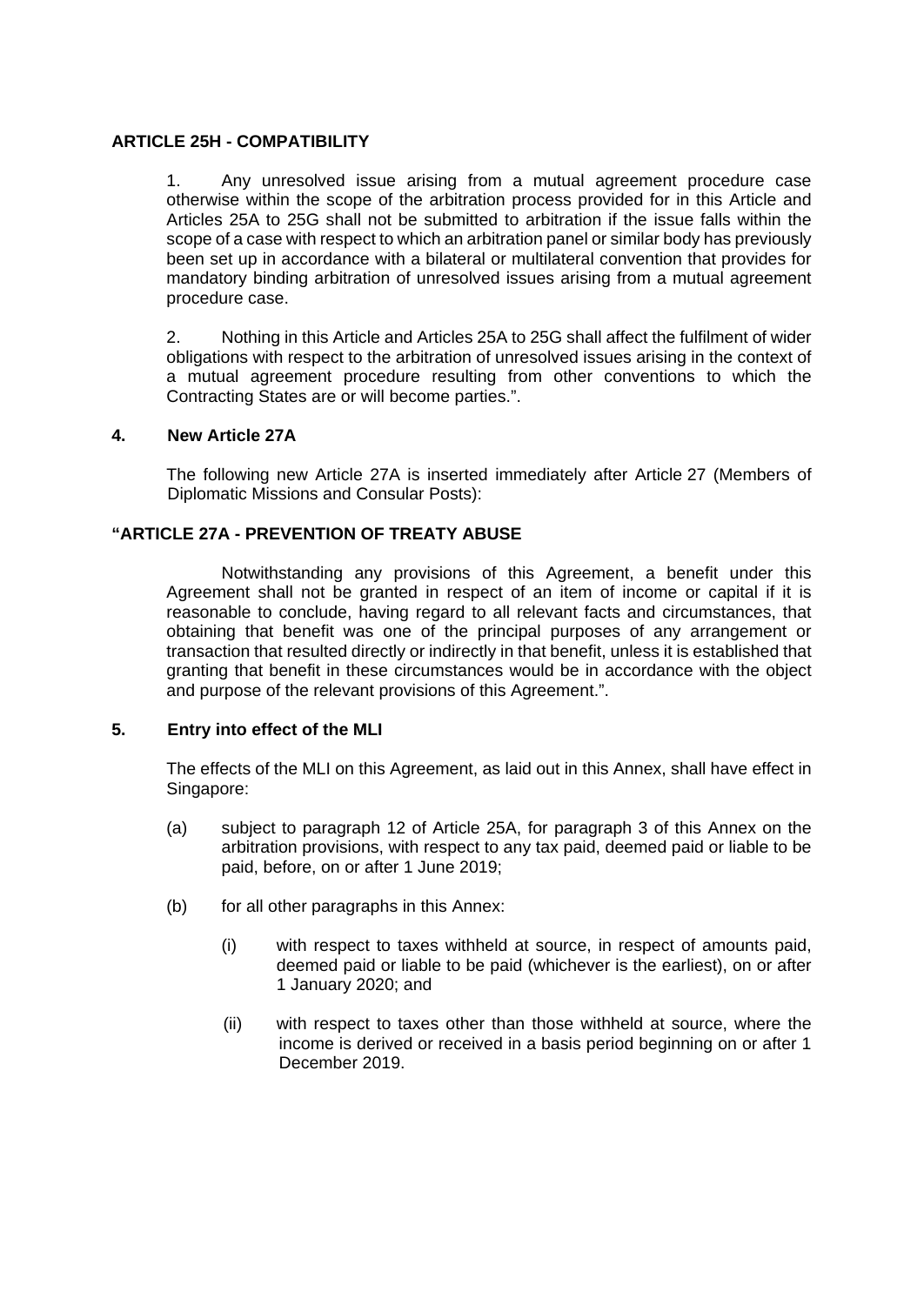## **ANNEX B**

## **PROTOCOL**

## **AMENDING THE AGREEMENT BETWEEN THE REPUBLIC OF SINGAPORE AND THE REPUBLIC OF FINLAND FOR THE AVOIDANCE OF DOUBLE TAXATION AND THE PREVENTION OF FISCAL EVASION WITH RESPECT TO TAXES ON INCOME SIGNED AT SINGAPORE ON 7 JUNE 2002**

The Government of the Republic of Singapore and the Government of the Republic of Finland,

Desiring to amend the Agreement between the Republic of Singapore and the Republic of Finland for the avoidance of double taxation and the prevention of fiscal evasion with respect to taxes on income, signed at Singapore on 7 June 2002 (hereinafter referred to as "the Agreement"),

Have agreed as follows:

#### **ARTICLE I**

The text of Article 26 of the Agreement is deleted and replaced by the following:

"1. The competent authorities of the Contracting States shall exchange such information as is foreseeably relevant for carrying out the provisions of this Agreement or to the administration or enforcement of the domestic laws concerning taxes of every kind and description imposed on behalf of the Contracting States, or of their political subdivisions or local authorities, insofar as the taxation thereunder is not contrary to the Agreement. The exchange of information is not restricted by Articles 1 and 2.

2. Any information received under paragraph 1 by a Contracting State shall be treated as secret in the same manner as information obtained under the domestic laws of that State and shall be disclosed only to persons or authorities (including courts and administrative bodies) concerned with the assessment or collection of, the enforcement or prosecution in respect of, the determination of appeals in relation to the taxes referred to in paragraph 1, or the oversight of the above. Such persons or authorities shall use the information only for such purposes. They may disclose the information in public court proceedings or in judicial decisions.

3. In no case shall the provisions of paragraphs 1 and 2 be construed so as to impose on a Contracting State the obligation:

- a) to carry out administrative measures at variance with the laws and administrative practice of that or of the other Contracting State;
- b) to supply information which is not obtainable under the laws or in the normal course of the administration of that or of the other Contracting State;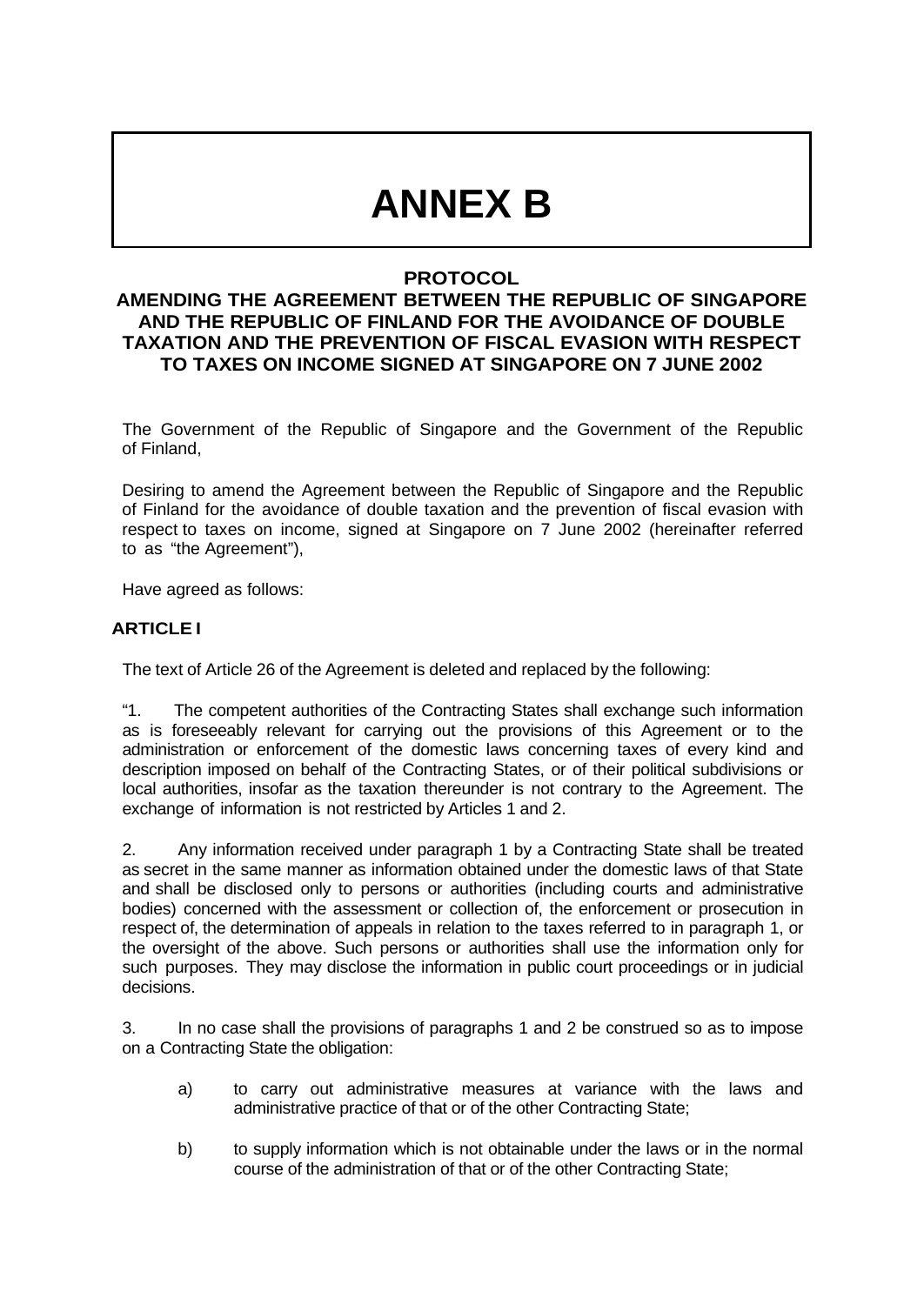c) to supply information which would disclose any trade, business, industrial, commercial or professional secret or trade process, or information, the disclosure of which would be contrary to public policy (ordre public).

4. If information is requested by a Contracting State in accordance with this Article, the other Contracting State shall use its information gathering measures to obtain the requested information, even though that other State may not need such information for its own tax purposes. The obligation contained in the preceding sentence is subject to the limitations of paragraph 3 but in no case shall such limitations be construed to permit a Contracting State to decline to supply information solely because it has no domestic interest in such information.

5. In no case shall the provisions of paragraph 3 be construed to permit a Contracting State to decline to supply information solely because the information is held by a bank, other financial institution, nominee or person acting in an agency or a fiduciary capacity or because it relates to ownership interests in a person."

#### **ARTICLE II**

Each of the Contracting States shall notify the other, through diplomatic channels, of the completion of the procedures required by their respective laws for the bringing into force of this Protocol. The Protocol shall enter into force 30 days after the date of the later of such notification and the Protocol shall have effect on that date.

#### **ARTICLE III**

This Protocol, which shall form an integral part of the Agreement, shall remain in force as long as the Agreement remains in force and shall apply as long as the Agreement itself is applicable.

IN WITNESS WHEREOF, the undersigned, duly authorised thereto by their respective Governments, have signed this Protocol.

DONE in duplicate at Singapore on this  $16<sup>th</sup>$  day of November 2009, in the English language.

For the Government of For the Government of For the Government of the Republic of Finland the Republic of Singapore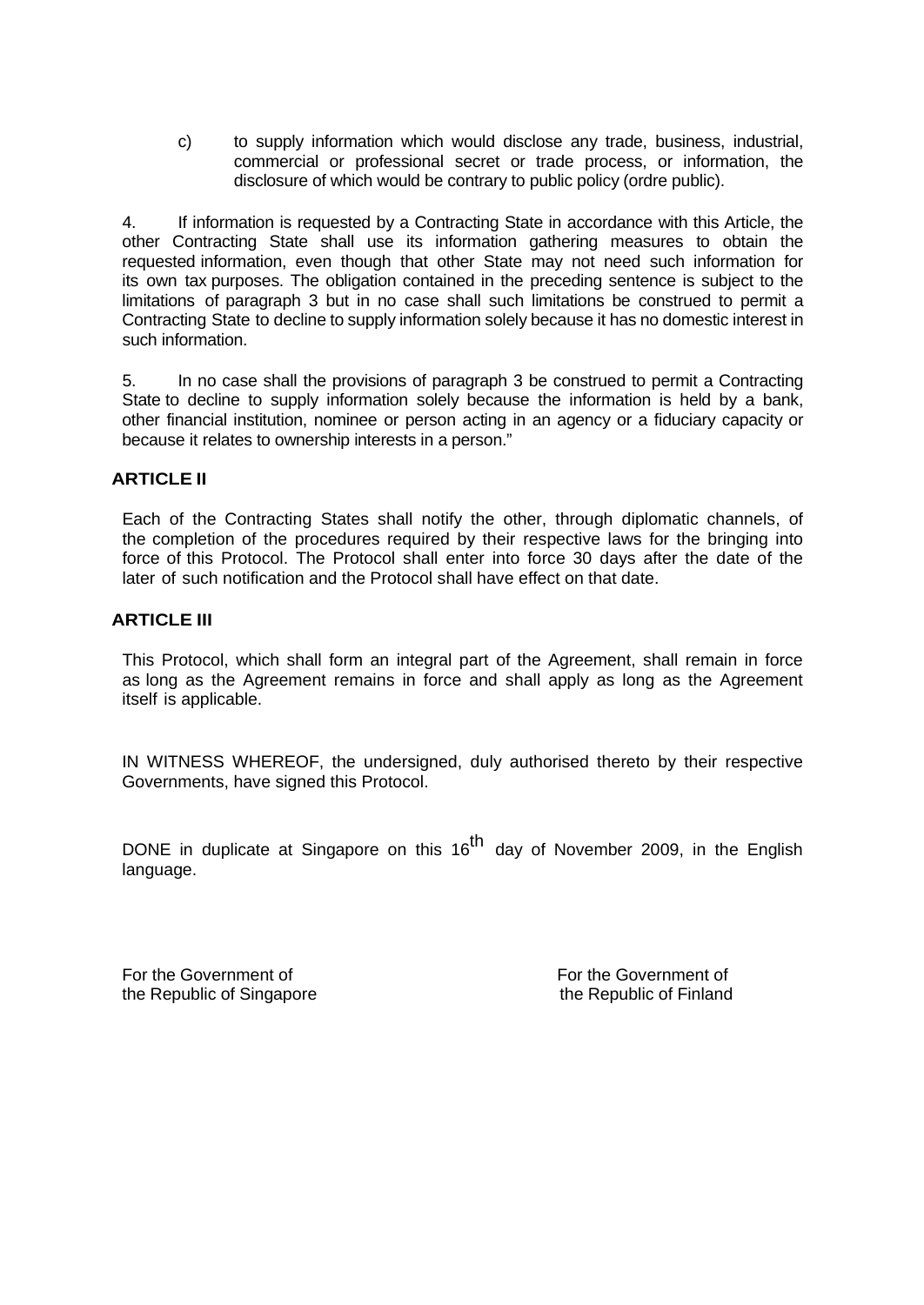# **ANNEX C**

### **CONVENTION BETWEEN THE REPUBLIC OF SINGAPORE AND THE REPUBLIC OF FINLAND FOR THE AVOIDANCE OF DOUBLE TAXATION AND THE PREVENTION OF FISCAL EVASION WITH RESPECT TO TAXES ON INCOME**

The Government of the Republic of Singapore and the Government of the Republic of Finland,

Desiring to conclude a Convention for the avoidance of double taxation and the prevention of fiscal evasion with respect to taxes on income,

Have agreed as follows:

#### **ARTICLE 1 - PERSONAL SCOPE**

This Convention shall apply to persons who are residents of one or both of the Contracting States.

#### **ARTICLE 2 - TAXES COVERED**

1. This Convention shall apply to taxes on income imposed on behalf of each Contracting State or of its local authorities, irrespective of the manner in which they are levied.

2. There shall be regarded as taxes on income all taxes imposed on total income or on elements of income, including taxes on gains from the alienation of movable or immovable property and taxes on the total amounts of wages or salaries paid by enterprises.

3. The existing taxes to which the Convention shall apply are:

(a) in Singapore:

the income tax

(hereinafter referred to as "Singapore tax");

- (b) in Finland:
	- (i) the state income tax;
	- (ii) the communal tax;
	- (iii) the church tax;
	- (iv) the sailors' tax; and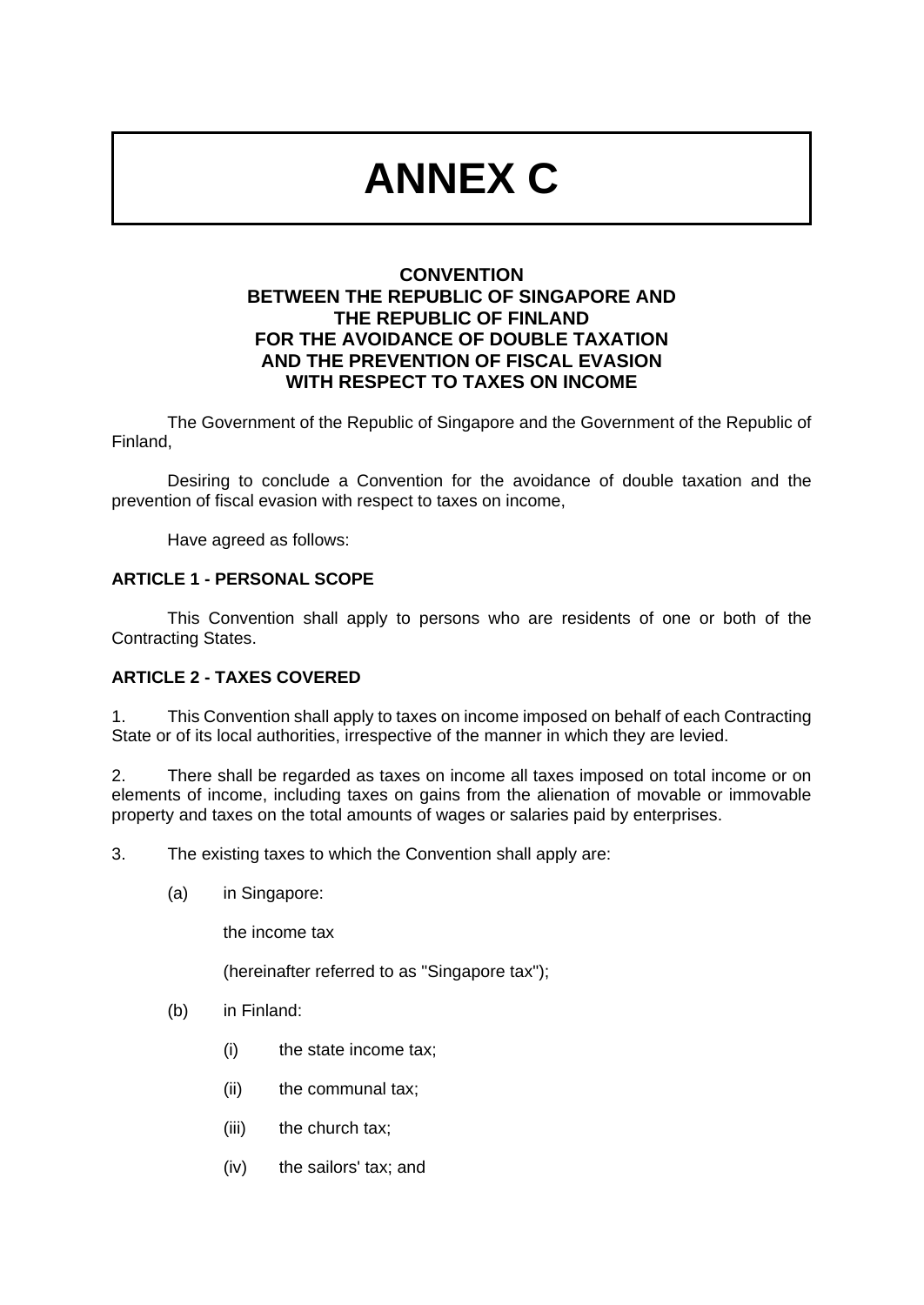(v) the tax withheld at source from non-residents' income;

(hereinafter referred to as "Finnish tax").

4. The Convention shall apply also to any identical or substantially similar taxes which are imposed after the date of signature of the Convention in addition to, or in place of, the existing taxes. The competent authorities of the Contracting States shall notify each other of significant changes which have been made in their respective taxation laws.

5. If by reason of changes made in the taxation law of either Contracting State, it seems desirable to amend any Article of the Convention without affecting the general principles thereof the necessary amendments may be made by mutual consent by means of an exchange of diplomatic notes or in any other manner in accordance with their constitutional procedures.

#### **ARTICLE 3 - GENERAL DEFINITIONS**

- 1. For the purposes of this Convention, unless the context otherwise requires:
	- (a)
		- (i) the term "Singapore" means the Republic of Singapore;
			- (ii) the term "Finland" means the Republic of Finland and, when used in a geographical sense, means any territory in which Finnish taxation law is in force;
	- (b) the terms "a Contracting State" and "the other Contracting State" mean Singapore or Finland as the context requires;
	- (c) the term "person" includes an individual, an undivided estate of a deceased person, a trust, a company and any other body of persons which is treated as an entity for tax purposes;
	- (d) the term "company" means any body corporate or any other entity which is treated as a body corporate for tax purposes;
	- (e) the terms "enterprise of a Contracting State" and "enterprise of the other Contracting State" mean respectively an enterprise carried on by a resident of a Contracting State and an enterprise carried on by a resident of the other Contracting State;
	- (f) the term "competent authority" means:
		- (i) in Singapore, the Minister for Finance or his authorised representative;
		- (ii) in Finland, the Ministry of Finance or its authorised representative;
	- (g) the term "tax" means Singapore tax or Finnish tax as the context requires;
	- (h) the term "national" means:
		- (i) any individual possessing the nationality of a Contracting State;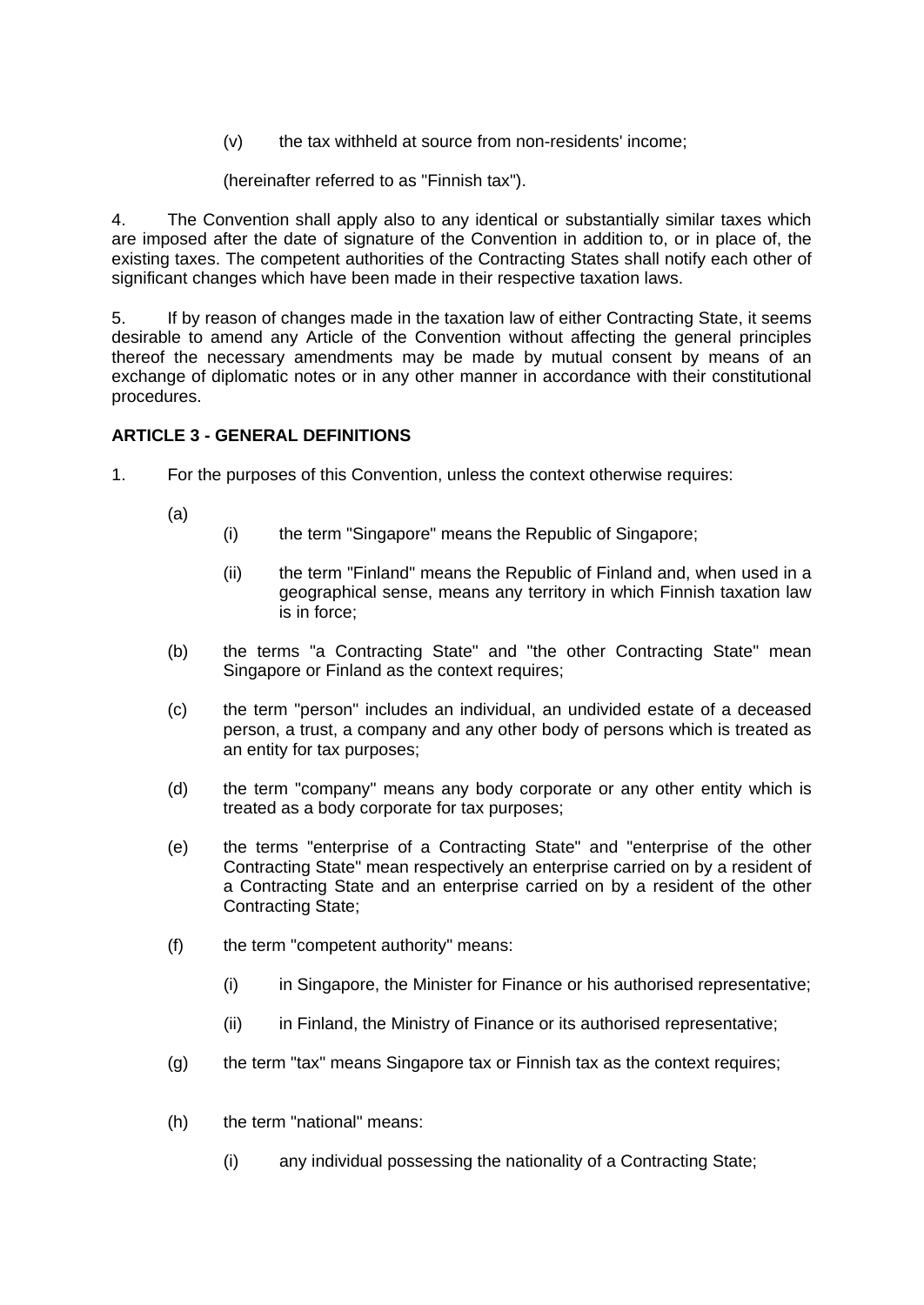- (ii) any legal person, partnership and association deriving its status as such from the laws in force in a Contracting State;
- (i) the term "profits of an enterprise" does not include rents or royalties in respect of literary or artistic copyrights, motion picture films or of tapes for television or broadcasting or of mines, oil wells, quarries, or other places of extraction of natural resources or of timber or forest produce, or income in the form of dividends, interest, rents, royalties or fees or other payments derived from the management, control or supervision of the trade, business or other activity of any other enterprise or concern or payments for labour or personal services or income derived from the operation of ships or aircraft;
- (j) the term "international traffic" means any transport by a ship or aircraft operated by an enterprise which has its place of effective management in a Contracting State, except when the ship or aircraft is operated solely between places in the other Contracting State or solely between such places and one or more structures used for the exploration or exploitation of natural resources situated in waters adjacent to the territorial waters of that other Contracting State.

2. As regards the application of the Convention by a Contracting State any term not defined therein shall, unless the context otherwise requires, have the meaning which it has under the laws of that State concerning the taxes to which the Convention applies.

## **ARTICLE 4 - FISCAL DOMICILE**

1. For the purposes of this Convention, the term "resident of a Contracting State" means any person who is resident in a Contracting State for tax purposes of that Contracting State.

2. Where by reason of the provision of paragraph 1 an individual is a resident of both Contracting States, then his status shall be determined as follows:

- (a) he shall be deemed to be a resident of the Contracting State in which he has a permanent home available to him; if he has a permanent home available to him in both Contracting States, he shall be deemed to be a resident of the Contracting State with which his personal and economic relations are closest (hereinafter referred to as his "centre of vital interests");
- (b) if the Contracting State in which he has his centre of vital interests cannot be determined, or if he has not a permanent home available to him in either Contracting State, he shall be deemed to be a resident of the Contracting State in which he has an habitual abode;
- (c) if he has an habitual abode in both Contracting States or in neither of them, the competent authorities of the two Contracting States shall settle the question by mutual agreement.

3. Where by reason of the provisions of paragraph 1, a person other than an individual is a resident of both Contracting States, it shall be deemed to be a resident of the Contracting State in which its place of effective management is situated. If its place of effective management cannot be determined, the competent authorities of the Contracting States shall settle the question by mutual agreement.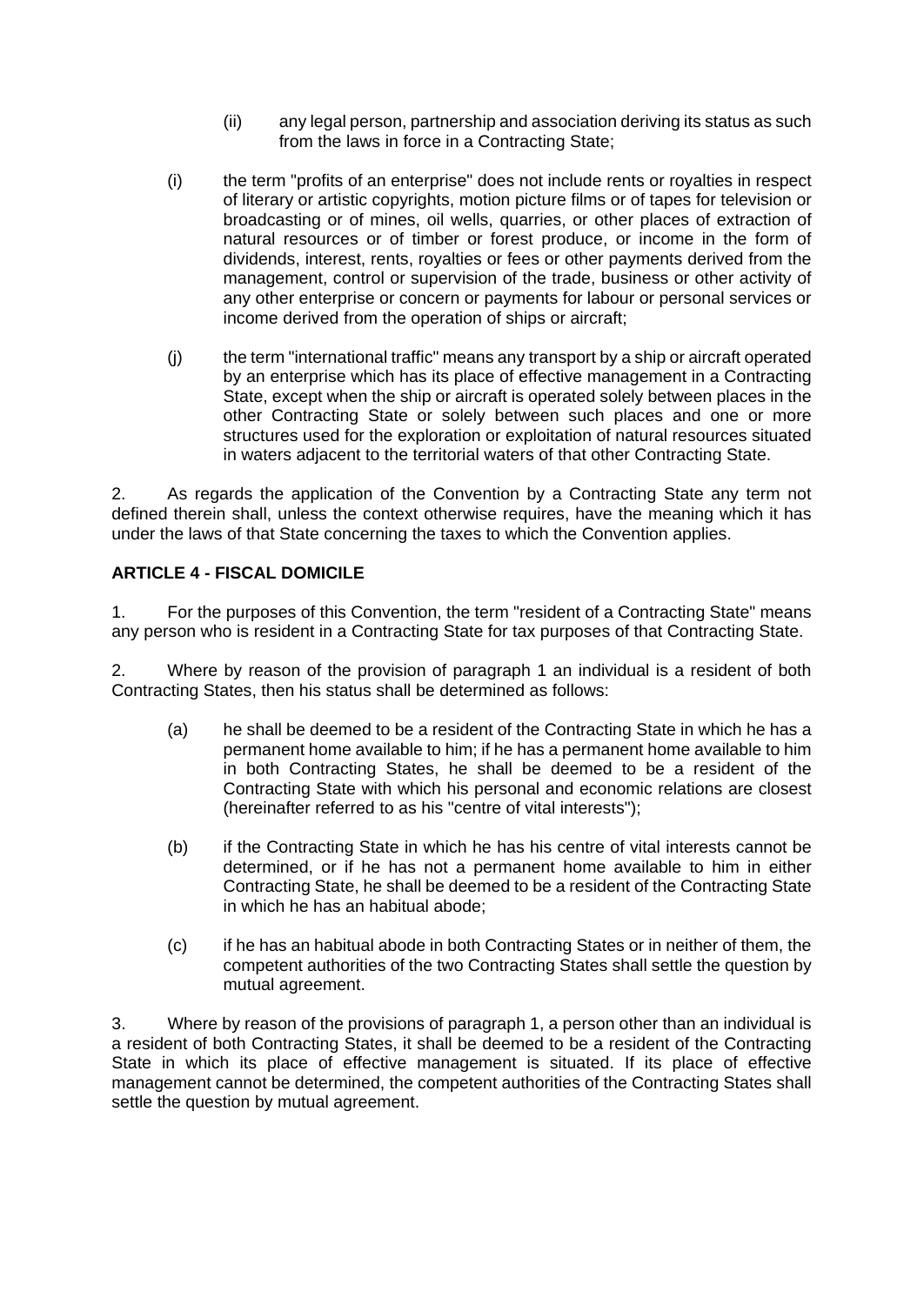#### **ARTICLE 5 - PERMANENT ESTABLISHMENT**

1. For the purposes of this Convention, the term "permanent establishment" means a fixed place of business through which the business of an enterprise is wholly or partly carried on.

- 2. The term "permanent establishment" includes especially but is not limited to:
	- (a) a place of management;
	- (b) a branch;
	- (c) an office;
	- (d) a store or other sales outlet;
	- (e) a factory;
	- (f) a workshop;
	- (g) a warehouse; and
	- (h) a mine, an oil or gas well, a quarry or any other place of extraction of natural resources.
- 3. The term "permanent establishment" also includes:
	- (a) a building site, or a construction, installation or assembly project, but only where such site or project or any combination of them continues for a period or periods aggregating more than six months within any 12-month period;
	- (b) the furnishing of services, including consultancy services, by a resident of a Contracting State through employees or other personnel.

4. An enterprise of a Contracting State shall be deemed to have a permanent establishment in the other Contracting State if it carries on supervisory activities in that other Contracting State for a period or periods aggregating more than six months within any 12 month period in connection with a construction, installation or assembly project or any combination of them which are being undertaken in that other Contracting State.

- 5. The term "permanent establishment" shall be deemed not to include:
	- (a) the use of facilities solely for the purpose of storage, display or delivery of goods or merchandise belonging to the enterprise;
	- (b) the maintenance of a stock of goods or merchandise belonging to the enterprise solely for the purpose of storage, display or delivery;
	- (c) the maintenance of a stock of goods or merchandise belonging to the enterprise solely for the purpose of processing by another enterprise;
	- (d) the maintenance of a fixed place of business solely for the purpose of purchasing goods or merchandise or of collecting information, for the enterprise;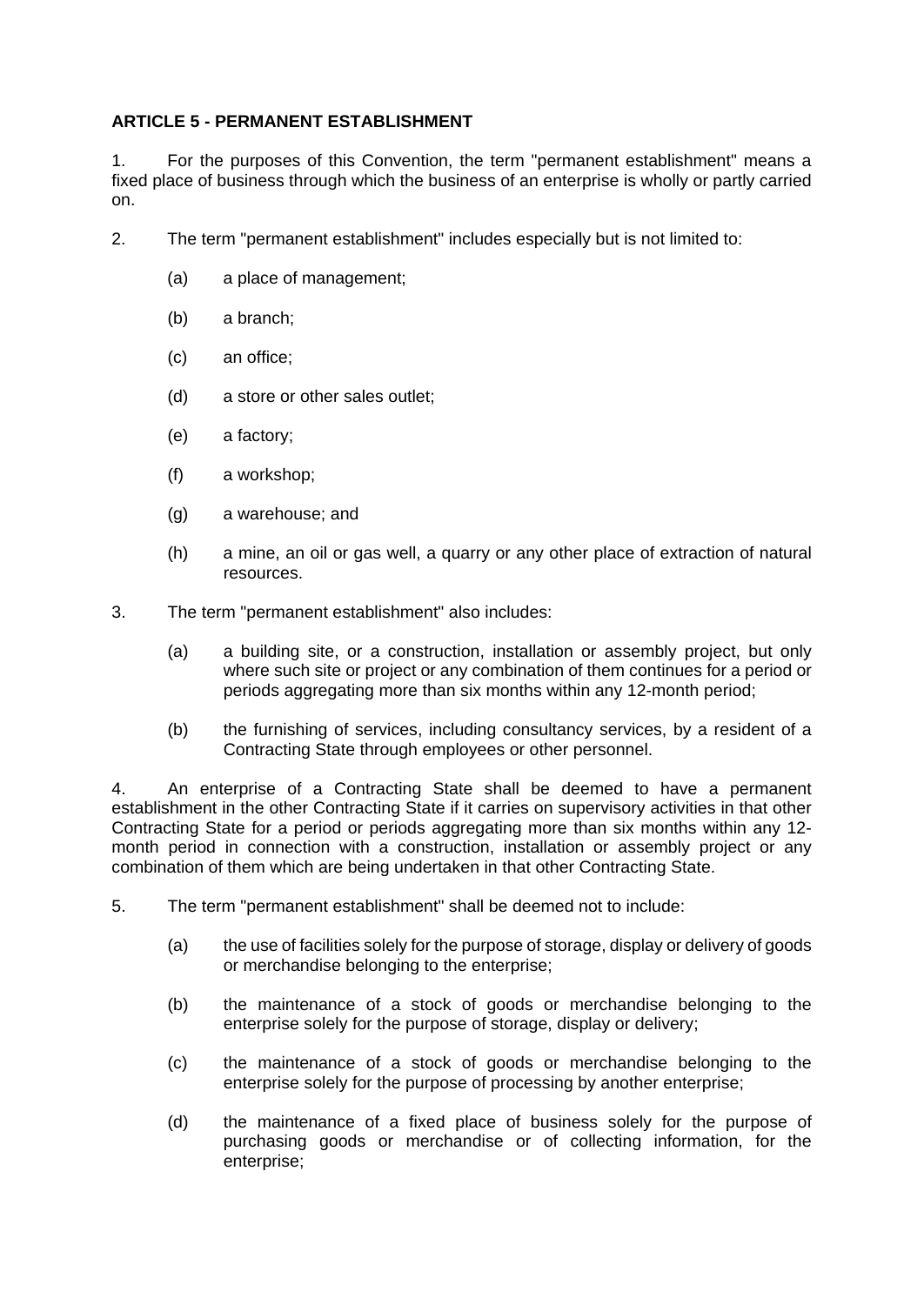(e) the maintenance of a fixed place of business solely for the purpose of advertising, for the supply of information, for scientific research or for similar activities which have a preparatory or auxiliary character for the enterprise.

6. A person acting in a Contracting State on behalf of an enterprise of the other Contracting State, other than an agent of an independent status to whom paragraph 7 applies, shall be deemed to be a permanent establishment in the first-mentioned Contracting State if:

- (a) he has, and habitually exercises in the first-mentioned Contracting State, an authority to conclude contracts for or on behalf of the enterprise unless the exercise of such authority is limited to the purchase of goods or merchandise for that enterprise; or
- (b) he habitually maintains in the first-mentioned Contracting State a stock of goods or merchandise belonging to the enterprise from which he regularly fills orders on behalf of the enterprise; or
- (c) he habitually secures orders in the first-mentioned Contracting State wholly or almost wholly for the enterprise itself or for any other enterprise which is controlled by it or has a controlling interest in it.

7. An enterprise of a Contracting State shall not be deemed to have a permanent establishment in the other Contracting State merely because that enterprise carries on business in that other Contracting State through a broker, general commission agent, or any other agent of an independent status, where such broker or agent is acting in the ordinary course of his business.

8. Except with respect to reinsurance, an enterprise of a Contracting State shall be deemed to have a permanent establishment in the other Contracting State if it collects premiums in that other State, or insures risks situated therein, through an employee or representative situated therein who is not an agent of independent status to whom paragraph 7 applies.

9. The fact that a company which is a resident of a Contracting State controls or is controlled by a company which is a resident of the other Contracting State, or which carries on business in that other State (whether through a permanent establishment or otherwise), shall not of itself constitute either company a permanent establishment of the other.

## **ARTICLE 6 - INCOME FROM IMMOVABLE PROPERTY**

1. Income derived by a resident of a Contracting State from immovable property (including income from agriculture or forestry) situated in the other Contracting State may be taxed in that other State.

- 2. (a) The term "immovable property" shall, subject to the provisions of subparagraphs (b) and (c), have the meaning which it has under the law of the Contracting State in which the property in question is situated.
	- (b) The term "immovable property" shall in any case include property accessory to immovable property, livestock and equipment used in agriculture and forestry, rights to which the provisions of general law respecting landed property apply, usufruct of immovable property and rights to variable or fixed payments as consideration for the working of, or the right to work, mineral deposits, sources and other natural resources.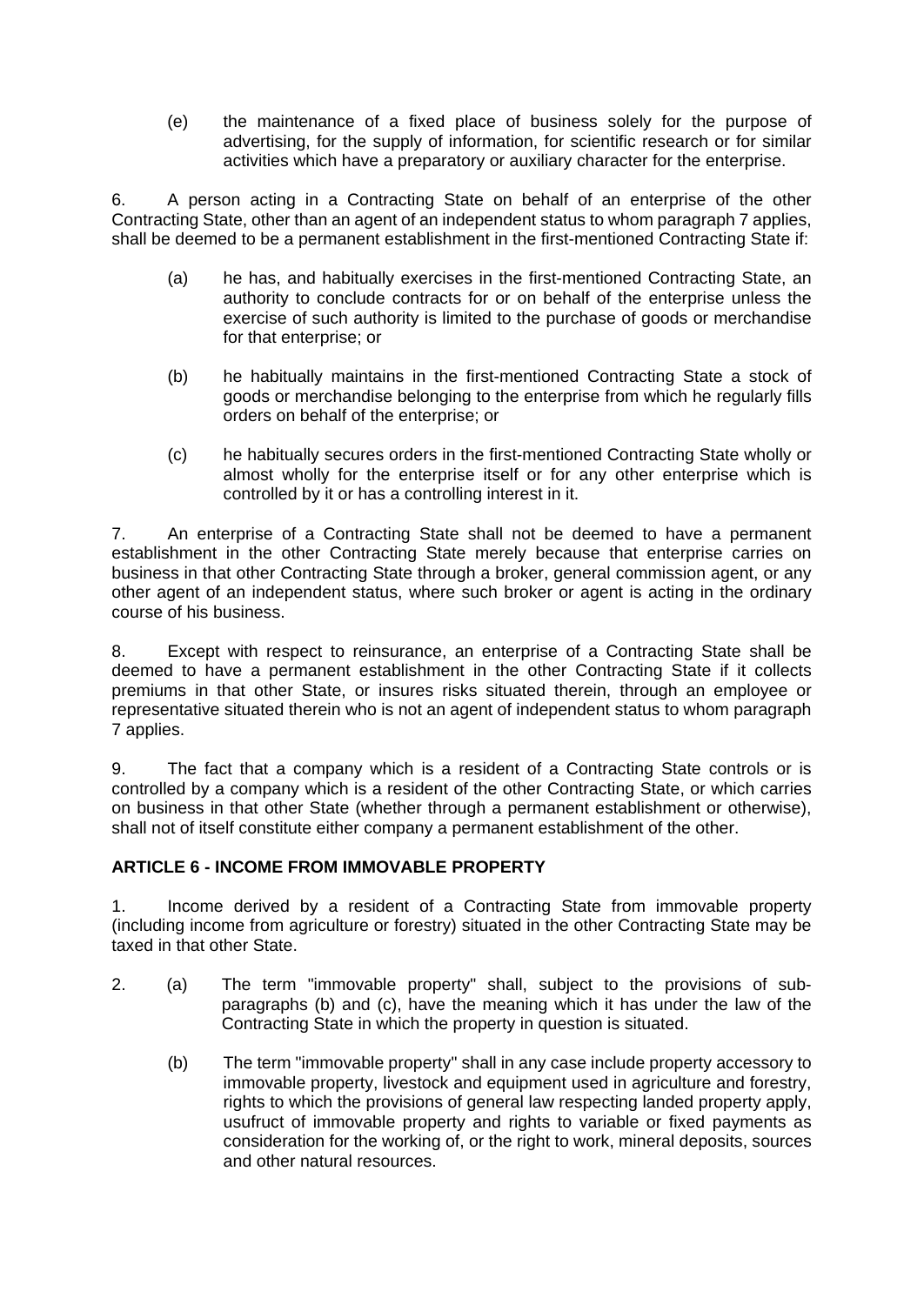(c) Ships and aircraft shall not be regarded as immovable property.

3. The provision of paragraph 1 shall apply to income derived from the direct use, letting, or use in any other form of immovable property.

4. Where the ownership of shares or other corporate rights in a company entitles the owner of such shares or corporate rights to the enjoyment of immovable property held by the company, the income from the direct use, letting, or use in any other form of such right to enjoyment may be taxed in the Contracting State in which the immovable property is situated.

5. The provisions of paragraphs 1 and 3 shall also apply to the income from immovable property of an enterprise and to income from immovable property used for the performance of professional services.

6. The provisions of paragraph 4 shall also apply to the income from a right of enjoyment referred to in that paragraph of an enterprise and to income from such right of enjoyment used for the performance of professional services.

## **ARTICLE 7 - BUSINESS PROFITS**

1. The profits of an enterprise of a Contracting State shall be taxable only in that State unless the enterprise carries on business in the other Contracting State through a permanent establishment situated therein. If the enterprise carries on business as aforesaid, the profits of the enterprise may be taxed in the other State but only so much of them as is attributable to that permanent establishment.

2. Subject to the provisions of paragraph 3, where an enterprise of a Contracting State carries on business in the other Contracting State through a permanent establishment situated therein, there shall in each Contracting State be attributed to that permanent establishment the profits which it might be expected to make if it were a distinct and separate enterprise engaged in the same or similar activities under the same or similar conditions and dealing wholly independently with the enterprise of which it is a permanent establishment.

3. In determining the profits of a permanent establishment, there shall be allowed as deductions all expenses, including executive and general administrative expenses, which would be deductible if the permanent establishment were an independent enterprise, insofar as they are reasonably allocable to the permanent establishment, whether incurred in the Contracting State in which the permanent establishment is situated or elsewhere.

4. Insofar as it has been customary in a Contracting State to determine the profits to be attributed to a permanent establishment on the basis of a certain reasonable percentage of the gross receipts of the enterprise or on the basis of an apportionment of the total profits of the enterprise to its various parts, nothing in paragraph 2 shall preclude such Contracting State from determining the profits to be taxed by any of such methods; the method adopted shall, however, be such that the result shall be in accordance with the principles laid down in this Article.

5. No profits shall be attributed to a permanent establishment by reason of the mere purchase by that permanent establishment of goods or merchandise for the enterprise.

6. Where profits include items of income which are dealt with separately in other Articles of this Convention, then the provisions of those Articles shall not be affected by the provisions of this Article.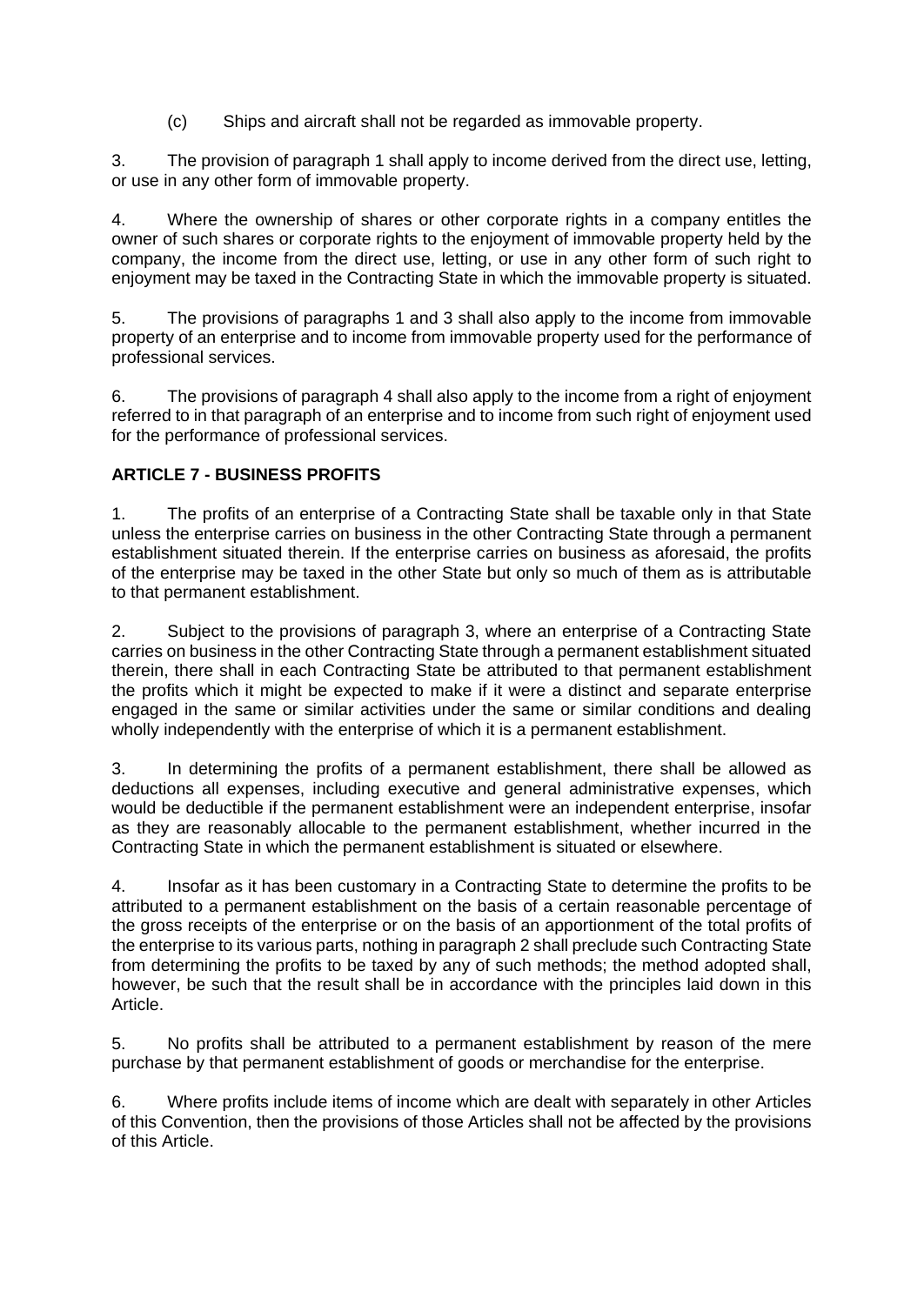#### **ARTICLE 8 - SHIPPING AND AIR TRANSPORT**

1. Profits from the operation of aircraft in international traffic shall be taxable only in the Contracting State in which the place of effective management of the enterprise is situated.

2. Profits of an enterprise of a Contracting State from the operation of ships in international traffic may be taxed in both Contracting States:

Provided that -

- (a) when a Singapore enterprise operating ships in international traffic derives profits from such operations carried on in Finland, the tax charged in Finland in respect of such profits shall be reduced by an amount equal to 50% thereof, and the reduced amount of the Finnish tax payable on the profits shall be allowed as a credit against the Singapore tax charged in respect of such income;
- (b) when a Finnish enterprise operating ships in international traffic derives profits from such operations carried on in Singapore, the tax charged in Singapore in respect of such profits shall be reduced by an amount equal to 50% thereof, and the reduced amount of the Singapore tax payable on the profits shall be allowed as a credit against the Finnish tax charged in respect of such income.

3. This Article shall likewise apply to the share in respect of participations in shipping or air transport pools of any kind by such enterprise engaged in shipping or air transport.

#### **ARTICLE 9 - ASSOCIATED ENTERPRISES**

Where -

- (a) an enterprise of a Contracting State participates directly or indirectly in the management, control or capital of an enterprise of the other Contracting State, or
- (b) the same persons participate directly or indirectly in the management, control or capital of an enterprise of a Contracting State and an enterprise of the other Contracting State,

and in either case conditions are made or imposed between the two enterprises in their commercial or financial relations which differ from those which would be made between independent enterprises, then any profits which would, but for those conditions, have accrued to one of the enterprises, but, by reason of those conditions, have not so accrued, may be included in the profits of that enterprise and taxed accordingly.

#### **ARTICLE 10 - DIVIDENDS**

- 1. (a) Dividends paid by a company which is a resident of Finland to a resident of Singapore may be taxed in Singapore. However, such dividends may also be taxed in Finland and according to the laws of Finland but if the recipient is the beneficial owner of the dividends the tax so charged shall not exceed:
	- (i) 5% of the gross amount of the dividends if the beneficial owner is a company (other than a partnership) which holds directly at least 10% of the capital of the company paying the dividends;
	- (ii) 15% of the gross amount of the dividends in all other cases.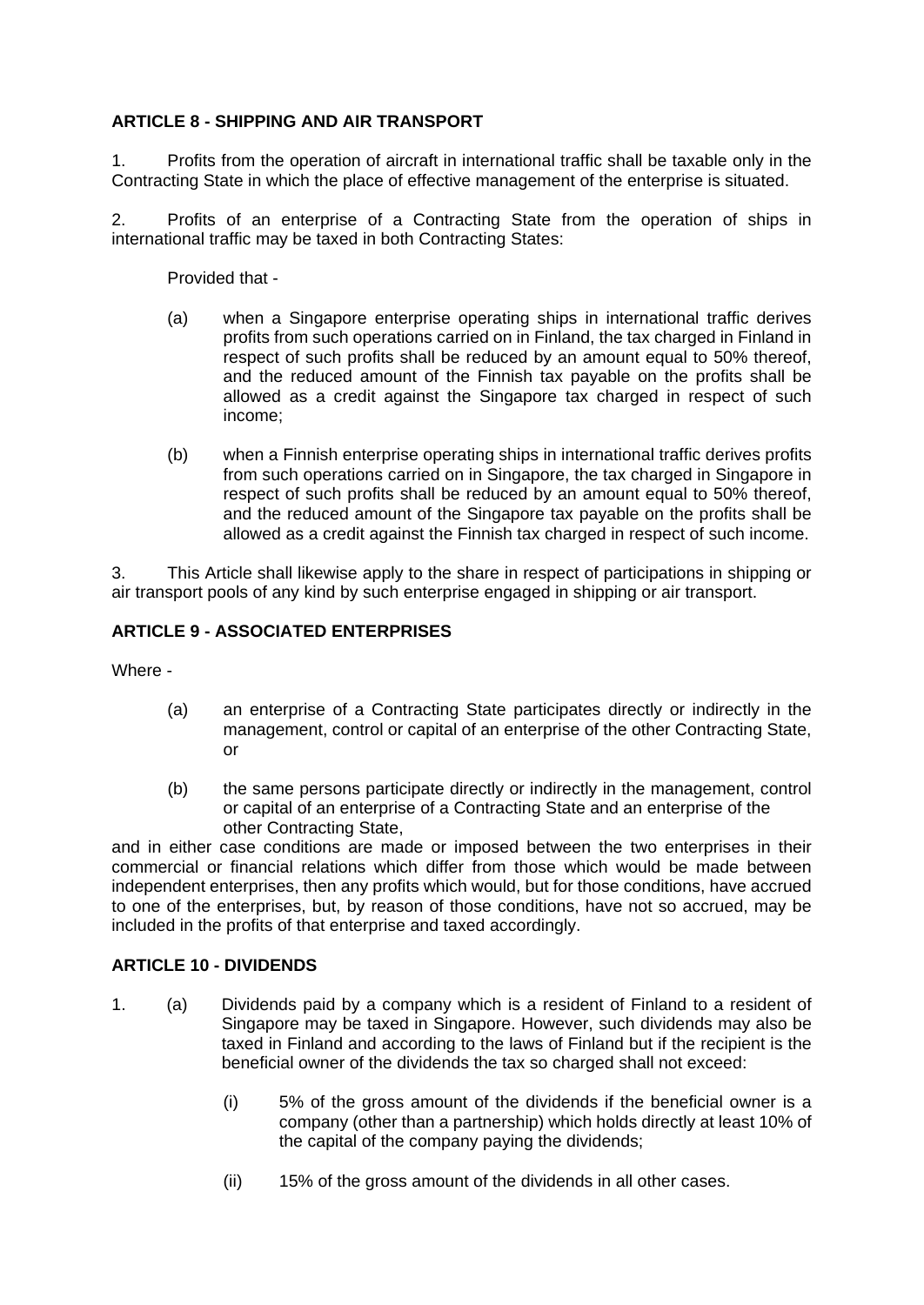- (i) Under the current Singapore laws, where dividends are paid by a company which is a resident of Singapore to a resident of Finland who is the beneficial owner of such dividends, there is no tax in Singapore which is chargeable on dividends in addition to the tax chargeable in respect of the profits or income of the company.
- (ii) If Singapore, subsequent to the signing of the Convention, imposes a tax on dividends paid by a company which is a resident of Singapore which is in addition to the tax chargeable in respect of the profits or income of the company, such tax may be charged but the tax so charged on such dividends derived by a resident of Finland who is the beneficial owner of such dividends shall be in accordance with the provisions of sub-paragraph (a).
- (c) The provisions of this paragraph shall not affect the taxation of the company in respect of the profits out of which the dividends are paid.
- (d) The competent authorities of the Contracting States shall by mutual agreement settle the mode of application of this paragraph.

2. The term "dividends" as used in this Article means income from shares or other rights, not being debt-claims, participating in profits, as well as income from other corporate rights which is subjected to the same taxation treatment as income from shares by the laws of the State of which the company making the distribution is a resident.

3. The provisions of paragraphs 1 and 2 shall not apply if the beneficial owner of the dividends, being a resident of a Contracting State, carries on business in the other Contracting State of which the company paying the dividends is a resident, through a permanent establishment situated therein, or performs in that other State professional services from a fixed base situated therein, and the holding by virtue of which the dividends are paid is effectively connected with such permanent establishment or fixed base. In such case, the dividend shall be treated as the income of the permanent establishment, as provided under Article 7, or of the fixed base, as the case may be.

4. Where a company which is a resident of a Contracting State derives profits or income from the other Contracting State, that other State may not impose any tax on the dividends paid by the company, except insofar as such dividends are paid to a resident of that other State or insofar as the holding in respect of which the dividends are paid is effectively connected with a permanent establishment or a fixed base situated in that other State, nor subject the company's undistributed profits to a tax on the company's undistributed profits, even if the dividends paid or the undistributed profits consist wholly or partly of profits or income arising in such other State.

- 5. (a) Dividends shall be deemed to arise in Finland if they are paid by a company which is a resident of Finland.
	- (b) Dividends shall be deemed to arise in Singapore
		- (i) if they are paid by a company which is a resident of Singapore; or
		- (ii) if they are paid by a company which is a resident of Malaysia out of profits arising in Singapore and qualifying as dividends arising in Singapore under Article VII of the Agreement for the Avoidance of

(b)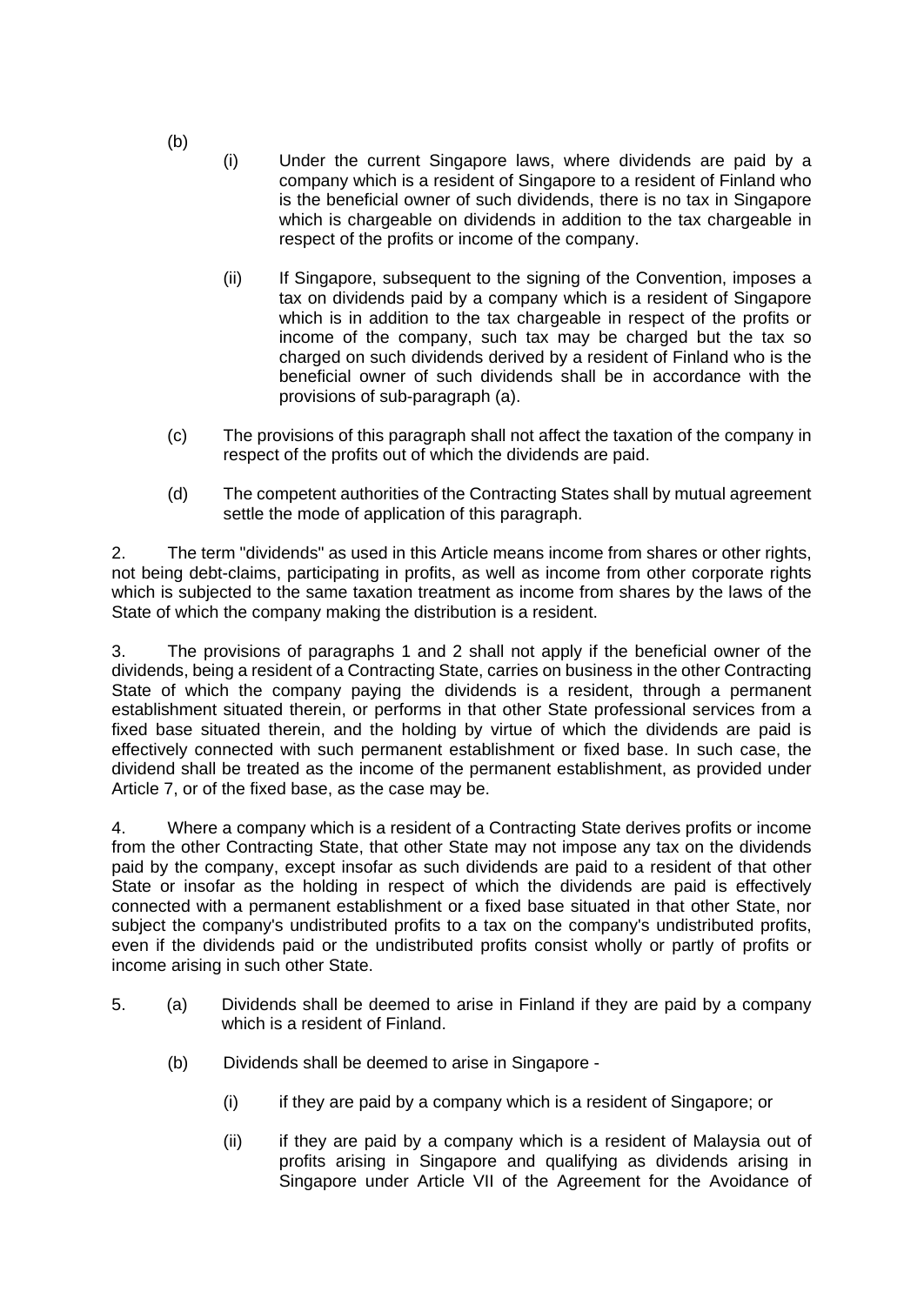Double Taxation between Singapore and Malaysia signed on 26th December, 1968.

#### **ARTICLE 11 - INTEREST**

1. Interest arising in a Contracting State and paid to a resident of the other Contracting State may be taxed in that other State.

2. However, such interest may also be taxed in the Contracting State in which it arises and according to the law of the State, but if the recipient is the beneficial owner of the interest the tax so charged shall not exceed 10% of the gross amount of the interest. The competent authorities of the Contracting States shall by mutual agreement settle the mode of application of this limitation.

3. Notwithstanding the provisions of paragraph 2, interest arising in a Contracting State and paid to the Government of the other Contracting State shall be exempt from tax in the first-mentioned Contracting State.

- 4. For the purposes of paragraph 3, the term "Government":
	- (a) in the case of Singapore means the Government of Singapore and shall include:
		- (i) the Monetary Authority of Singapore and the Board of Commissioners of Currency;
		- (ii) the Government of Singapore Investment Corporation Pte Ltd;
		- (iii) INTRACO Limited, The Development Bank of Singapore Limited and the Export Credit Insurance Corporation of Singapore Limited;
		- (iv) (aa) a statutory body or
			- (bb) any institution wholly or mainly owned by the Government of Singapore, a local authority or a statutory body thereof,

as may be agreed from time to time between the competent authorities of the Contracting States;

- (b) in the case of Finland means the Government of Finland and shall include
	- (i) a local authority;
	- (ii) the Finnish Export Credit Limited;
	- (iii) (aa) a statutory body or
		- (bb) any institution wholly or mainly owned by the Government of Finland, a local authority or a statutory body thereof,

as may be agreed from time to time between the competent authorities of the Contracting States.

5. The term "interest" as used in this Article means income from debt-claims of every kind, whether or not secured by mortgage, and whether or not carrying a right to participate in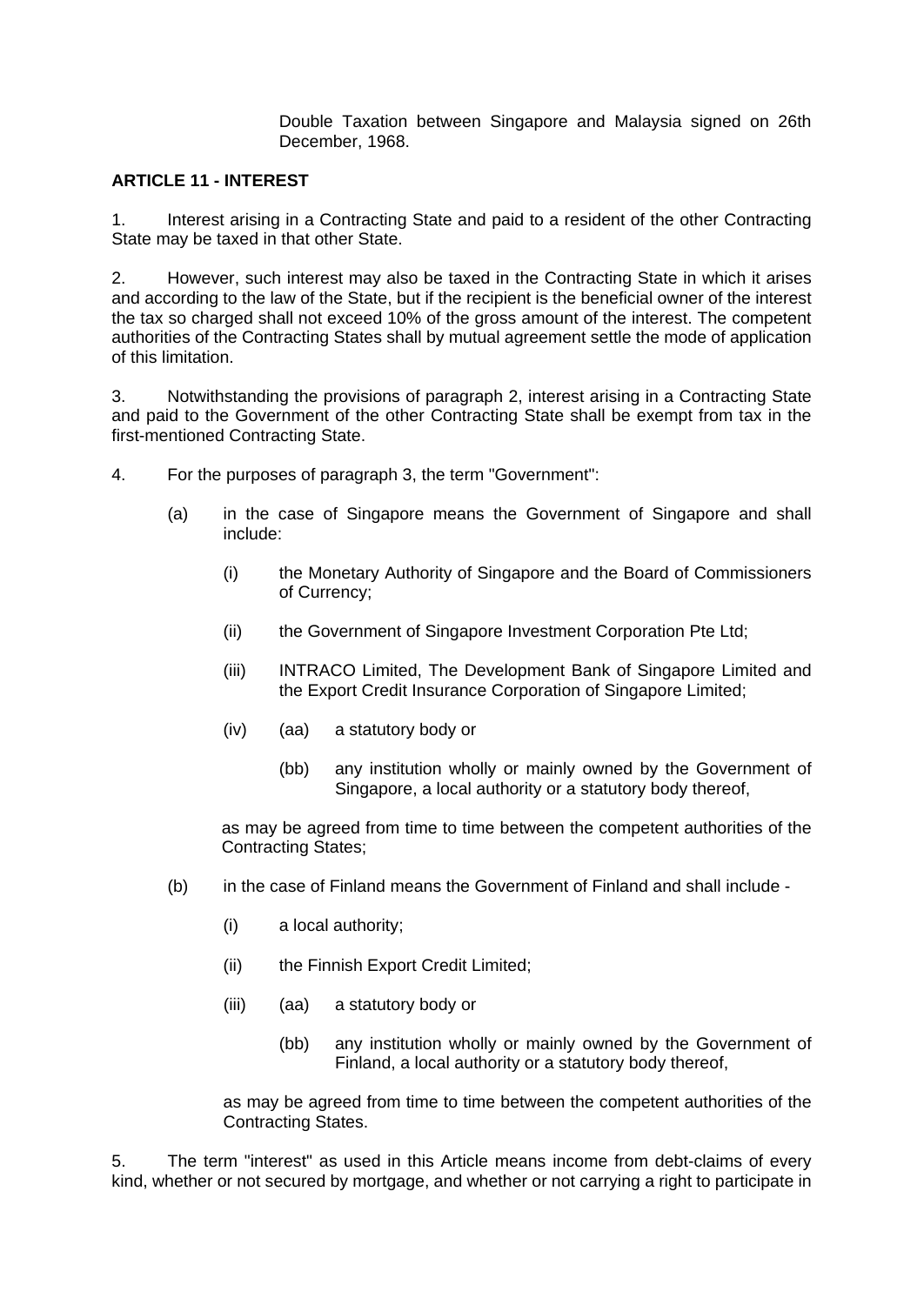the debtor's profits, and in particular, income from government securities and income from bonds or debentures, including premiums and prizes attaching to such securities, bonds or debentures, as well as income assimilated to income from money lent by the taxation law of the State in which the income arises, including interest on deferred payment sales. Penalty charges for late payment shall not be regarded as interest for the purposes of this Article.

6. The provisions of paragraphs 1 and 2 shall not apply if the beneficial owner of the interest, being a resident of a Contracting State, carries on business in the other Contracting State in which the interest arises, through a permanent establishment situated therein, or performs in that other State professional services from a fixed base situated therein, and the debt-claim in respect of which the interest is paid is effectively connected with such permanent establishment or fixed base. In such case, the interest shall be treated as the income of the permanent establishment, as provided under Article 7, or of the fixed base, as the case may be.

7. Interest shall be deemed to arise in a Contracting State when the payer is that State itself, a political subdivision, a local authority, a statutory body or a resident of that State. Where, however, the person paying the interest, whether he is a resident of a Contracting State or not, has in a Contracting State a permanent establishment or a fixed base in connection with which the indebtedness on which the interest is paid was incurred, and that interest is borne by that permanent establishment or fixed base, then such interest shall be deemed to arise in the Contracting State in which the permanent establishment or fixed base is situated.

8. Where, owing to a special relationship between the payer and the recipient or between both of them and some other person, the amount of interest paid, having regard to the debtclaim for which it is paid, exceeds the amount which would have been agreed upon by the payer and the recipient in the absence of such relationship, the provisions of this Article shall apply only to the last-mentioned amount. In that case, the excess part of the payments shall remain taxable according to the law of each Contracting State, due regard being had to the other provisions of this Convention.

## **ARTICLE 12 - ROYALTIES**

1. Royalties arising in a Contracting State and paid to a resident of the other Contracting State may be taxed in that other State.

2. However, such royalties may also be taxed in the Contracting State in which they arise and according to the law of that State, but if the recipient is the beneficial owner of the royalties the tax so charged shall not exceed 10% of the gross amount of the royalties. The competent authorities of the Contracting States shall by mutual agreement settle the mode of application of this limitation.

3. The term "royalties" as used in this Article means payments of any kind received as a consideration for the use of, or the right to use, any copyright of scientific work, any patent, trade mark, design or model, plan, or secret formula or process, or for the use of, or the right to use, industrial, commercial or scientific equipment, or for information concerning industrial or scientific experience.

4. The provisions of paragraphs 1 and 2 shall not apply if the beneficial owner of the royalties, being a resident of a Contracting State, carries on business in the other Contracting State in which the royalties arise, through a permanent establishment situated therein, or performs in that other State professional services from a fixed base situated therein, and the right or property in respect of which the royalties are paid is effectively connected with such permanent establishment or fixed base. In such case, the royalties shall be treated as the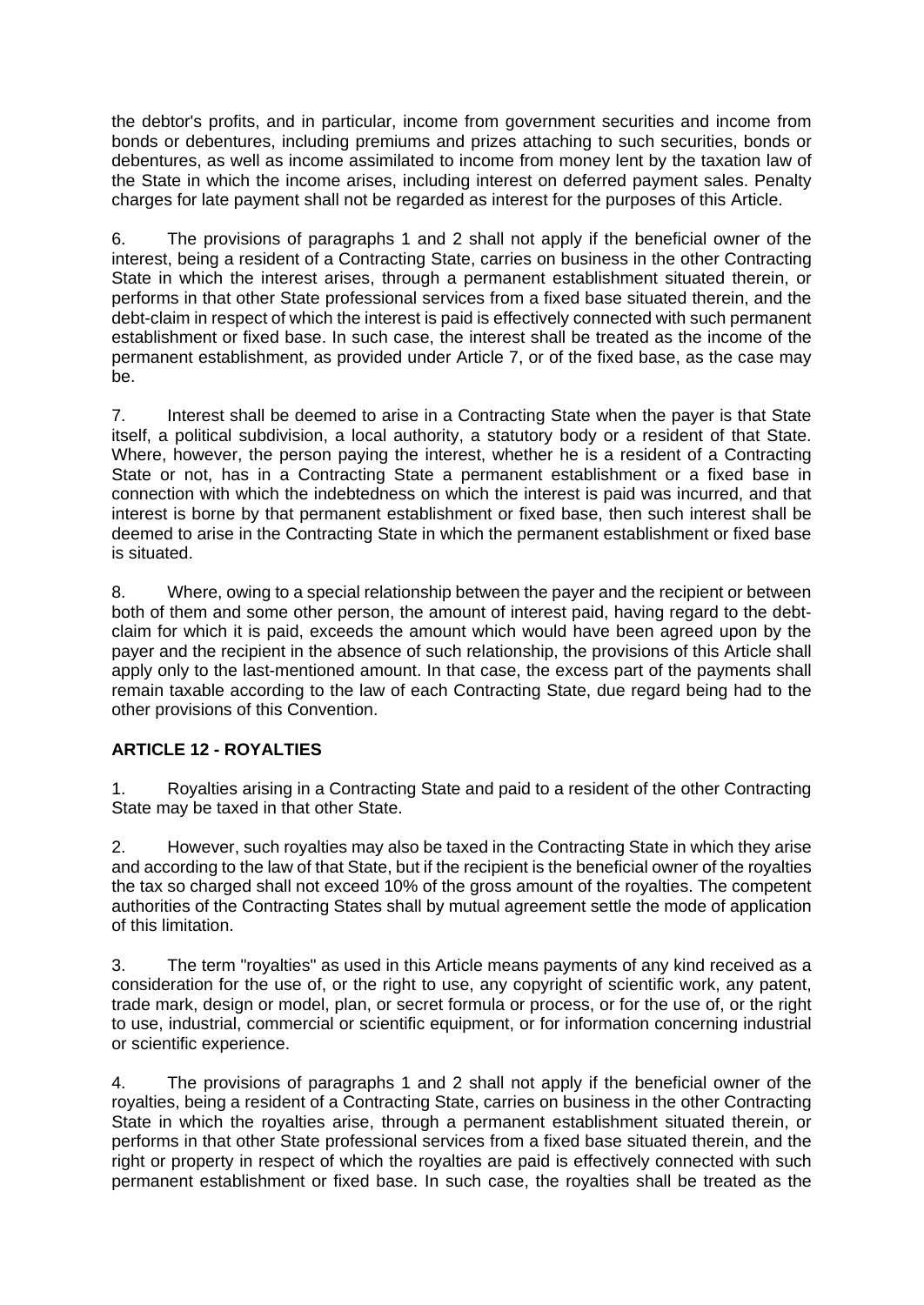income of the permanent establishment, as provided under Article 7, or of the fixed base, as the case may be.

5. Royalties shall be deemed to arise in a Contracting State when the payer is that State itself, a political subdivision, a local authority, a statutory body, or a resident of that State. Where, however, the person paying the royalties, whether he is a resident of a Contracting State or not, has in a Contracting State a permanent establishment or a fixed base in connection with which the liability to pay the royalties was incurred, and such royalties are borne by such permanent establishment or fixed base, then such royalties shall be deemed to arise in the Contracting State in which the permanent establishment or fixed base is situated.

6. Where, owing to a special relationship between the payer and the recipient or between both of them and some other person, the amount of the royalties paid, having regard to the use, right or information for which they were paid, exceeds the amount which would have been agreed upon by the payer and the recipient in the absence of such relationship, the provisions of this Article shall apply only to the last-mentioned amount. In that case, the excess part of the payments shall remain taxable according to the law of each Contracting State, due regard being had to the other provisions of this Convention.

## **ARTICLE 13 - PERSONAL SERVICES**

1. Subject to the provisions of Articles 14, 16 and 17, salaries, wages and other similar remuneration or income derived by a resident of a Contracting State in respect of personal (including professional) services shall be taxable only in that State unless the services are rendered in the other Contracting State. If the services are so rendered, such remuneration or income as is derived therefrom may be taxed in that other State.

2. Notwithstanding the provisions of paragraph 1, remuneration or income derived by a resident of a Contracting State in respect of services rendered in the other Contracting State shall be taxable only in the first-mentioned State if:

- (a) the recipient is present in the other State for a period or periods not exceeding in the aggregate 183 days in the calendar year concerned, and
- (b) the services are rendered for or on behalf of a person who is a resident of the first-mentioned State, and
- (c) the remuneration or income is not borne by a permanent establishment which the person paying the remuneration or income has in the other Contracting State.

3. Notwithstanding the preceding provisions of this Article, remuneration derived in respect of an employment exercised aboard a ship or aircraft operated in international traffic shall be taxable only in the Contracting State in which the place of effective management of the enterprise is situated.

## **ARTICLE 14 - DIRECTORS' FEES**

1. Directors' fees and other similar payments derived by a resident of a Contracting State in his capacity as a member of the board of directors or any other similar organ of a company which is a resident of the other Contracting State may be taxed in that other State.

2. The remuneration which a person to whom paragraph 1 applies derives from the company in respect of the discharge of day-to-day functions of a managerial or technical nature may be taxed in accordance with the provisions of Article 13.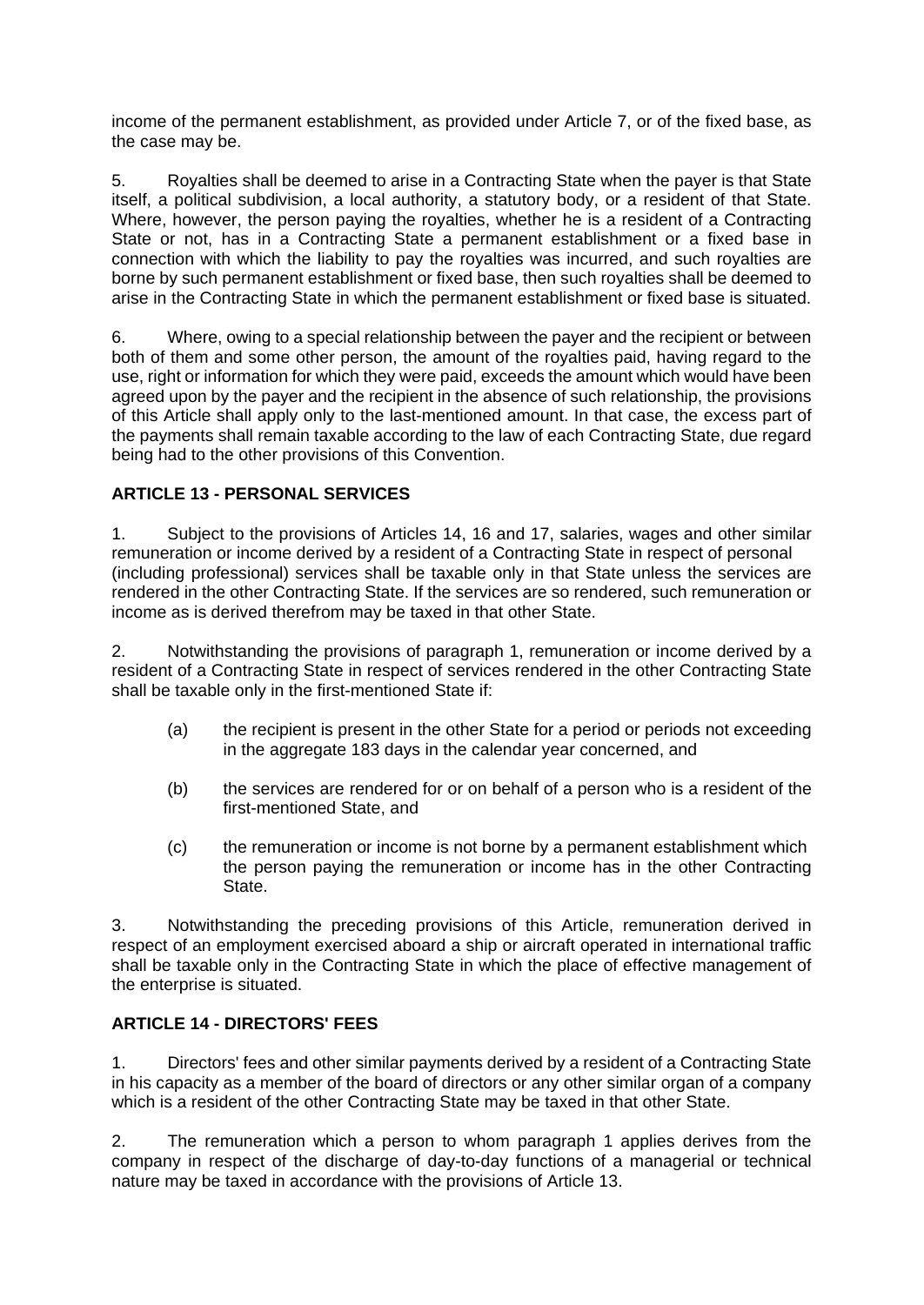### **ARTICLE 15 - ARTISTES AND ATHLETES**

1. Notwithstanding the provisions of Article 13, income derived by a resident of a Contracting State as an entertainer, such as a theatre, motion picture, radio or television artiste, or a musician, or as an athlete, from his personal activities as such exercised in the other Contracting State, may be taxed in that other Contracting State.

Such income shall, however, be exempt from tax in that other Contracting State if such activities are supported, wholly or substantially, from the public funds of the Government of either Contracting State or a local authority or a statutory body thereof.

2. Where income in respect of personal activities exercised in a Contracting State by an entertainer or an athlete in his capacity as such accrues not to the entertainer or athlete himself but to another person, that income may, notwithstanding the provisions of Articles 7 and 13, be taxed in the first-mentioned Contracting State.

Such income shall, however, be exempt from tax in the first-mentioned Contracting State if such activities are supported, wholly or substantially, from the public funds of the Government of either Contracting State or a local authority or a statutory body thereof.

#### **ARTICLE 16 - GOVERNMENT SERVICE**

- 1. (a) Remuneration, other than a pension, paid by a Contracting State or a statutory body or a local authority thereof to an individual in respect of services rendered to that State or body or authority shall be taxable only in that State.
	- (b) However, such remuneration shall be taxable only in the Contracting State of which the individual is a resident if the services are rendered in that State and the individual:
		- (i) is a national of that State; or
		- (ii) did not become a resident of that State solely for the purpose of rendering the services.
- 2. (a) Any pension paid by, or out of funds created by, a Contracting State or a statutory body or a local authority thereof to an individual in respect of services rendered to that State or body or authority shall be taxable only in that State.
	- (b) However, such pension shall be taxable only in the Contracting State of which the individual is a resident if he is a national of that State.

3. The provisions of this Article shall not apply to remuneration and pensions in respect of services rendered in connection with a business carried on by a Contracting State or a local authority thereof.

## **ARTICLE 17 - STUDENTS AND TRAINEES**

1. An individual who is a resident of a Contracting State immediately before making a visit to the other Contracting State and is present in that other Contracting State for a period not exceeding five years solely:

(a) as a student at a recognised university, college or school in that other Contracting State,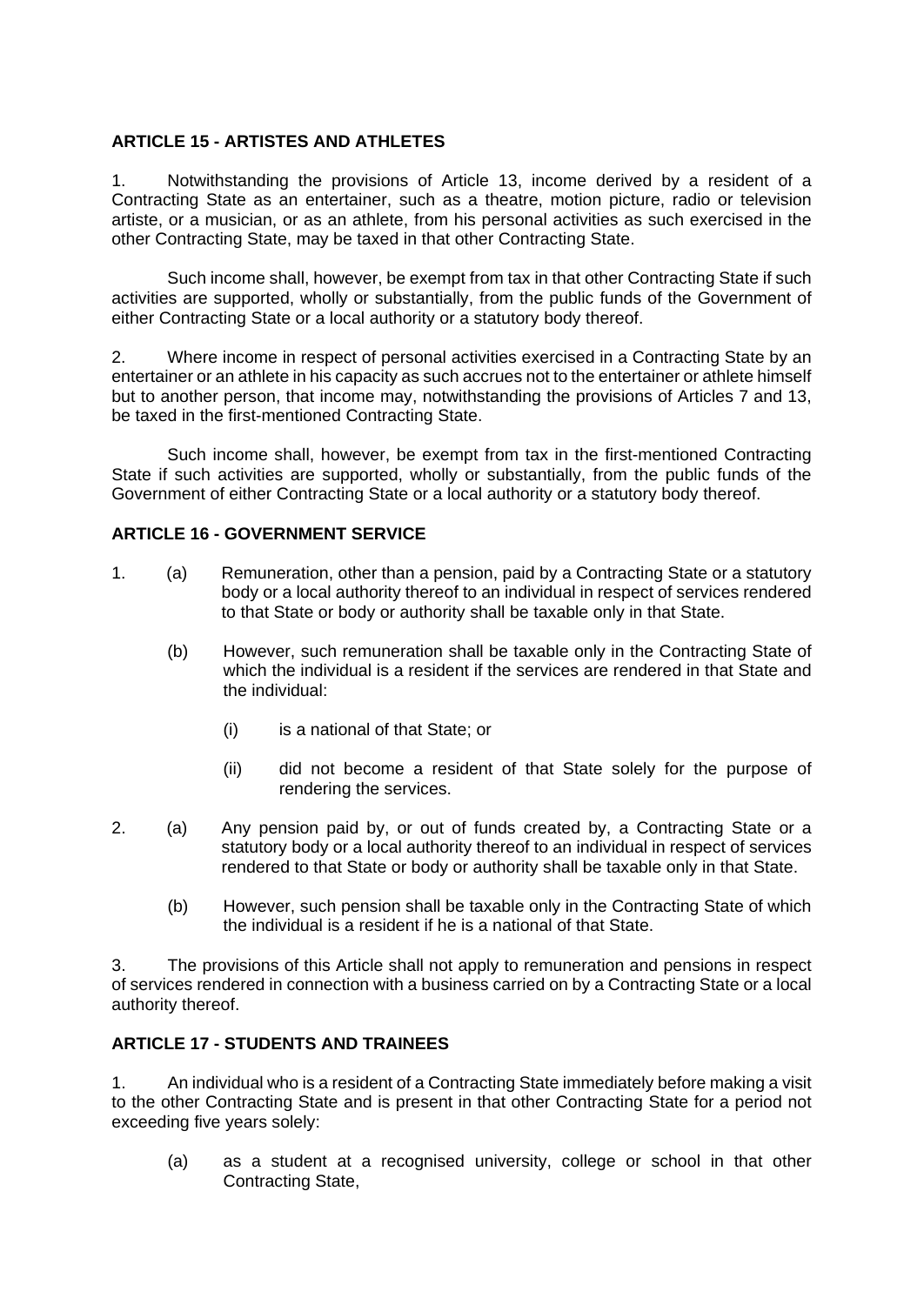- (b) as a recipient of grant, allowance or award for the primary purpose of study or research from a governmental, religious, charitable, scientific, literary or educational organisation, or
- (c) as business apprentice,

shall be exempt from tax of that other Contracting State in respect of:

- (i) remittances from abroad for the purposes of his maintenance, education, study, research or training,
- (ii) the grant, allowance or award, and
- (iii) remuneration for personal services in that other Contracting State not exceeding the sum of 2500 United States dollars or its equivalent sum in Singapore or Finnish currency, during any calendar year, or such amount as may be agreed from time to time between the competent authorities of the Contracting States; provided that any amount in excess of 2500 United States dollars (or such revised amount) or its equivalent in Singapore or Finnish currency shall remain taxable according to the law of that other State, due regard being had to the other provisions of the Convention.

2. An individual who is a resident of a Contracting State immediately before making a visit to the other Contracting State and is present in that other Contracting State for a period not exceeding twelve months as an employee of, or under contract with, an enterprise of the firstmentioned Contracting State, or an organisation referred to in sub-paragraph (b) of paragraph 1, solely to acquire technical, professional or business experience from a person other than such enterprise or organisation, shall be exempt from tax of that other Contracting State on the remuneration for such period, received from abroad, or paid in that other Contracting State for his services directly related to the acquisition of such experience, if the amount thereof does not exceed the sum of 5000 United States dollars or its equivalent sum in Singapore or Finnish currency, during any calendar year, or such amount as may be agreed from time to time between the competent authorities of the Contracting States; provided that any amount in excess of 5000 United States dollars (or such revised amount) or its equivalent in Singapore or Finnish currency shall remain taxable according to the law of that other State, due regard being had to the other provisions of the Convention.

3. An individual who is a resident of a Contracting State immediately before making a visit to the other Contracting State and is present in that other Contracting State for a period not exceeding five years under arrangements with the Government (including a local government) of the other Contracting State or any authority or agency thereof, solely for the purpose of study, research or training shall be exempt from tax of that other Contracting State on remuneration, received from abroad, or paid in that other Contracting State for his services directly related to such study, research or training, if the amount thereof does not exceed the sum of 5000 United States dollars or its equivalent sum in Singapore or Finnish currency, during any calendar year, or such amount as may be agreed from time to time between the competent authorities of the Contracting States; provided that any amount in excess of 5000 United States dollars (or such revised amount) or its equivalent in Singapore or Finnish currency shall remain taxable according to the law of that other State, due regard being had to the other provisions of the Convention.

4. The benefits of paragraphs 1, 2 or 3 shall not be concurrently cumulative.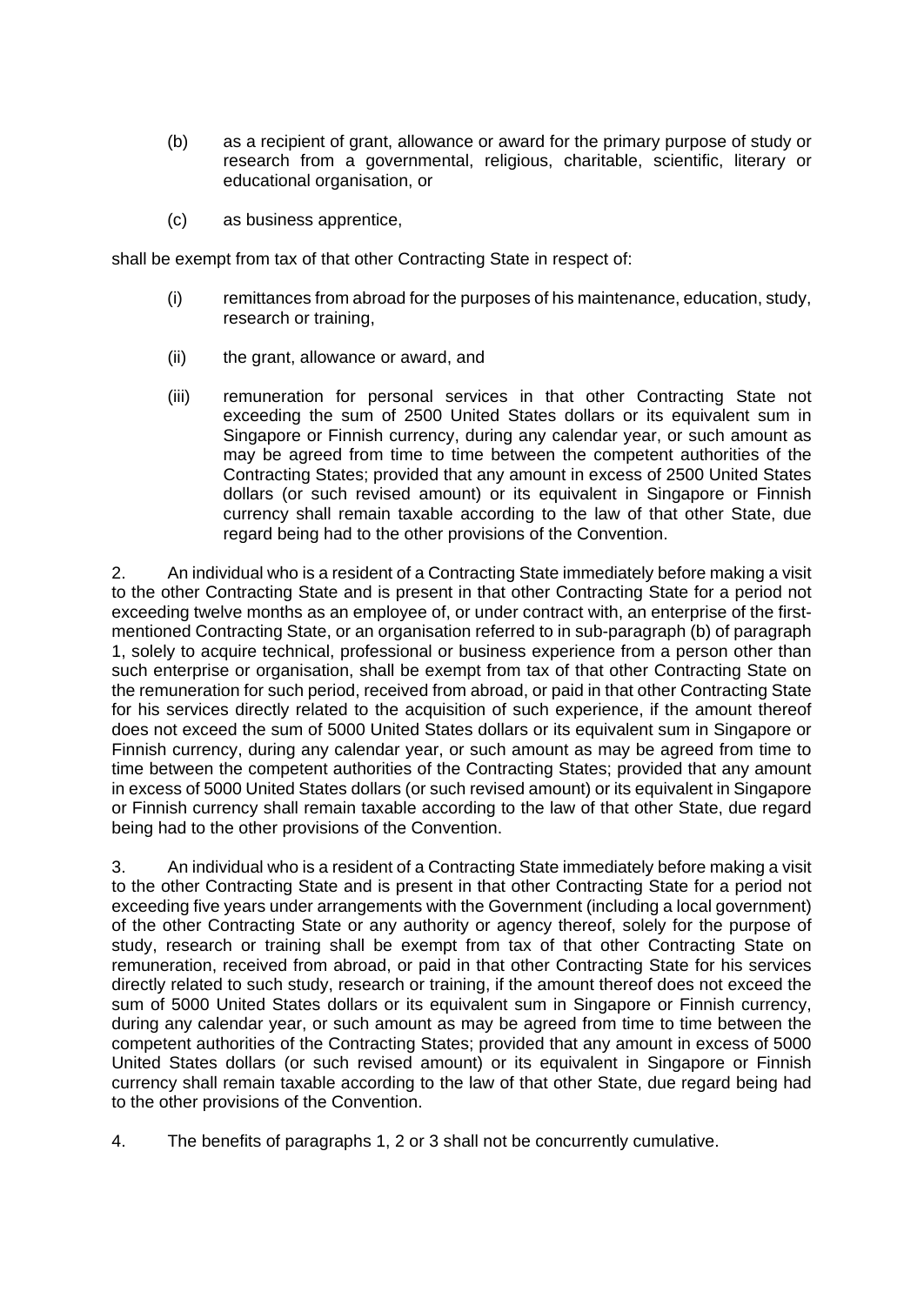#### **ARTICLE 18 - PENSIONS**

Subject to the provisions of paragraph 2 of Article 16, pensions and other payments made under the social security legislation of a Contracting State shall be taxable only in that State.

#### **ARTICLE 19 - INCOME NOT EXPRESSLY MENTIONED**

Items of income not expressly mentioned in the foregoing Articles of this Convention and arising in a Contracting State may be taxed in that State.

#### **ARTICLE 20 - LIMITATION OF RELIEF**

1. Where this Convention provides (with or without other conditions) that income from sources in Finland shall be exempt from tax, or taxed at a reduced rate, in Finland and under the laws in force in Singapore the said income is subject to tax by reference to the amount thereof which is remitted to or received in Singapore and not by reference to the full amount thereof, then the exemption or reduction of tax to be allowed under this Convention in Finland shall apply only to so much of the income as is remitted to or received in Singapore.

2. However, this limitation does not apply to income derived by the Government of Singapore or any person approved by the competent authority of Singapore for the purpose of this paragraph. The term "the Government of Singapore" shall include its agencies and statutory bodies.

#### **ARTICLE 21 - ELIMINATION OF DOUBLE TAXATION**

1. The laws of each Contracting State shall continue to govern the taxation of income in that State except where express provision to the contrary is made in the present Convention. Where income is subject to tax in both Contracting States, relief from double taxation shall be given in accordance with the following paragraphs of this Article.

- 2. In Finland double taxation shall be eliminated as follows:
	- (a) Where a resident of Finland derives income which, in accordance with the provisions of this Convention, may be taxed in Singapore, Finland shall, subject to the provisions of sub-paragraph (b), allow as a deduction from the tax on income of that person, an amount equal to the tax on income paid in Singapore. Such deduction shall not, however, exceed that part of the tax on income, as computed before the deduction is given, which is attributable to the income which may be taxed in Singapore.
	- (b) Dividends paid by a company which is a resident of Singapore to a company which is a resident of Finland shall be exempt from Finnish tax to the extent that the dividends would have been exempt from tax under Finnish taxation law if both companies had been residents of Finland.
	- (c) Where in accordance with any provision of the Convention income derived by a resident of Finland is exempt from tax in Finland, Finland may nevertheless, in calculating the amount of tax on the remaining income of such resident, take into account the exempted income.
	- (d) For the purposes of sub-paragraph (a) the term "tax on income paid in Singapore" shall be deemed to include any amount which would have been payable as Singapore tax for any year but for -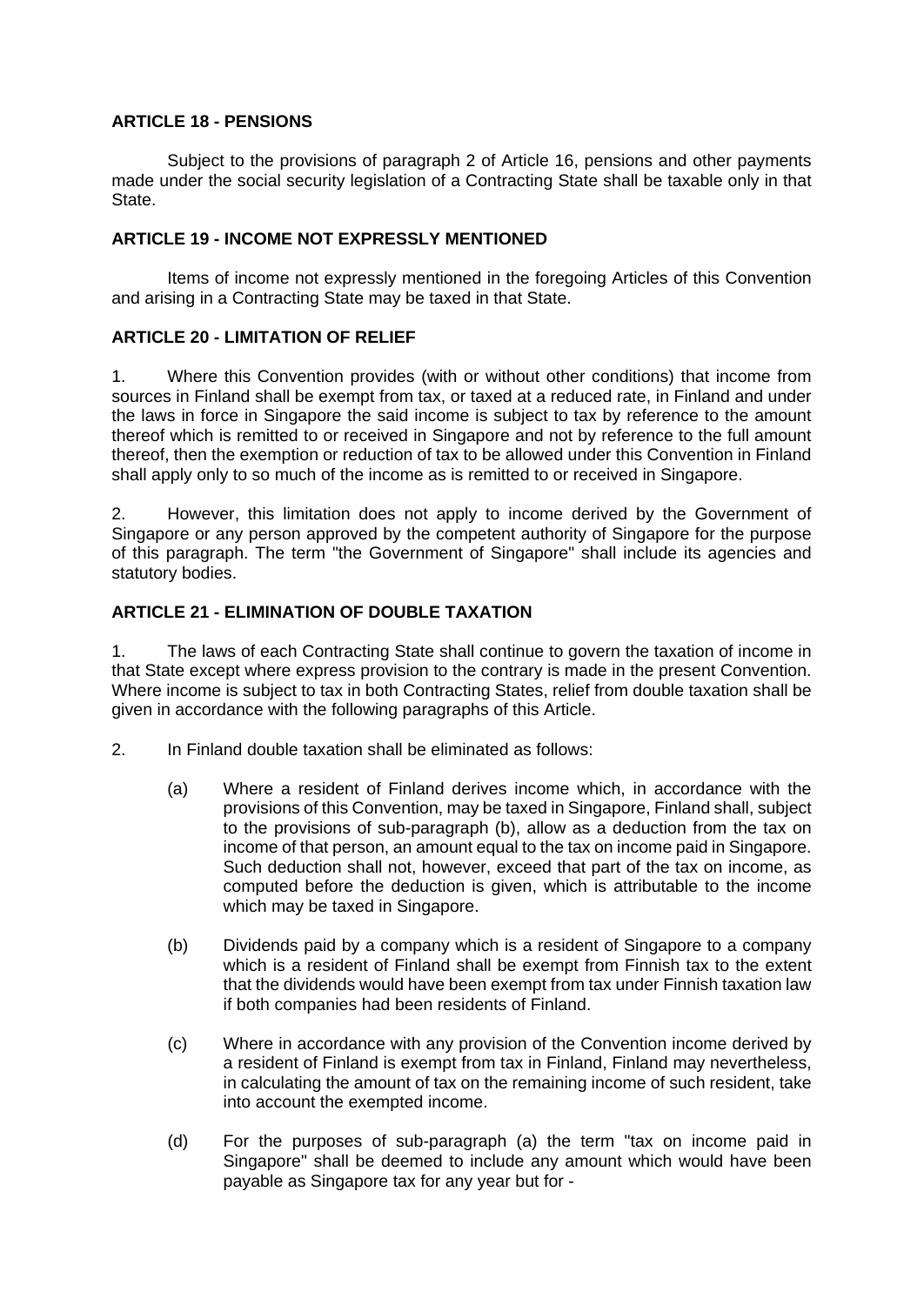- (i) any reduction or exemption of Singapore tax on income arising from Singapore granted under the provisions concerning the special incentive measures to promote economic development in Singapore effective on the date of signature of the Convention;
- (iii) any reduction or exemption of Singapore tax granted under any other provisions which may subsequently be enacted and which the competent authorities of the Contracting States agree to be for the purpose of promoting economic development.
- (e) The provisions of sub-paragraph (d) shall apply for the first five years for which the Convention is effective but the competent authorities of the Contracting States may consult each other to determine whether this period shall be extended.
- 3. In Singapore double taxation shall be eliminated as follows:

Subject to the provisions of the laws of Singapore regarding the allowance as a credit against Singapore tax of tax payable in any country other than Singapore, Finnish tax payable, whether directly or by deduction, in respect of income from sources within Finland shall be allowed as a credit against Singapore tax payable in respect of that income. Where such income is a dividend paid by a company which is a resident of Finland to a resident of Singapore, the credit shall take into account Finnish tax payable in respect of its profits by the company paying the dividend.

#### **ARTICLE 22 - NON-DISCRIMINATION**

1. The nationals of a Contracting State shall not be subject in the other Contracting State to any taxation or any requirement connected therewith which is other or more burdensome than the taxation and connected requirements to which nationals of that other State in the same circumstances are or may be subjected.

2. The taxation on a permanent establishment which an enterprise of a Contracting State has in the other Contracting State shall not be less favourably levied in that other State than the taxation levied on enterprises of that other State carrying on the same activities.

3. Nothing in this Article shall be construed as obliging a Contracting State to grant to -

- (a) residents of the other Contracting State any personal allowances, reliefs and reductions for tax purposes which it grants to its own residents, or
- (b) nationals of the other Contracting State those personal allowances, reliefs and reductions for tax purposes which it grants to its own nationals who are not resident in that Contracting State or to such other persons as may be specified in the taxation laws of that Contracting State.

4. Enterprises of a Contracting State, the capital of which is wholly or partly owned or controlled, directly or indirectly, by one or more residents of the other Contracting State, shall not be subjected in the first-mentioned State to any taxation or any requirement connected therewith which is other or more burdensome than the taxation and connected requirements to which other similar enterprises of the first-mentioned State are or may be subjected.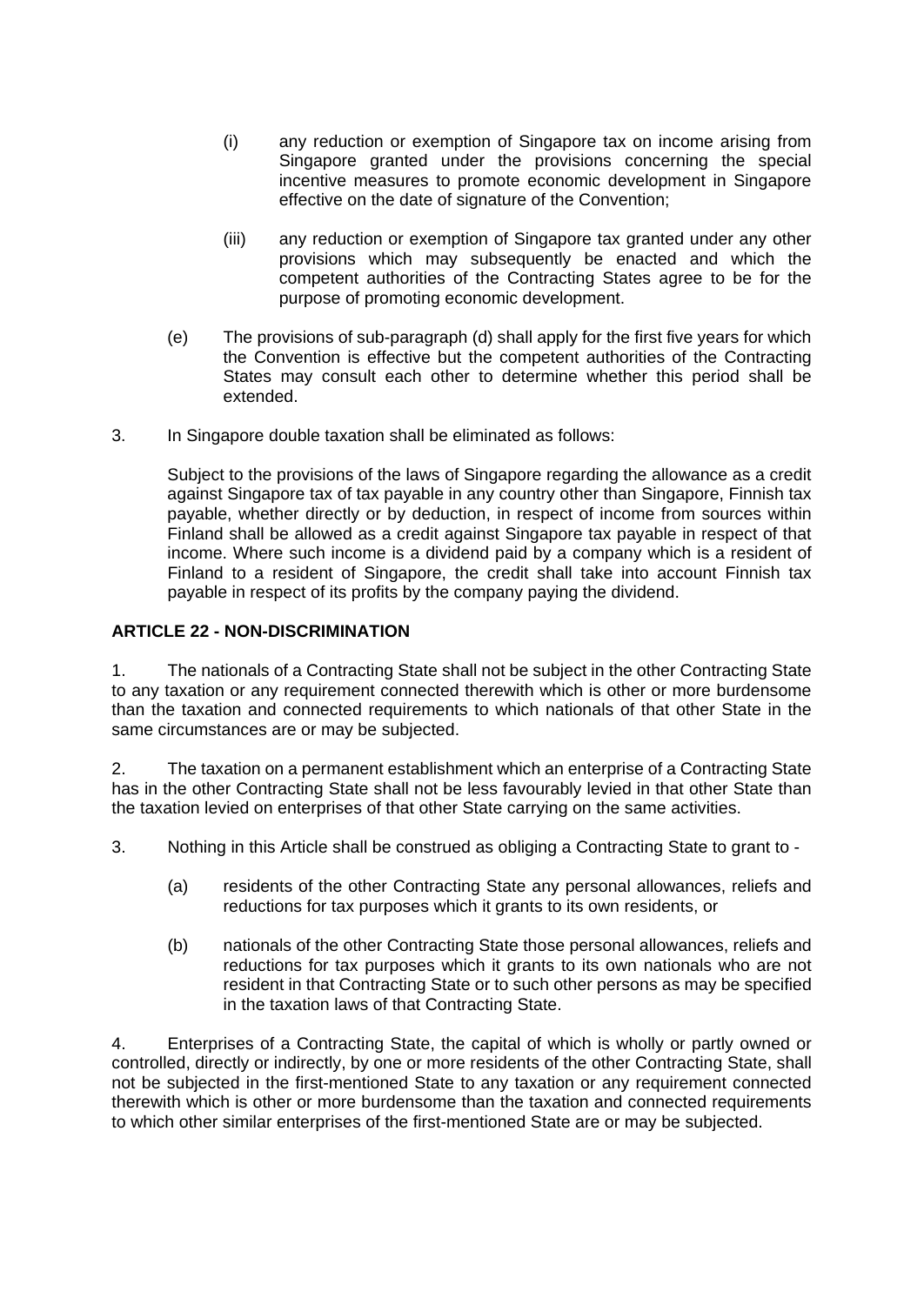5. Where a Contracting State grants tax incentives to its nationals designed to promote economic development in accordance with its national policy and criteria, it shall not be construed as discrimination under this Article.

6. In this Article, the term "taxation" means taxes which are the subject of this Convention.

## **ARTICLE 23 - MUTUAL AGREEMENT PROCEDURE**

1. Where a person considers that the actions of one or both of the Contracting States result or will result for him in taxation not in accordance with the provisions of this Convention, he may, irrespective of the remedies provided by the domestic law of those States, present his case to the competent authority of the Contracting State of which he is a resident or, if his case comes under paragraph 1 of Article 22, to that of the Contracting State of which he is a national. The case must be presented within three years from the first notification of the action resulting in taxation not in accordance with the provisions of the Convention.

2. The competent authority shall endeavour, if the objection appears to it to be justified and if it is not itself able to arrive at a satisfactory solution, to resolve the case by mutual agreement with the competent authority of the other Contracting State, with a view to the avoidance of taxation which is not in accordance with the Convention. Any agreement reached shall be implemented within the time limits in the domestic law of the Contracting States.

3. The competent authorities of the Contracting States shall endeavour to resolve by mutual agreement any difficulties or doubts arising as to the interpretation or application of the Convention. In particular, they may consult together for the purpose of reaching an agreement on the allocation of income in cases referred to in Article 9. They may also consult together for the elimination of double taxation in cases not provided for in the Convention.

4. In the event the competent authorities reach an agreement referred to in paragraphs 2 and 3, taxes shall be imposed on such income, and refund or credit of taxes shall be allowed by the Contracting States in accordance with such agreement. It shall be implemented within the time limits in the domestic law of the Contracting States.

5. The competent authorities of the Contracting States may communicate with each other directly for the purpose of reaching an agreement in the sense of the preceding paragraphs. When it seems advisable in order to reach agreement to have an oral exchange of opinions, such exchange may take place through a Commission consisting of representatives of the competent authorities of the Contracting States.

## **ARTICLE 24 - EXCHANGE OF INFORMATION**

1. The competent authorities of the Contracting States shall exchange such information as is necessary for carrying out the provisions of this Convention or of the domestic laws of the Contracting States concerning taxes covered by the Convention insofar as the taxation thereunder is not contrary to the Convention. Any information received by a Contracting State shall be treated as secret in the same manner as information obtained under the domestic laws of that State and shall be disclosed only to persons or authorities (including courts and administrative bodies) involved in the assessment or collection of, the enforcement or prosecution in respect of, or the determination of appeals in relation to, the taxes covered by the Convention.

2. In no case shall the provisions of paragraph 1 be construed so as to impose on a Contracting State the obligation: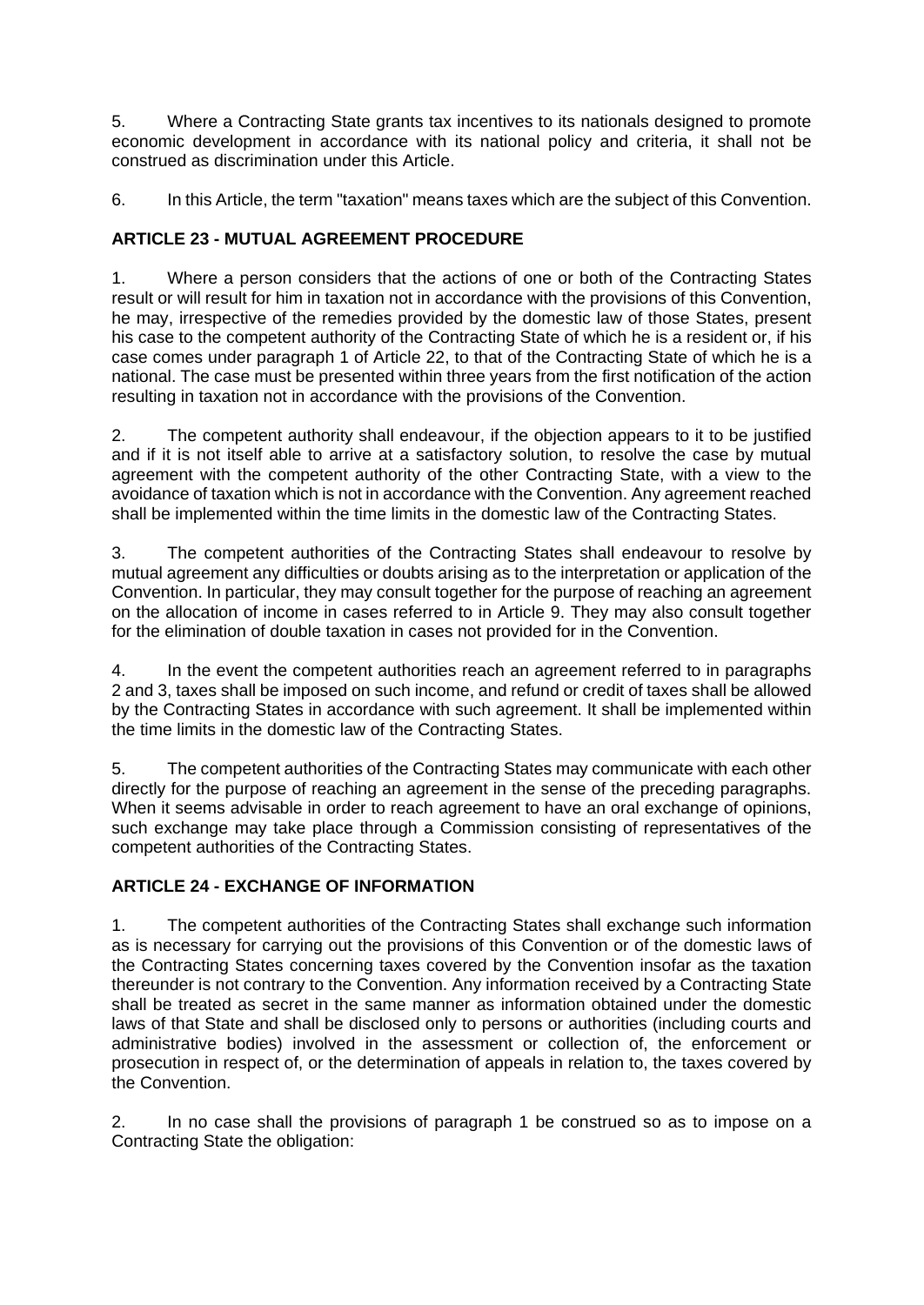- (a) to carry out administrative measures at variance with the laws or the administrative practice of that or of the other Contracting State;
- (b) to supply information which is not obtainable under the laws or in the normal course of the administration of that or of the other Contracting State;
- (c) to supply information which would disclose any trade, business, industrial, commercial or professional secret or trade process, or information, the disclosure of which would be contrary to public policy (ordre public).

#### **ARTICLE 25 - DIPLOMATIC AGENTS AND CONSULAR OFFICERS**

Nothing in this Convention shall affect the fiscal privileges of diplomatic agents or consular officers under the general rules of international law or under the provisions of special agreements.

#### **ARTICLE 26 - ENTRY INTO FORCE**

1. This Convention shall be approved by Singapore and Finland in accordance with their respective legal procedures. The Governments of Singapore and Finland shall notify each other that these procedures have been complied with.

2. The Convention shall enter into force thirty days after the date of the later of the notifications referred to in paragraph 1 and its provisions shall have effect:

(a) in Singapore:

in respect of Singapore tax for any year of assessment beginning on or after 1 January in the second calendar year following the year in which the Convention enters into force;

- (b) in Finland:
	- (i) in respect of taxes withheld at source, to income derived on or after 1 January in the calendar year next following the year in which the Convention enters into force;
	- (ii) in respect of other taxes on income, to taxes chargeable for any taxable year beginning on or after 1 January in the calendar year next following the year in which the Convention enters into force.

#### **ARTICLE 27 - TERMINATION**

This Convention shall remain in force until terminated by a Contracting State. Either Contracting State may terminate the Convention, through diplomatic channels, by giving written notice of termination on or before the Thirtieth day of June of any calendar year following after the period of five years from the date on which the Convention enters into force. In such event, the Convention shall cease to have effect:

(a) in Singapore:

in respect of Singapore tax for any year of assessment beginning on or after 1 January in the second calendar year following the year in which the notice is given;